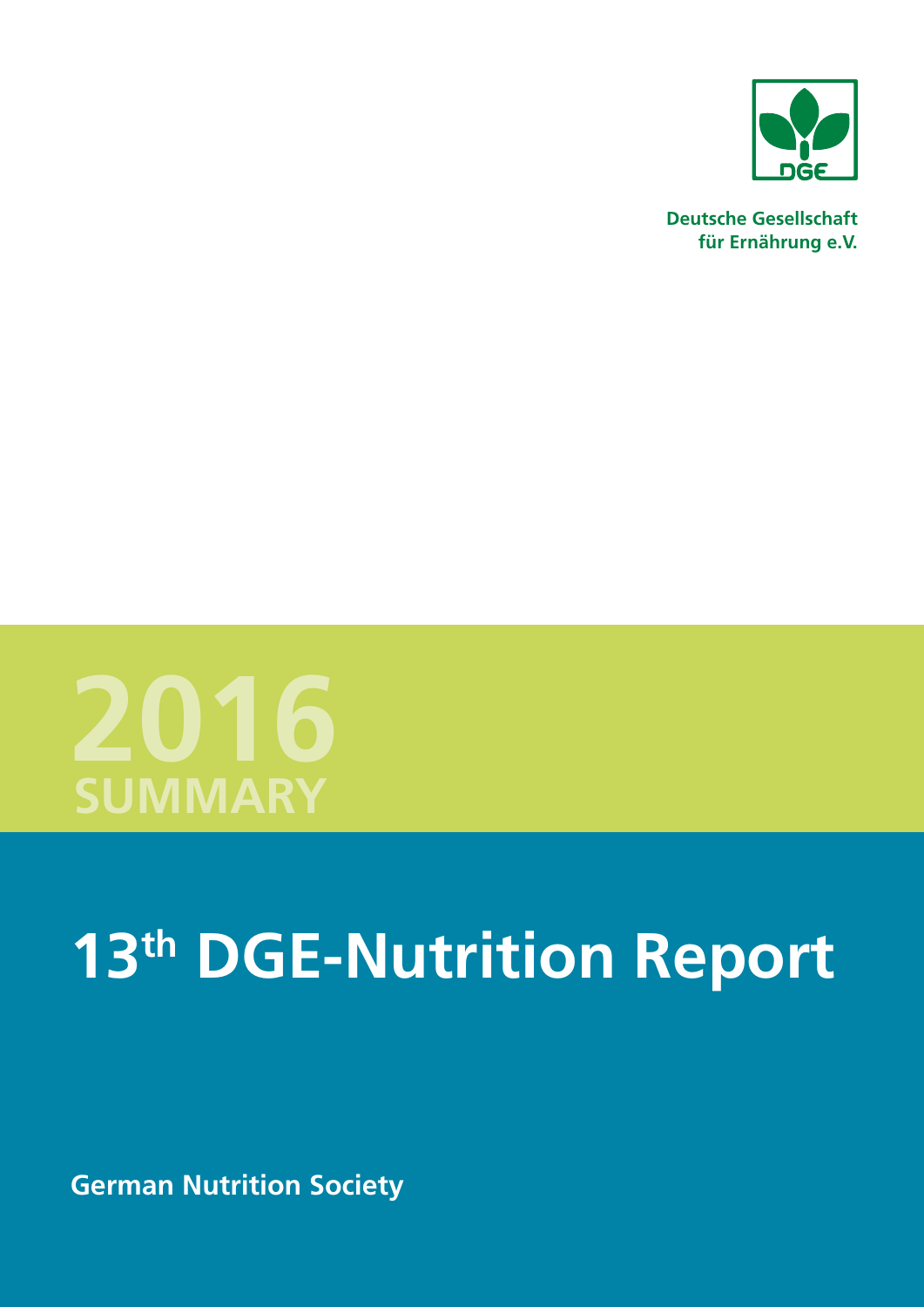

# **13th DGE-Nutrition Report**

# **Summary**

Published by the

# **German Nutrition Society**

On behalf of the

# **Federal Ministry of Food and Agriculture**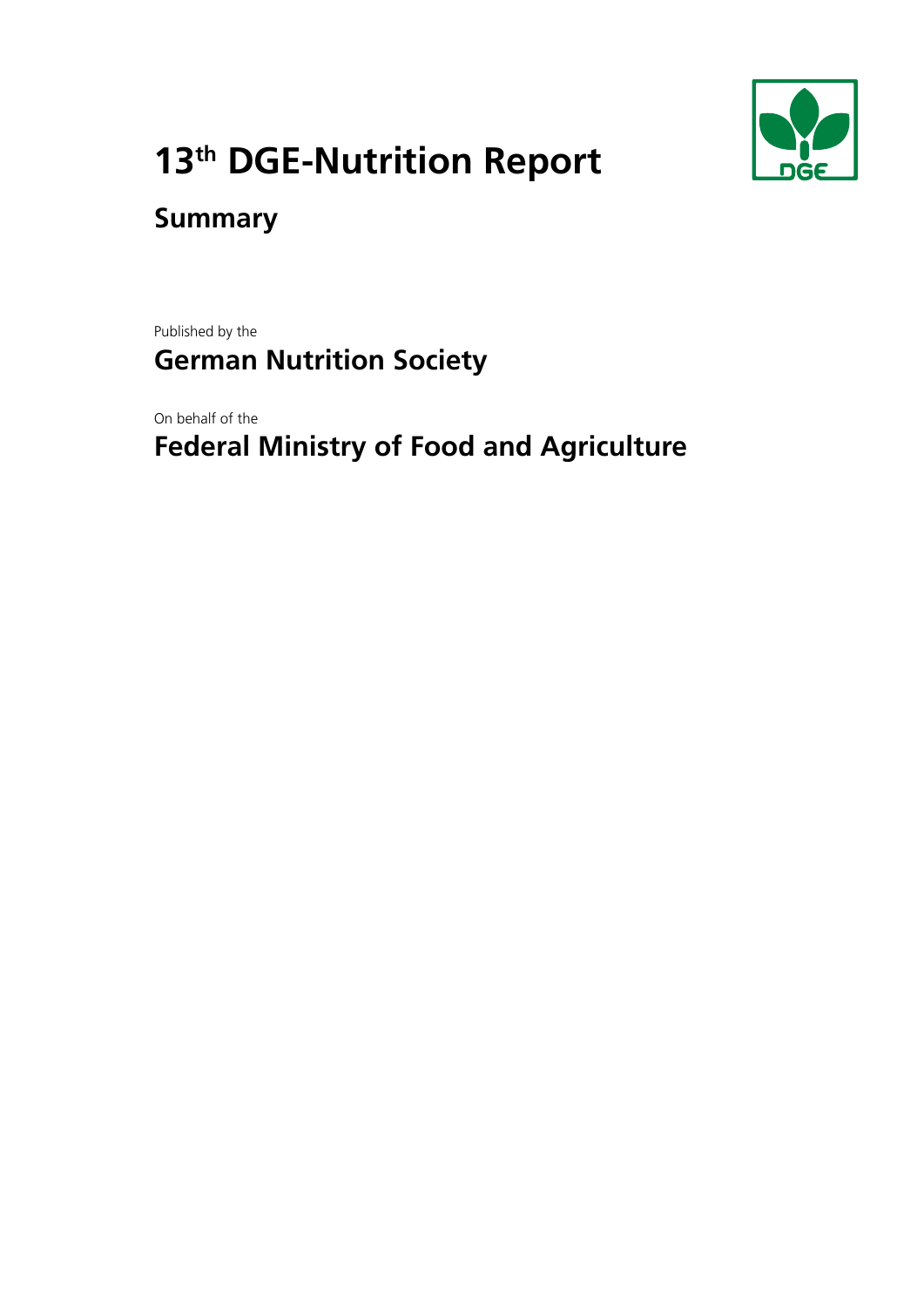### IMPRINT

**Publisher German Nutrition Society** Deutsche Gesellschaft für Ernährung e.V. Godesberger Allee 18 D-53175 Bonn Germany www.dge.de

#### Gefördert durch:



Bundesministerium für Ernährung und Landwirtschaft

aufgrund eines Beschlusses des Deutschen Bundestages

| <b>Editor in Chief</b>  | Prof. Dr. Peter Stehle, University of Bonn         |
|-------------------------|----------------------------------------------------|
| <b>Translation</b>      | ABC Sprachschule Übersetzungen, Bonn               |
|                         | <b>Scientific Secretary</b> Dr. Eva Leschik-Bonnet |
| <b>Editorial office</b> | Friederike Maretzke, Birte Peterson-Sperlich       |
| Layout                  | emde gestaltung, Stuttgart                         |

For reprint and dissemination with appendices, imprints and stickers written permission by the publisher and the German Nutrition Society is required. The use of texts and tables without agreement of the publisher violates copyright and will lead to prosecution. This is also true for copying, translation, microfilming and processing with electronic systems. This booklet has been carefully checked for its content by the publisher; however, a guarantee for the content cannot be given. Neither the publisher, nor the editors are liable for any personal injury or damage to property. Published by the German Nutrition Society on behalf of and sponsored by the Federal Ministry of Food and Agriculture.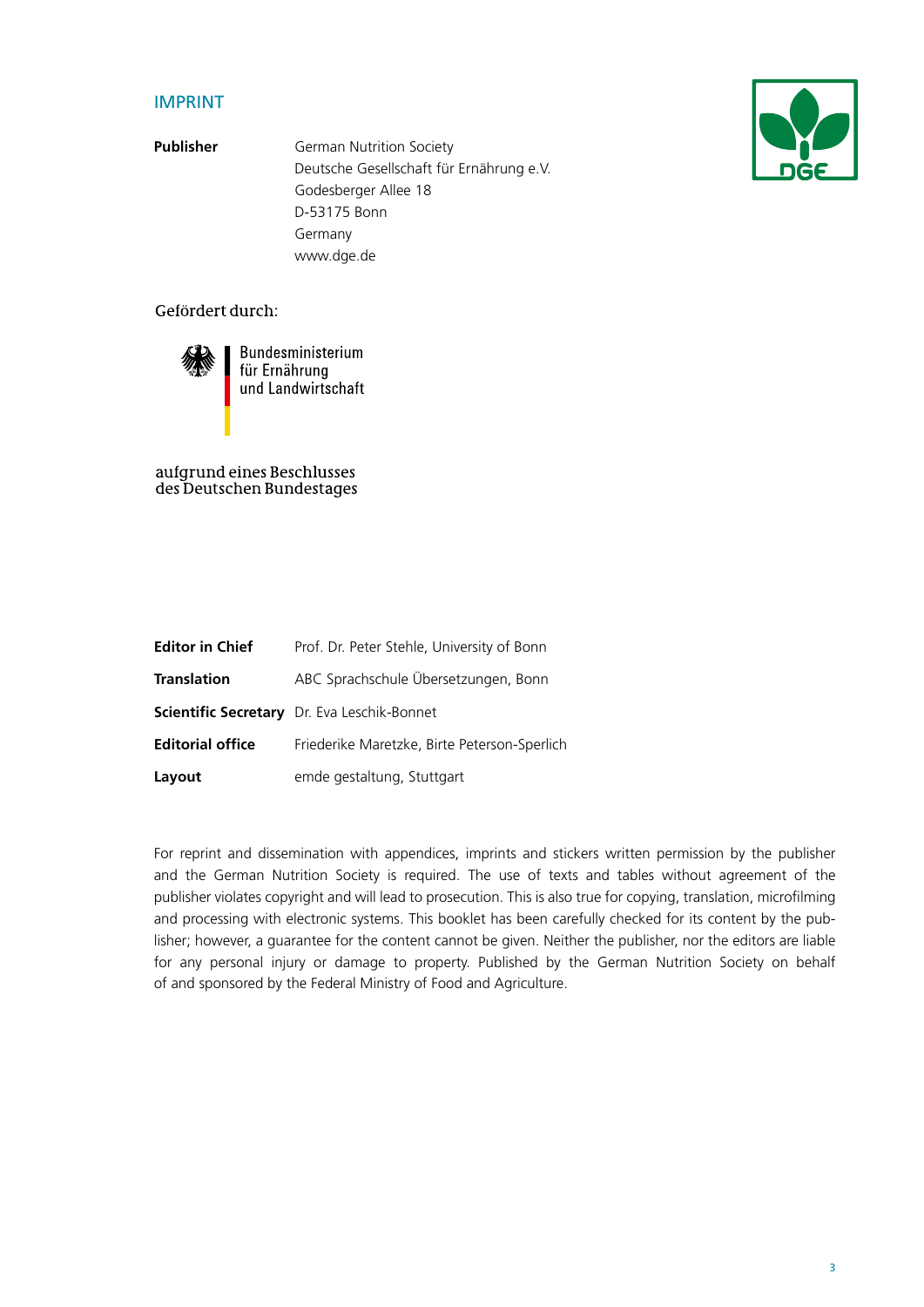# <span id="page-3-0"></span>**Introduction**

This booklet called "The 13<sup>th</sup> Nutrition Report – Summary" is a very short version of the 13<sup>th</sup> Nutrition Report published by the German Nutrition Society. The  $13<sup>th</sup>$  Nutrition Report is an important instrument for those responsible in nutrition and health policy, as well as for food manufacturers, for the public, nutritionists, dieticians and the media. The 6 chapters are providing substantial information about various aspects in the field of nutrition: The nutritional situation in Germany including among others reviews of the supply of selected nutrients among the German population (DEGS Study) and of the prevalence of pre-obesity and obesity in Germany. Furthermore, descriptions about the catering situations in nurseries and in institutions for older people are given. An evaluation of the influence of food processing and meal preparation on factors like food choice, nutrient intake, intake of food additives and body weight in different age groups is provided as well as an evidence-based analysis on the influence of nutrition in the prevention of different nutrition-related diseases. For this purpose, regarding cancer, those types of cancer already considered as part of the Nutrition Report 2012 were selected. Finally, an umbrella review of the evidence of the impact of measures for behavioral and conditional prevention of obesity was conducted.

Regrettably, the long version of this Nutrition Report (approximately 400 pages) is only available in German. For further information, please contact:

Deutsche Gesellschaft für Ernährung e.V. (German Nutrition Society) Science Department Godesberger Allee 18 D – 53175 Bonn Email: [info@dge.de](mailto:info@dge.de)

Please enjoy reading this booklet.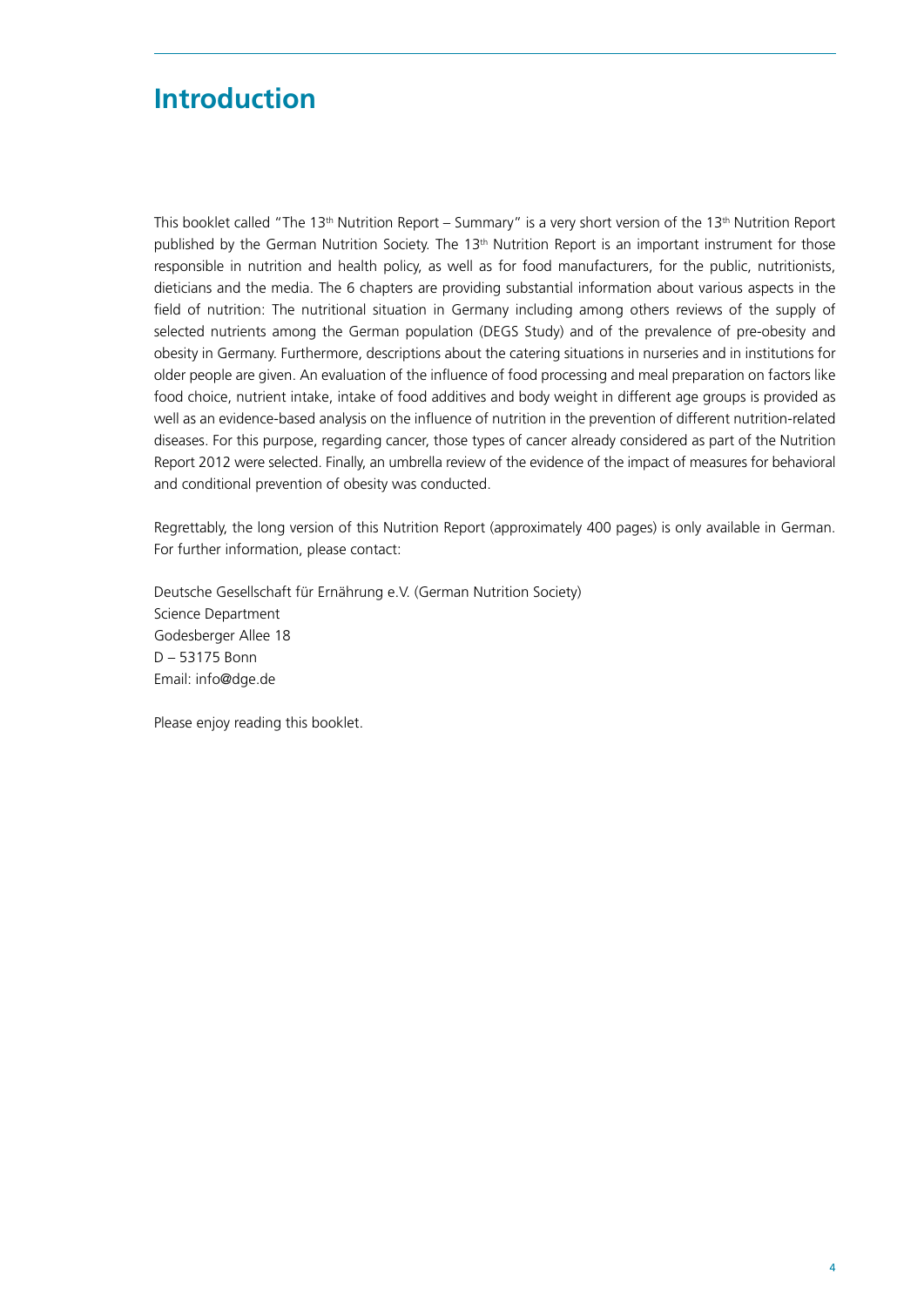# **Table of contents**

| 1                       | <b>Nutritional situation in Germany</b>                                                                                                                  | 7              |
|-------------------------|----------------------------------------------------------------------------------------------------------------------------------------------------------|----------------|
| 1.1                     | Trend analysis of food consumption on the basis of agricultural statistics                                                                               | 7              |
| 1.1.1                   | Methods                                                                                                                                                  | $\overline{7}$ |
| 1.1.2                   | Results                                                                                                                                                  | $\overline{7}$ |
| 1.1.3                   | Evaluation                                                                                                                                               | 10             |
| 1.2                     | Supply of selected nutrients among the German population based on the results<br>of the German Health Interview and Examination Survey for Adults (DEGS) | 10             |
| 1.2.1                   | Methods                                                                                                                                                  | 10             |
| 1.2.2                   | Results                                                                                                                                                  | 11             |
| 1.2.3                   | Evaluation                                                                                                                                               | 14             |
| 1.3                     | Development and prevalence of overweight (pre-obesity and obesity) in Germany                                                                            | 15             |
| 1.3.1                   | Methods                                                                                                                                                  | 15             |
| 1.3.2                   | Results                                                                                                                                                  | 15             |
| 1.3.3                   | Evaluation                                                                                                                                               | 17             |
| 1.4                     | <b>Current developments in food intake</b>                                                                                                               | 17             |
| 1.4.1                   | Methods                                                                                                                                                  | 17             |
| 1.4.2                   | Results                                                                                                                                                  | 17             |
| 1.4.3                   | Evaluation                                                                                                                                               | 18             |
| $\overline{\mathbf{2}}$ | Catering in nurseries (VeKiTa): nutritional situation,<br>awareness and implementation of the specific German                                            |                |
|                         | <b>Nutrition Society's Quality Standard</b>                                                                                                              | 19             |
| 2.1                     | <b>Methods</b>                                                                                                                                           | 19             |
| 2.2                     | <b>Results</b>                                                                                                                                           | 20             |
| 2.3                     | <b>Evaluation</b>                                                                                                                                        | 24             |
| 3                       | <b>Evaluation of the "German Nutrition Society Quality</b>                                                                                               |                |
|                         | Standard for catering in institutions for older people"                                                                                                  | 25             |
| 3.1                     | <b>Methods</b>                                                                                                                                           | 25             |
| 3.2                     | <b>Results</b>                                                                                                                                           | 27             |
| 3.3                     | <b>Evaluation</b>                                                                                                                                        | 29             |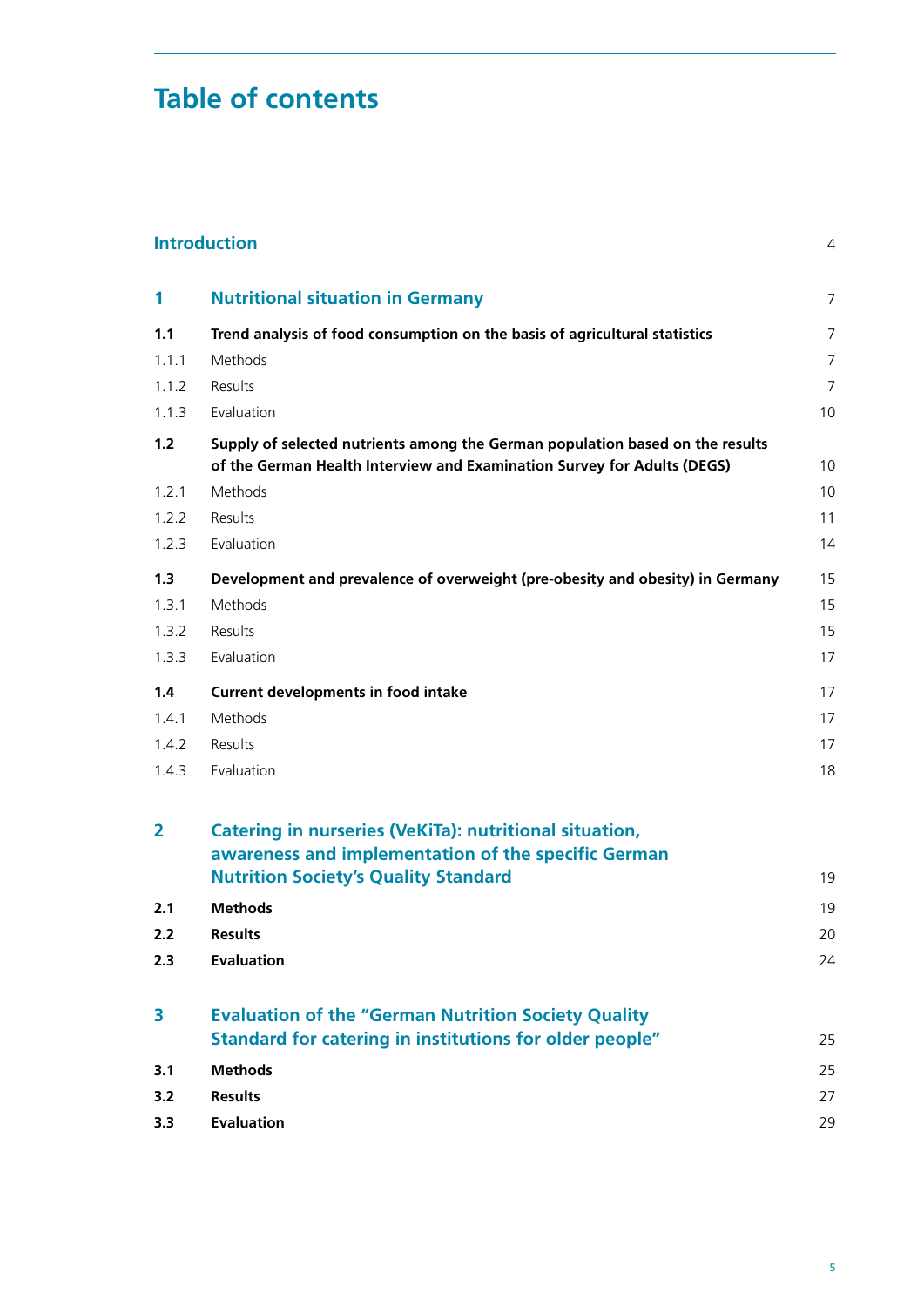| 4     | Influence of food processing and meal preparation on food choice,<br>nutrient intake, intake of food additives and body weight of children,<br>adolescents and adults | 30 |
|-------|-----------------------------------------------------------------------------------------------------------------------------------------------------------------------|----|
| 4.1   | Influence of dietary patterns with different percentages of processed foods on<br>food choice, nutrient intake and intake of additives, as well as on body weight of  |    |
|       | children, adolescents and adults                                                                                                                                      | 30 |
| 4.1.1 | Methods                                                                                                                                                               | 30 |
| 4.1.2 | Results                                                                                                                                                               | 31 |
| 4.1.3 | Evaluation                                                                                                                                                            | 33 |
| 4.2   | Cooking frequency in relation to food intake by adults in Germany                                                                                                     | 34 |
| 4.2.1 | Methods                                                                                                                                                               | 34 |
| 4.2.2 | Results                                                                                                                                                               | 34 |
| 4.2.3 | Evaluation                                                                                                                                                            | 37 |
| 5     | Evidence-based analysis on the influence of nutrition in the prevention                                                                                               |    |
|       | of cancer, type 2 diabetes mellitus and cardiovascular diseases                                                                                                       | 38 |
| 5.1   | <b>Methods</b>                                                                                                                                                        | 38 |
| 5.2   | <b>Results</b>                                                                                                                                                        | 39 |
| 5.3   | <b>Evaluation</b>                                                                                                                                                     | 43 |
| 6     | Evidence of the impact of measures for behavioural and conditional                                                                                                    |    |
|       | prevention of obesity – a systematic overview                                                                                                                         | 44 |
| 6.1   | <b>Methods</b>                                                                                                                                                        | 44 |
| 6.2   | <b>Results</b>                                                                                                                                                        | 45 |
| 6.3   | <b>Evaluation</b>                                                                                                                                                     | 47 |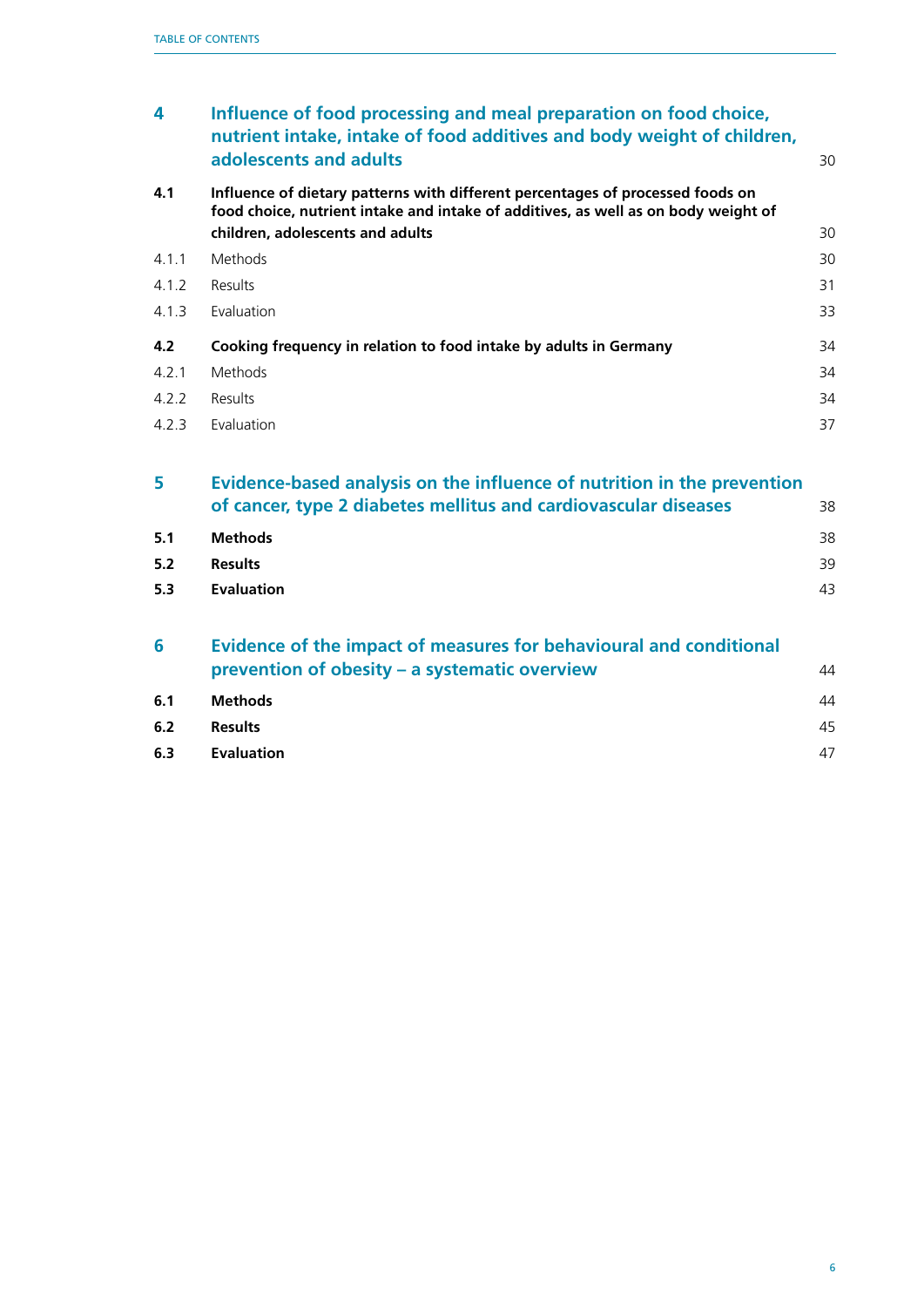# <span id="page-6-0"></span>**1 Nutritional situation in Germany**

# **1.1 Trend analysis of food consumption on the basis of agricultural statistics**

### **1.1.1 Methods**

The data for calculating the long-term trend analysis are provided by the agricultural statistics compiled by the Federal Statistical Office, each federal ministry responsible for agriculture, as well as the Federal Office for Agriculture and Food (BLE). The data published here originate from official company statistics and relate to the production or wholesale level. In part, they are also based on information provided by food industry associations or on estimates calculated using tax revenue data (e.g. tax on sparkling wines). Since the agricultural statistics are based on foodstuff production levels, the data, in addition to the quantities intended for human consumption, may also in many cases encompass elements (e.g. bones, shells, skins or peelings) that are not intended for human consumption (i.e. used for animal feed). In any case, human consumption represents by far the most important component. The data include the difference between foodstuff exports and imports. Because of the common European market, these amounts are often difficult to calculate precisely and in some cases may only be estimated. Because of these limitations, the data from agricultural statistics are only of limited value for the assessment of the nutritional situation with regard to absolute amounts. However, since these limitations change very little over time, the agricultural statistics do indeed offer a valuable basis for trend analyses in overall food consumption.

Finally, a nutritional evaluation is carried out taking into account food ingredients and their relationship to potential health risks.

#### **1.1.2 Results**

Germans' per capita consumption of vegetables, glucose, cheese and poultry meat has continued to increase from the 1950s to 2014/2015; this confirms the trend already identified in the Nutrition Report 2012. In contrast, the consumption of rye, potatoes, fresh fruit, alcohol (calculated as aqueous ethyl alcohol) and vegetable fats (including margarine) continue to decline. The consumption of fresh dairy products, meat and butter has proved relatively stable recently. However, a trend reversal has been observed in recent years with regard to the consumption of some other foodstuffs: The consumption of cereal products has recovered and has recently increased again, and the consumption of eggs appears to be experiencing a renaissance after many years of decline. In contrast to this, there has been a real slump in recent years in the consumption of citrus fruits and fish.

For the period 2004 to 2014/2015, a more detailed breakdown was undertaken to allow evaluation within food groups (e.g. according to type of cereal or fruit). In addition, these data were examined statistically for possible trends using linear-regression analyses. A significant trend is deemed to exist if the resultant regression coefficients β are greater than zero, given only a very slight error probability ( $p < 0.05$ ).

**Cereals:** The consumption of *common wheat* in the period observed was quite stable at about 60 kg per capita per year; the intake of *oats* (approx. 2.5 kg per capita per year) has also shown little change since 2005. In contrast to this, the intake of *durum wheat* has increased significantly (approx. an additional 250 g per capita per year), while the intake of *rye* continues to decline substantially (approx. 100 g less per capita per year).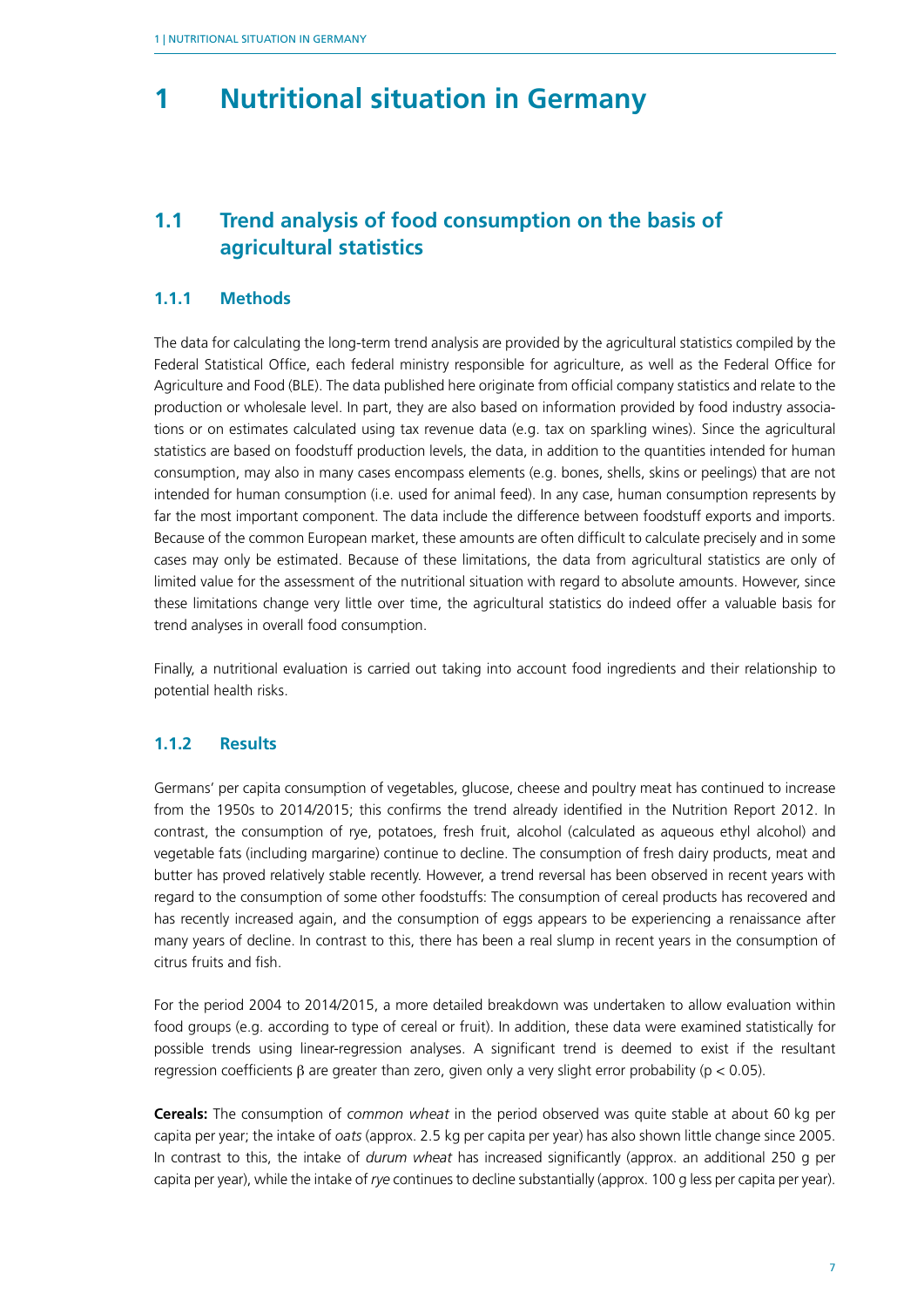**Processed foodstuffs:** An extensive, continuous and statistically significant increase in the consumption of *pasta* and *rice* can be seen (on average approx. an additional 150 g or 190 g per capita per year). The consumption of *legumes* (approx. 600 g per capita per year) and *bread* and *bread rolls* are both unchanged compared with data from the Nutrition Report 2012. The consumption of *potatoes* continues to be subject to significant fluctuations, but is trending downward overall.

**Vegetables:** Apart from *cabbage*, all other trends are positive. Furthermore, statistically significant increases can be seen in the consumption of *tomatoes* (approx. an additional 400 g per capita per year), of *carrots* and *beetroot* (approx. an additional 180 g per capita per year) as well as of *bulb vegetables* (approx. an additional 160 g per capita per year) (Figure 1).



**Figure 1:** Consumption of selected vegetables (2004 to 2015) 1) As of marketing year 2006/2007 inclusive curled lettuce, endives, lamb's lettuce as well as radiccio, rocket and other lettuces

**Fruit:** During the reporting period, there was a significant decline that averaged 1.2 kg per capita per year; *apples*, *pears* and *peaches* were most significantly affected. The consumption of *plums*, *cherries* and *apricots* was relatively stable. On the other hand, significant increases were observed in the consumption of *nuts* as well as *berry fruits* such as *blueberries*, *blackberries*, *raspberries* or *redcurrants* (an approx. additional 120 g and 100 g per capita per year respectively); the consumption of *strawberries* remained stable.

**Tropical fruits:** Consumption of *clementines*, *lemons* and *grapefruit* along with other *citrus fruits* is stable: the only significant decrease in consumption is seen with regard to *oranges* (approx. 180 g less per capita per year).

**Confectionery:** While the Nutrition Report 2008 indicated a sharp increase in the consumption of this food group, this has turned into a significant decline (*confectionery sugar* around 50 g less per capita per year; *hard* and *soft caramels/candies* approx. 25 g less per capita per year). In contrast, the consumption of *chocolate products* experienced a significant increase averaging approximately 135 g per capita per year (an increase of around 25% since 2000).

**Milk and dairy products:** Overall, only minor, mostly downward changes in consumption have occurred over time (*yet cream, condensed milk* and *buttermilk products* show significant declines at 50 g, 230 g and 100 g per capita per year respectively).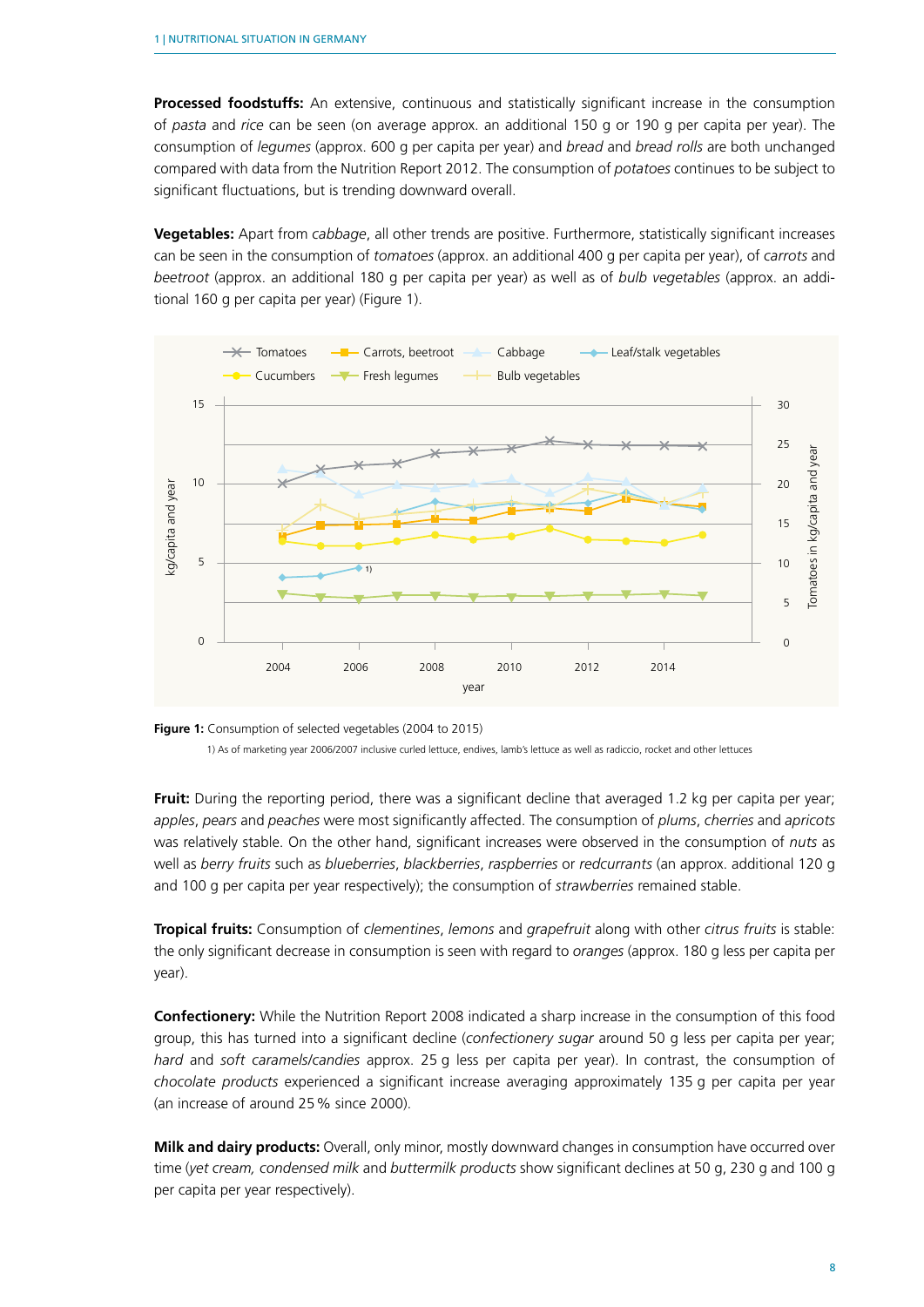**Cheese:** A significant increase in consumption continues the trend already seen in the last two Nutrition Reports due to an increase in the areas of *hard, semi-hard* and *soft cheese* (approx. additional 220 g per capita per year). The statistically significant reductions observed in the consumption of *processed cheese*, as well as *curd, cooked (processed) cheese* and *whey cheese* were marginal. Only in the case of *cream cheese* the decline was significant (approx. 130 g less per capita per year).

**Meat:** The consumption of this food group as a whole has been stable at about 60 kg per capita per year for some time. There were significant increases in the consumption of *beef, veal* and *poultry meat* by approx. 50 g and 120 g per capita per year, while the consumption of *pork, mutton* and *goat meat* as well as *offal* decreased.

**Soft drinks:** Significant increases in *mineral water* and *refreshing drink* consumption (each averaging approx. an additional 1.1 l per capita per year) are obvious. The consumption of *fruit juices* continues to decline significantly. With regard to the consumption of *coffee* and *tea*, recent years have seen a trend reversal: for the last few years, significant increases have been observed (approx. an additional 1.9 l for *coffee* and around 0.3 l for *tea*, per capita per year) (Figure 2).



**Figure 2:** Consumption of soft drinks (as of 2011 calculation is based on census 2011; 2004 to 2014)

**Alcoholic beverages:** As already has been the case in previous Nutrition Reports since the turn of the Millennium, the consumption of *alcohol* in general continues to decline significantly. This development is mainly due to the decline in the consumption of *beer* (approx. 1.0 l less per capita per year) and *spirits* (around 35 ml less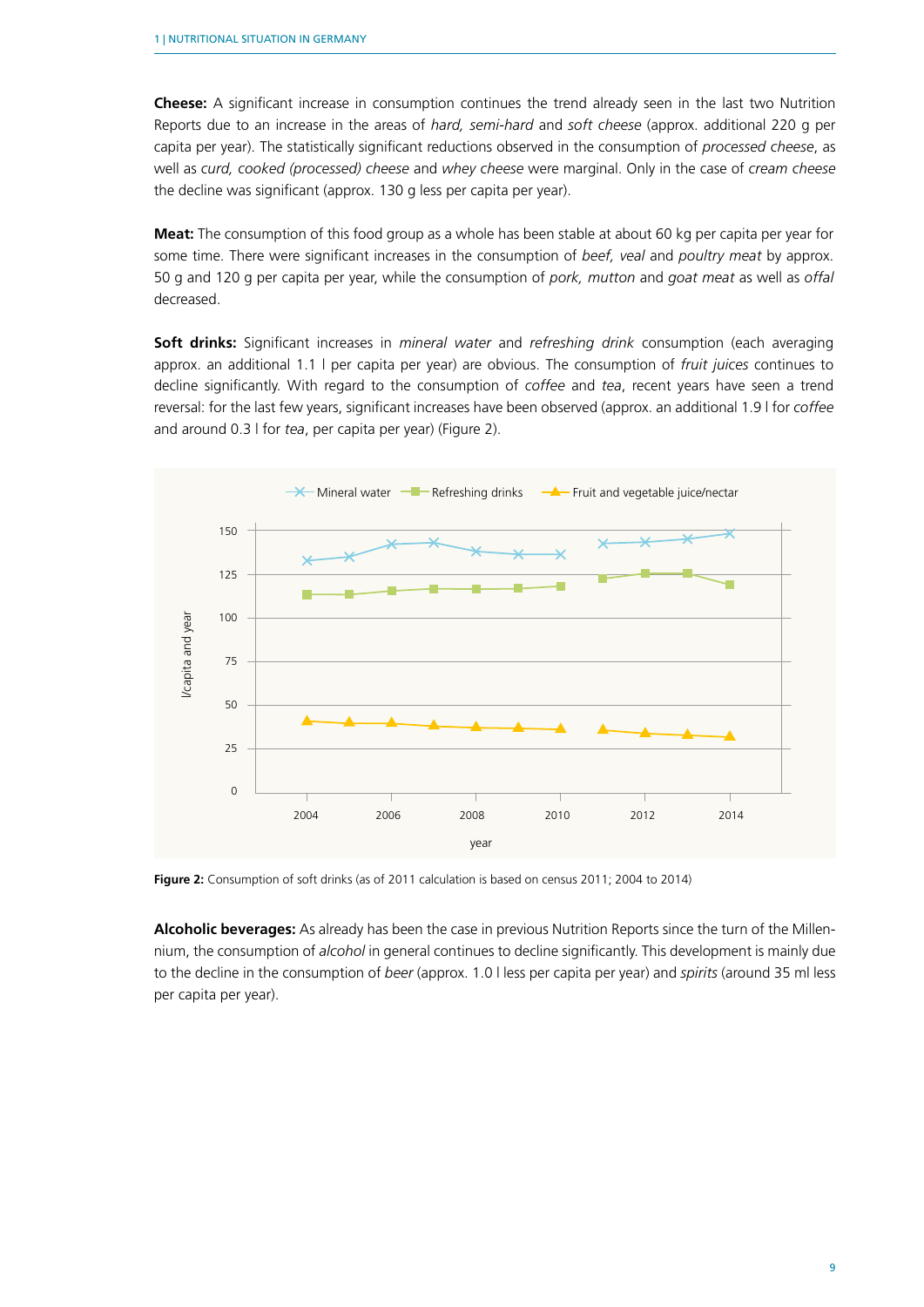#### <span id="page-9-0"></span>**1.1.3 Evaluation**

From a nutritional point of view, the continuing high consumption of meat has both advantages and disadvantages. On the one hand, it contributes to the population receiving a good supply of protein of high biological value, vitamins A,  $B_{12}$  and thiamine (vitamin  $B_1$ ), as well as highly bioavailable trace elements from meat such as iron, zinc and selenium. On the other hand, the intake of undesired food ingredients, such as saturated fatty acids, cholesterol, purines and salt (in processed meat and sausage) is increasing. High meat consumption is often associated with significantly higher fat intake due to various methods of food preparation (breadcrumb coating, fatty gravies and sauces) and thus associated with higher overall energy intake. (Sea) Fish consumption is seen as favourable from a nutritional perspective due to its content of long-chain, highly unsaturated n-3 fatty acids and iodine. Meanwhile, sea fish has been superseded as the main source of iodine by milk and dairy products but continues to be highly relevant from a supply perspective. In addition, (sea) fish still represents an important source of high-quality protein, vitamin A, vitamin D (fatty fish), B vitamins and selenium. Consequently, the decline in fish consumption evident since 2010 – due in part to increased prices, endangered stocks and existing ecological concerns – is to be viewed as negative. On the one hand, continued high consumption of milk, dairy products and cheese should have a positive effect regarding a good supply of protein, calcium, iodine and riboflavin (vitamin B<sub>2</sub>). On the other hand, the higher fat varieties of these products contribute toward possible higher energy intake. The decline in the consumption of energy-rich spreadable fat is to be seen as positive. Since the intake of vegetable fats has also declined, overall fat consumption is lower – and this is desirable – but the ratio of (poly) unsaturated to saturated fatty acids may have been adversely influenced as a result. This is considered critical, since probable evidence suggests that the replacement of saturated fatty acids with polyunsaturated fatty acids probably reduces the risk of coronary heart disease. At the same time, vegetable oils are an important source of vitamin E, which means a reduced supply may have had a negative impact on vitamin E intake. Cereal grain consumption has increased further. An increase in the intake of cereal fibre is desirable as this has primary preventive potential in relation to nutrition-related diseases. There is probable evidence suggesting that a high intake of dietary fibre from cereal grains probably reduces the risk of developing type 2 diabetes mellitus and malignant colorectal tumours. Refreshing drinks often have high sugar content levels. There is still a need for action here and greater efforts should be made to significantly reduce the consumption of sugar-sweetened beverages, particularly among children and adolescents. Due to its high sugar and fat content, the rising consumption of chocolate (confectionery chocolate) is viewed with scepticism, while reduced consumption of sweets (confectionery sugar) is to be welcomed both in terms of energy intake and prevention of tooth decay. The increased consumption of various kinds of vegetables and berries over the years is to be viewed positively. This should lead to further improvements in the supply of some vitamins (especially folate and vitamin C) and minerals, phytochemicals and dietary fibre.

# **1.2 Supply of selected nutrients among the German population based on the results of the German Health Interview and Examination Survey for Adults (DEGS)**

#### **1.2.1 Methods**

The German Health Interview and Examination Survey for Adults (DEGS) is part of the health monitoring activities of the Robert Koch Institute (RKI). The study aims to provide regularly collected, nationally representative health data for adults aged between 18 and 79 years living in Germany. The first wave of the survey (DEGS1; representative, age-stratified, two-stage, multi-stage cluster sample) was conducted between November 2008 and December 2011. DEGS1 is based on a mixed design that allows both cross-sectional and longitudinal analyses. In total, 7,988 people between 18 and 79 years of age participated in DEGS1. 7,238 people were given a thorough physical examination and asked questions on health-related topics, while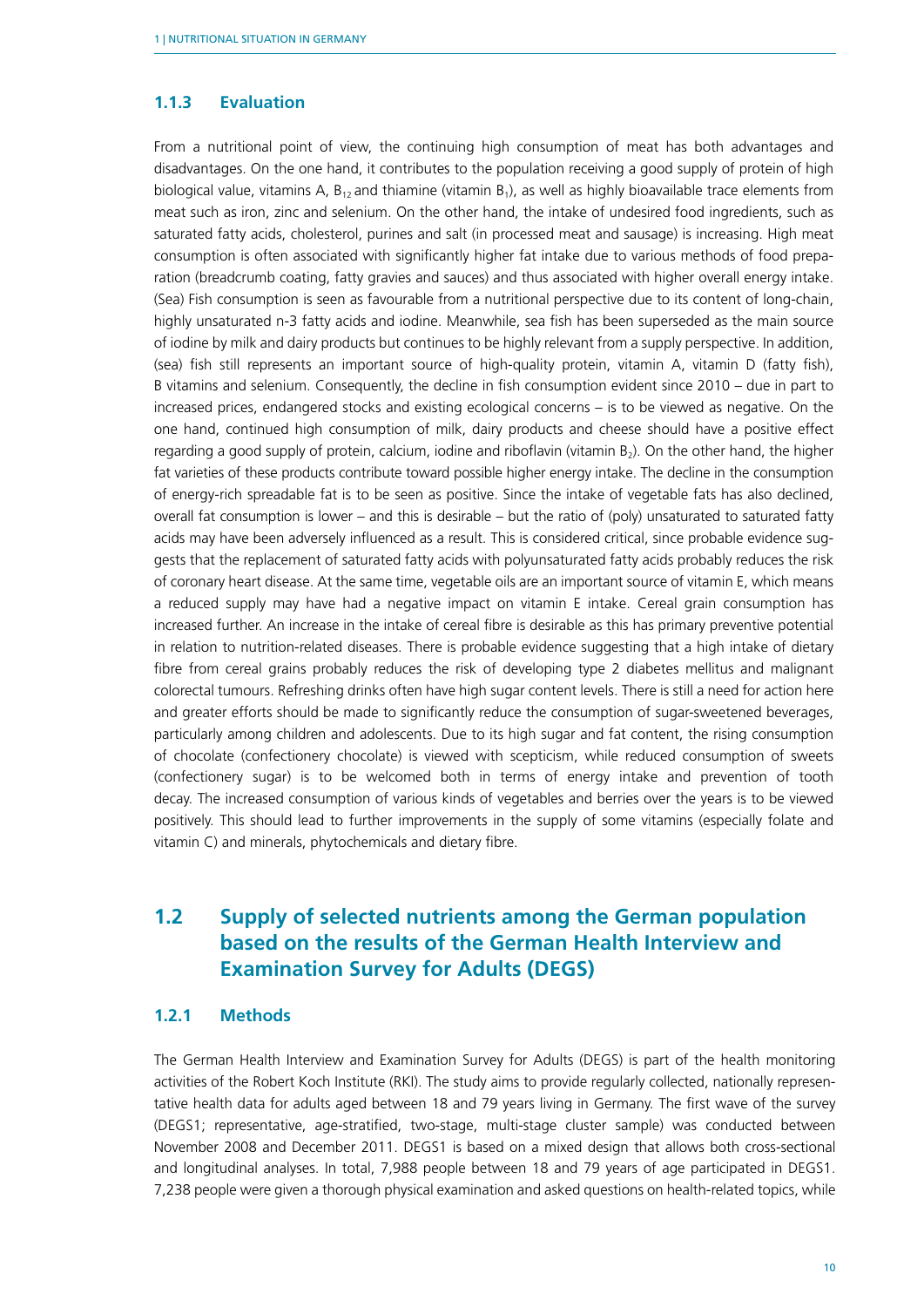<span id="page-10-0"></span>914 were only interviewed. The DEGS data were collected by means of computer-assisted physician interviews (CAPI), physical examinations and participant-completed questionnaires.

To assess the vitamin D supply, the concentration of 25-hydroxyvitamin D (25[OH]D) in blood serum was determined using the chemiluminescent immunoassay. For the evaluation of supply status, the Institute of Medicine's (IOM) system of classification was used:  $25(OH)D$  serum concentration  $\geq 50$  nmol/l corresponds to an adequate supply; 30 to  $\lt$  50 nmol/l is classified as sub-optimal supply; at a level of  $\lt$  30 nmol/l, a vitamin D deficiency is deemed to exist. The measurement of folate was conducted in serum and in whole blood using chemiluminescent micro-particle immunoassay. Taking haematocrit and serum values into account, the folate in red blood cells (erythrocytes) was calculated from folate in whole blood. An adequate supply of folate is assumed given serum folate concentrations of  $\geq 4.4$  ng/ml (10 nmol/l) or folate concentrations in red blood cells of > 150 ng/ml. The World Health Organization (WHO) recommends a red blood cell folate concentration of 400 ng/ml to maximise risk reduction of neural tube defects for women of reproductive age. Concentrations of sodium, potassium, iodine and creatinine were determined using spot urine samples. The 24-hour nutrient excretion was calculated taking into account creatinine concentrations. The respective daily intake levels were calculated using common procedures on the basis of the measured values. 24-hour iodine excretion as a measure of the supply of iodine was also calculated using the iodine/creatinine concentration ratio measured in spot urine. The WHO classification was used for assessment purposes.

### **1.2.2 Results**

#### **Vitamin D**

The mean 25(OH)D serum concentration was found to be 45.9 nmol/l in women and 45.3 nmol/l in men. Overall, 61.6% of the participants (61.4% of women; 61.7% of men) had serum concentrations of < 50 nmol/l. Of these, 29.7% of the women and 30.8% of the men had concentrations of < 30 nmol/l. At the same time, 38.6% of women and 38.3% of men achieved a 25(OH)D serum concentration of  $\geq$  50 nmol/l. While the average serum concentrations in men across all ages fluctuated in a range between 43 nmol/l to 48 nmol/l, serum concentrations among women decreased more with age: while participants in the youngest age group had mean values of 52.4 nmol/l, these declined to only 39.8 nmol/l in the highest age group (Table 1).

**Table 1:** 25(OH)D serum concentrations by sex and age groups

|                 |                                                | <b>Cutoffs of</b><br>25(OH)D serum concentrations<br>according to IOM 2011<br>in $%$ |                     |               |  |  |
|-----------------|------------------------------------------------|--------------------------------------------------------------------------------------|---------------------|---------------|--|--|
|                 | Mean 25(OH)D serum<br>concentrations in nmol/l | $<$ 30 nmol/l                                                                        | 30 to $<$ 50 nmol/l | $> 50$ nmol/l |  |  |
| Women (total)   | 45.9 (43.8-47.9)                               | 29.7                                                                                 | 31.8                | 38.6          |  |  |
| 18-29 years     | $52.4(49.2 - 55.7)$                            | 25.1                                                                                 | 28.4                | 46.5          |  |  |
| $30 - 39$ years | 48.2 (43.9-52.4)                               | 32.2                                                                                 | 24.4                | 43.4          |  |  |
| $40-49$ years   | 46.1 (43.0–49.2)                               | 29.5                                                                                 | 30.7                | 39.8          |  |  |
| $50 - 59$ years | 43.5 (41.2-45.7)                               | 30.3                                                                                 | 32.5                | 37.2          |  |  |
| $60-69$ years   | 43.9 (41.5–46.4)                               | 27.2                                                                                 | 36.9                | 36.0          |  |  |
| 70-79 years     | 39.8 (37.3-42.2)                               | 35.4                                                                                 | 39.2                | 25.5          |  |  |
| Men (total)     | 45.3 (42.8-47.8)                               | 30.8                                                                                 | 30.9                | 38.3          |  |  |
| 18-29 years     | 46.7 (42.7-50.8)                               | 31.6                                                                                 | 29.1                | 39.3          |  |  |
| $30 - 39$ years | 43.4 (39.3–47.5)                               | 36.4                                                                                 | 28.9                | 34.7          |  |  |
| $40-49$ years   | 45.2 (41.7–48.8)                               | 33.6                                                                                 | 26.6                | 39.8          |  |  |
| $50 - 59$ years | 44.2 (41.7-46.7)                               | 29.5                                                                                 | 34.4                | 36.1          |  |  |
| $60-69$ years   | 48.0 (45.0-50.9)                               | 22.1                                                                                 | 33.3                | 44.6          |  |  |
| 70-79 years     | 43.9 (40.9-46.9)                               | 29.7                                                                                 | 36.3                | 34.0          |  |  |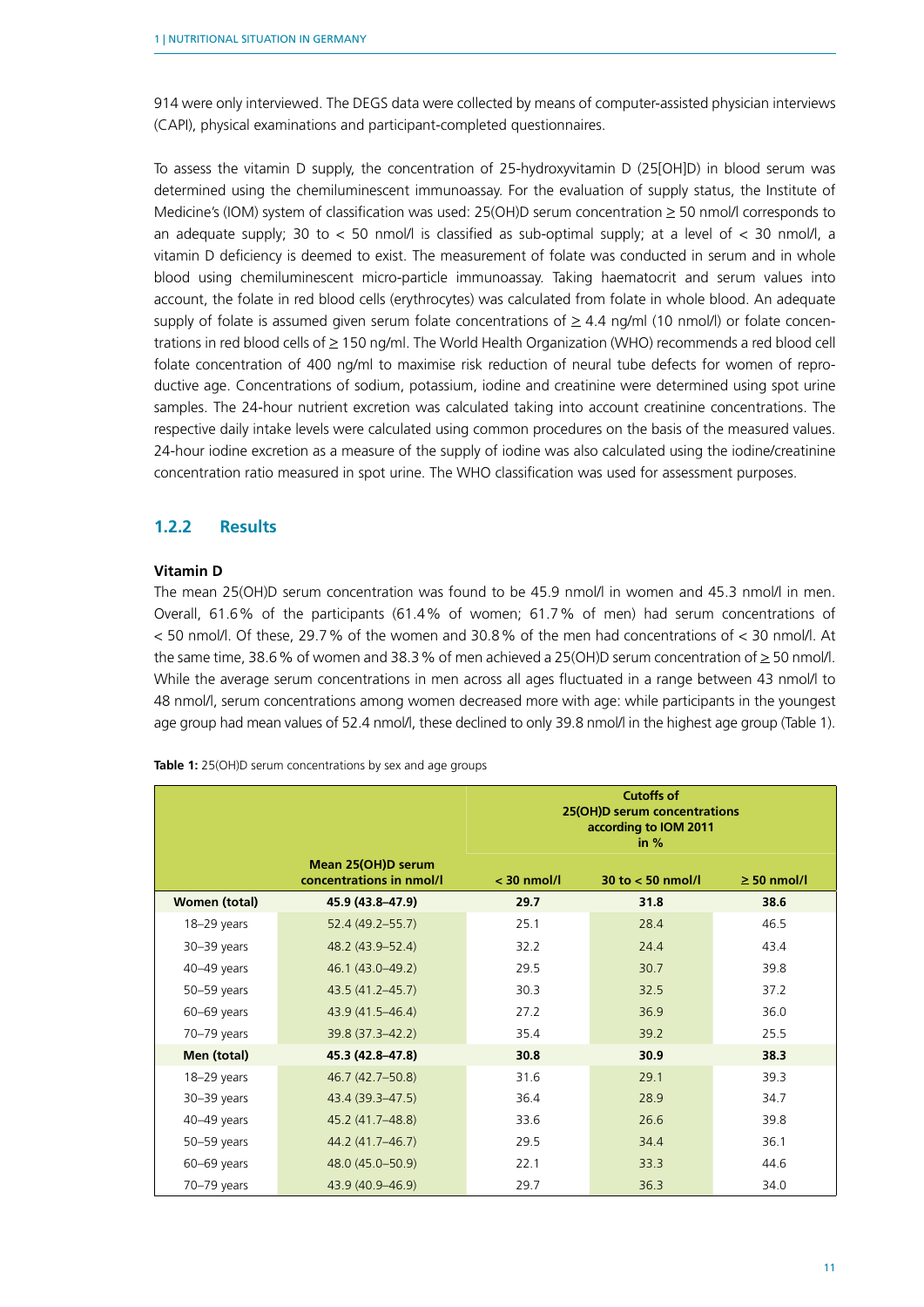#### **Folate**

The median serum folate values for men at 7.2 ng/ml and for women at 7.9 ng/ml respectively, were far above the threshold for adequate supply of folate. An increase in the median values was observed in both sexes with increasing age (men: 18 to 29 years 6.3 ng/ml, 70 to 79 years 8.2 ng/ml; women: 18 to 29 years 6.9 ng/ml, 70 to 79 years 8.7 ng/ml). In the case of women of reproductive age (18 to 49 years), the median values for serum folate concentrations were between 6.9 ng/ml and 7.6 ng/ml (Table 2). About 16% of men and 12% of women had serum folate concentrations of < 4.4 ng/ml.

|                      | $\mathbf n$ | <b>P5</b> | <b>P10</b> | <b>P25</b> | <b>Median</b> | <b>P95</b> |
|----------------------|-------------|-----------|------------|------------|---------------|------------|
| Men (total)          | 3,376       | 3.1       | 3.8        | 5.1        | 7.2           | 15.0       |
| 18-29 years          | 515         | 2.9       | 3.5        | 4.7        | 6.3           | 12.9       |
| 30-39 years          | 406         | 3.1       | 3.7        | 4.6        | 6.7           | 14.1       |
| 40-49 years          | 597         | 2.9       | 3.5        | 4.9        | 7.1           | 14.1       |
| 50-59 years          | 640         | 3.0       | 3.9        | 5.5        | 7.5           | 15.3       |
| 60-69 years          | 668         | 4.0       | 4.5        | 5.8        | 7.9           | 15.8       |
| 70-79 years          | 550         | 3.9       | 4.5        | 5.9        | 8.2           | 17.3       |
| <b>Women (total)</b> | 3,669       | 3.4       | 4.1        | 5.6        | 7.9           | 16.5       |
| 18-29 years          | 539         | 3.2       | 3.7        | 5.1        | 6.9           | 16.3       |
| 30-39 years          | 429         | 3.2       | 3.9        | 5.1        | 7.4           | 16.4       |
| 40-49 years          | 691         | 3.4       | 4.1        | 5.6        | 7.6           | 15.9       |
| 50-59 years          | 752         | 3.6       | 4.4        | 5.9        | 8.3           | 16.2       |
| $60 - 69$ years      | 712         | 4.2       | 4.9        | 6.6        | 9.0           | 17.2       |
| 70-79 years          | 546         | 3.3       | 4.3        | 6.0        | 8.7           | 17.4       |

**Table 2:** Serum folate (ng/ml) by sex and age groups

Depending on age, the median folate concentrations in red blood cells were between 191 ng/ml and 243 ng/ml in men and between 175 ng/ml and 231 ng/ml in women and thus above the threshold value for adequate supply. Concentrations below 140 ng/ml were measured in 13% of men and 16% of women, suggesting (sub) clinical deficiency. Among women aged between 18 and 49 years, only 3% (18 to 29-yearolds) to 4% (30 to 49-year-olds) reached the red blood cell folate concentrations recommended by the WHO for women in reproductive age.

#### **Sodium**

The estimated median sodium intake derived from spot urine samples in men was 4.0 g and 3.4 g in women per day corresponding to approximately 10 g and 9 g of salt (NaCl) per day. This means that 50% of the population consumes more than this amount of salt per day. In 25% of the men and women, sodium intake amounted to more than 5.7 g and 5.0 g of sodium per day respectively (approx. 15 g or 13 g NaCl/day), and 5% consumed more than 8.8 g or 8.1 g of sodium per day respectively (22 g/21 g NaCl/day). The mean values for estimated daily sodium intake at 4.5 g for men and 3.8 g for women were above the median values. The assumption that people who more frequently prepare warm meals from fresh food ingredients are adding less sodium cannot be confirmed. For men, cooking their own food did not affect the amount of added sodium. Women who tended to cook more often, sodium intake was even higher than in women who cooked less often.

#### **Potassium**

The median, daily potassium excretion derived from spot urine samples for the entire group of 18 to 79-yearolds was 3,326 mg/day for men and 3,017 mg/day for women. The median potassium excretion was highest in the 50-and-older age group (Table 3).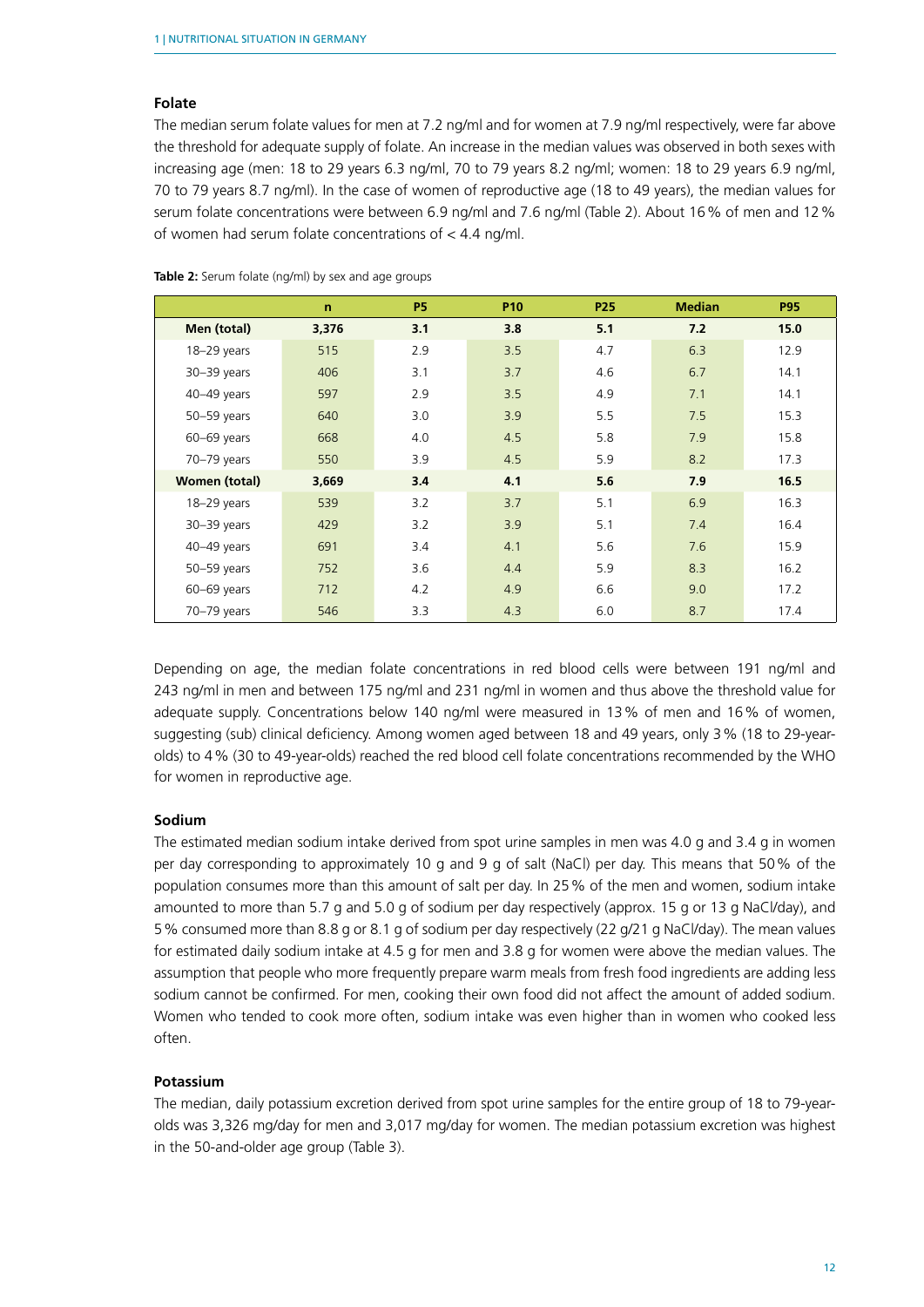| age (years)  | $\mathsf{n}$ | P <sub>5</sub> | P <sub>10</sub> | <b>P25</b> | <b>Median</b> | <b>P75</b> | <b>P90</b> | <b>P95</b> |
|--------------|--------------|----------------|-----------------|------------|---------------|------------|------------|------------|
| <b>Men</b>   |              |                |                 |            |               |            |            |            |
| $19 - 24$    | 239          | 1,061          | 1,241           | 1,902      | 2,801         | 3,850      | 5,329      | 5,966      |
| $25 - 34$    | 391          | 1,468          | 1,628           | 2,356      | 3,410         | 4,555      | 6,020      | 6,551      |
| $35 - 50$    | 875          | 1,725          | 1,953           | 2,486      | 3,200         | 4,246      | 5,392      | 6,293      |
| $51 - 64$    | 865          | 1,739          | 2,067           | 2,679      | 3,525         | 4,471      | 5,656      | 6,510      |
| $65 - 79$    | 894          | 1,619          | 1,989           | 2,654      | 3,528         | 4,455      | 5,457      | 6,151      |
| Total        | 3,264        | 1,526          | 1,834           | 2,496      | 3,326         | 4,364      | 5,560      | 6,337      |
| <b>Women</b> |              |                |                 |            |               |            |            |            |
| $19 - 24$    | 257          | 1,004          | 1,255           | 1,671      | 2,228         | 3,067      | 4,238      | 4,983      |
| $25 - 34$    | 419          | 1,309          | 1,612           | 2,093      | 2,730         | 3,582      | 4,597      | 5,699      |
| $35 - 50$    | 993          | 1,448          | 1,701           | 2,282      | 3,131         | 4,300      | 5,620      | 6,494      |
| $51 - 64$    | 1,008        | 1,593          | 1,862           | 2,468      | 3,286         | 4,481      | 5,703      | 6,463      |
| $65 - 79$    | 900          | 1,643          | 1,933           | 2,382      | 3,029         | 3,968      | 5,048      | 6,093      |
| Total        | 3,577        | 1,401          | 1,700           | 2,233      | 3,017         | 4,088      | 5,330      | 6,235      |

**Table 3:** Estimated potassium excretion of men and women by age groups

#### **Iodine**

Median iodine excretion levels of 69 µg/l and 54 µg/l derived from spot urine samples demonstrated that men and women both clearly fell short of the reference value of  $> 100$  µg/l as recommended by WHO for an adequate supply of iodine. At a value of 113 µg/day, iodine excretion estimated via the iodine/creatinine quotients was found to be in a much less critical area. The estimated median iodine intake derived from this (taking 10% non-renal iodine losses into account) of 125 µg/day for women and 126 µg/day for men fell below the recommended intake for iodine as specified by both the IOM at 150 µg/day and the German-Austrian-Swiss (D-A-CH) reference values at 200 µg/day. The 95<sup>th</sup> percentile of estimated iodine intake amounted to 323 µg/day for men and 406 µg/day for women and therefore below the upper intake level of 500 µg/day quoted in the D-A-CH reference values which should not be exceeded under the nutritional conditions of a population not adapted to high iodine intake levels. Comparison of estimated intake of iodine with the IOM Estimated Average Requirement (EAR) of 95 µg/day shows that, on average, > 30% of DEGS participants are at risk of having insufficient iodine intake (Figure 3). However, this average value of 30 % fails to take into account the fact that in some special situations, such as pregnancy or lactation, a much higher requirement for iodine exists and thus the prevalence of iodine deficiency could be significantly higher.



**Figure 3:** Percentage of DEGS-participants with an estimated iodine intake below the average requirement (EAR of the IOM for adults: 95 µg/day)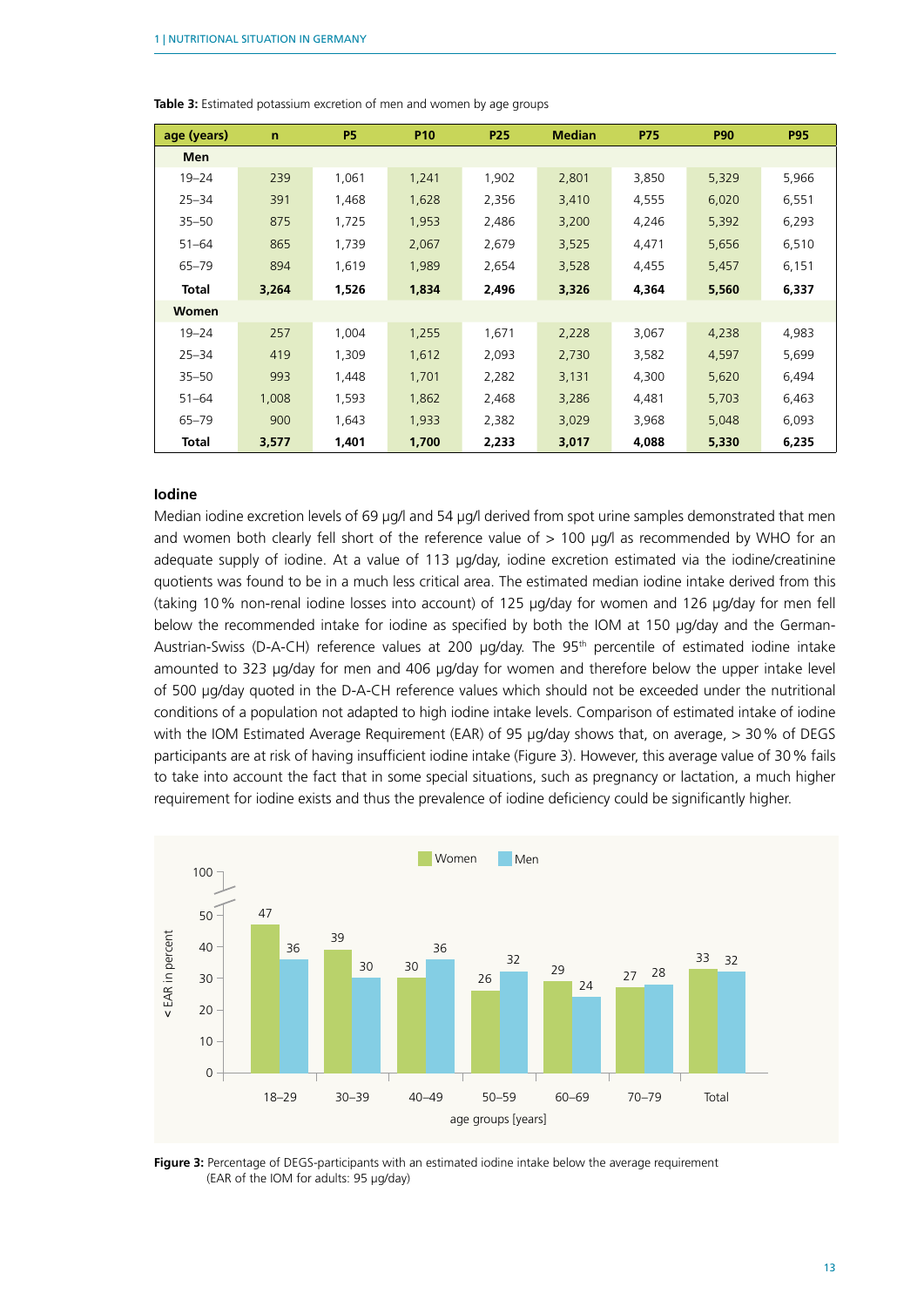#### <span id="page-13-0"></span>**1.2.3 Evaluation**

#### **Vitamin D**

The partly unsatisfactory vitamin D supply is especially due to Germany's geographic location. The body's own dermal formation of vitamin D, requires UVB radiation with a wavelength of 290 nm up to 315 nm. However, these only occur year round in regions below the 35<sup>th</sup> latitude. In higher latitudes, the intensity and duration of appropriate radiation decreases and the formation of vitamin D becomes dependent on the season. In addition to the seasons, other factors are known to influence the body's production. These include duration of sunshine, time of day and length of time spent outside, use of sunscreen products, wearing clothes that cover the whole body, as well as skin pigmentation and old age. Older people are considered a risk group for vitamin D deficiency because their ability to produce vitamin D diminishes due to decreasing skin thickness and dwindling ability to metabolise vitamin D via the liver and kidneys. However, this is not reflected uniformly in the present data for both men and women: while the concentrations in men only vary slightly across all age groups, these declined almost universally among women as age increased. Gender-specific differences in age distribution cannot be explained conclusively. Increasing immobility and dependency on care are further reasons for lower vitamin D serum concentration in old age because periods spent outside are usually greatly reduced. This especially affects people living in nursing homes.

#### **Folate**

On the basis of folate concentration measurements present in serum and in red blood cells, it is obvious that the folate supply within the population is slightly better than has been assumed on the basis of the intake data from the German National Nutrition Survey (NVS II), which compared folate intake with the corresponding D-A-CH reference values. Comparison of the folate concentrations measured in serum and red blood cells with the threshold values for adequate supply showed that approximately 85% of the adult population in Germany had sufficient supply of this vitamin. If the concentration of folate in red blood cells of 400 ng/ml is taken as the basis (as recommended by the WHO for the prevention of neural tube defects), about 95% of women of childbearing age had an inadequate supply. The WHO threshold value cannot be regarded as a predictive value for individual risk of neural tube defects but at population level merely serves for estimating folate supply for women of child-bearing age.

#### **Sodium**

Estimated sodium intake of the population in Germany derived from spot urine samples was above the D-A-CH reference value of 1.5 g/day for adults in the majority of cases (93% of males and 90% of females). It is unclear at which exact level of sodium intake health risks occur.

The WHO recommends not exceeding a sodium intake of 2 g/day; the American Heart Association (AHA) sets the limit at less than 1.5 g of sodium per day. However, the IOM concludes, in contrast, that it remains unclear whether a reduction in sodium intake to less than 2.3 g/day has positive or negative effects on cardiovascular health due to the insufficient and conflicting evidence. Due to the uncertainty of the data, the European Food Safety Authority (EFSA) has so far not declared a tolerable upper intake level for daily sodium intake. In a recent scientific statement, the DGE concluded that there is convincing evidence for an association between salt intake and blood pressure: high salt intake is associated with increased or suboptimal blood pressure and low salt intake with normotensive or optimal blood pressure. Based on WHO recommendation to reduce average salt intake within the population by 30%, an approximate value of up to 6 g/day is still being quoted for Germany. Other professional scientific bodies endorse a similar approximate value. Based on sodium urinary excretion measurements, 80% of men and 73% of women in Germany consume more than 6 g of salt per day.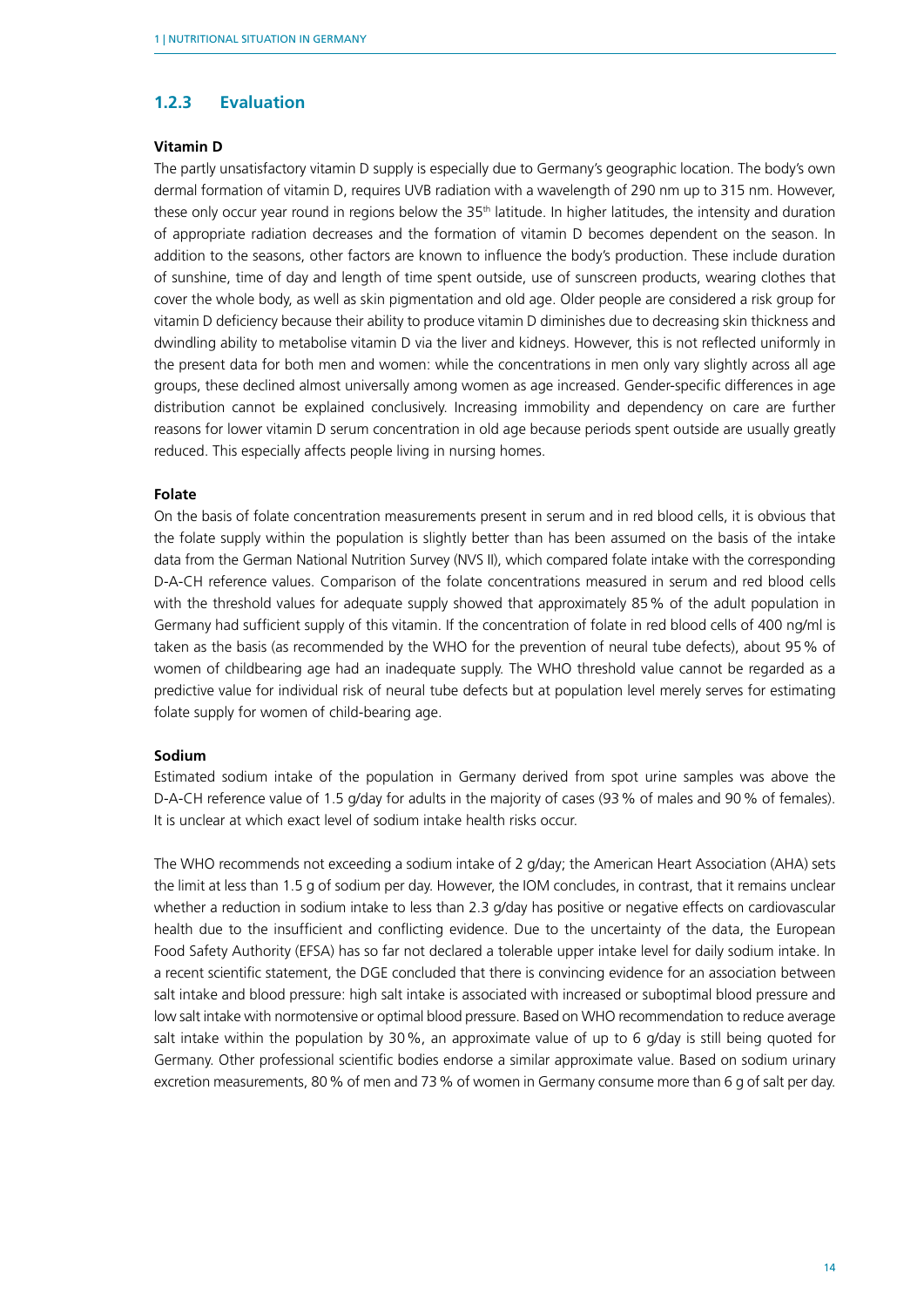#### <span id="page-14-0"></span>**Potassium**

When evaluating potassium excretion through spot urine, the fact that potassium is neither 100% absorbed nor excreted must be taken into account. In any case, it would appear that, based on the daily potassium intake established here, potassium supply is better than data from NVS II would suggest.

#### **Iodine**

The iodine supply within the German population is still not satisfactory. In 30% of the adults examined in Germany the risk of an inadequate iodine intake was observed (as was previously also the case in children in the German Health Interview and Examination Survey for Children and Adolescents [KiGGS]). A clear need for health-related action is indicated, particularly against the backdrop of desired broad-based measures aimed at reducing high salt intake and that would also have the effect of reducing iodised salt intake. There is no conflict whatsoever between reducing the amount of salt used and ensuring an adequate iodine supply. A sufficient iodine supply can be achieved in a sustainable manner even given reduced salt intake. Prerequisite for this is the increased use of iodised salt in the food industry, as well as in food crafts. It is worth considering an increase of the amount of iodine in salt (as well as in Switzerland since January 2014). Based on current data, an excessive iodine supply within the German population is not to be feared.

# **1.3 Development and prevalence of overweight (pre-obesity and obesity) in Germany**

#### **1.3.1 Methods**

The reporting of prevalence and development of overweight in Germany, which was shown in the two previous Nutrition Reports, is being continued across all age ranges. The large-scale national samples taken as part of the 1999, 2003, 2005, 2009 and 2013 microcensuses along with data from several regional cohort studies serve as a data base here. Body mass index (BMI) was used as evaluation criteria: overweight being diagnosed at a value of 25 and above. Further classification follows the international pattern: 25–29.9 = preobesity; 30–34.9 = class I obesity; 35–39.9 class II obesity;  $\geq$  40 class III obesity. In childhood and adolescence, BMI was evaluated on the basis of age and gender-dependent percentiles within a reference population. Children and adolescents are classified as overweight if their BMI value is above the  $90<sup>th</sup>$  age-and-genderspecific percentile of the reference population. A BMI value above the  $97<sup>th</sup>$  percentile means extreme overweight and is defined as obesity in this age group. With this definition, obese persons are always included in the group of overweight people.

#### **1.3.2 Results**

#### **Pregnancy**

In three regional cohort studies with a mean BMI of 22.6 from a total of 6,254 participating women at the beginning of their pregnancy, 13.5% of the women were pre-obese and 5.0% obese. Mean weight gain during pregnancy was 14.3 kg. In Bavaria, an increase in average weight gain in women during pregnancy of 0.6 kg was observed between 2000 and 2007.

#### **Infancy**

The mean birth weight of new-borns in the regional cohort studies was 3.4 kg. According to calculations by the Federal Statistical Office, 11.6% of all neonates in the year 2000 had a birth weight of  $\geq 4,000$  g. Included in this were 1.7% of new-borns with a birth weight of  $\geq 4,500$  g. In the course of 10 years, this percentage has decreased slightly: In 2010, 10.1% of children had a birth weight of  $\geq 4,000$  g, including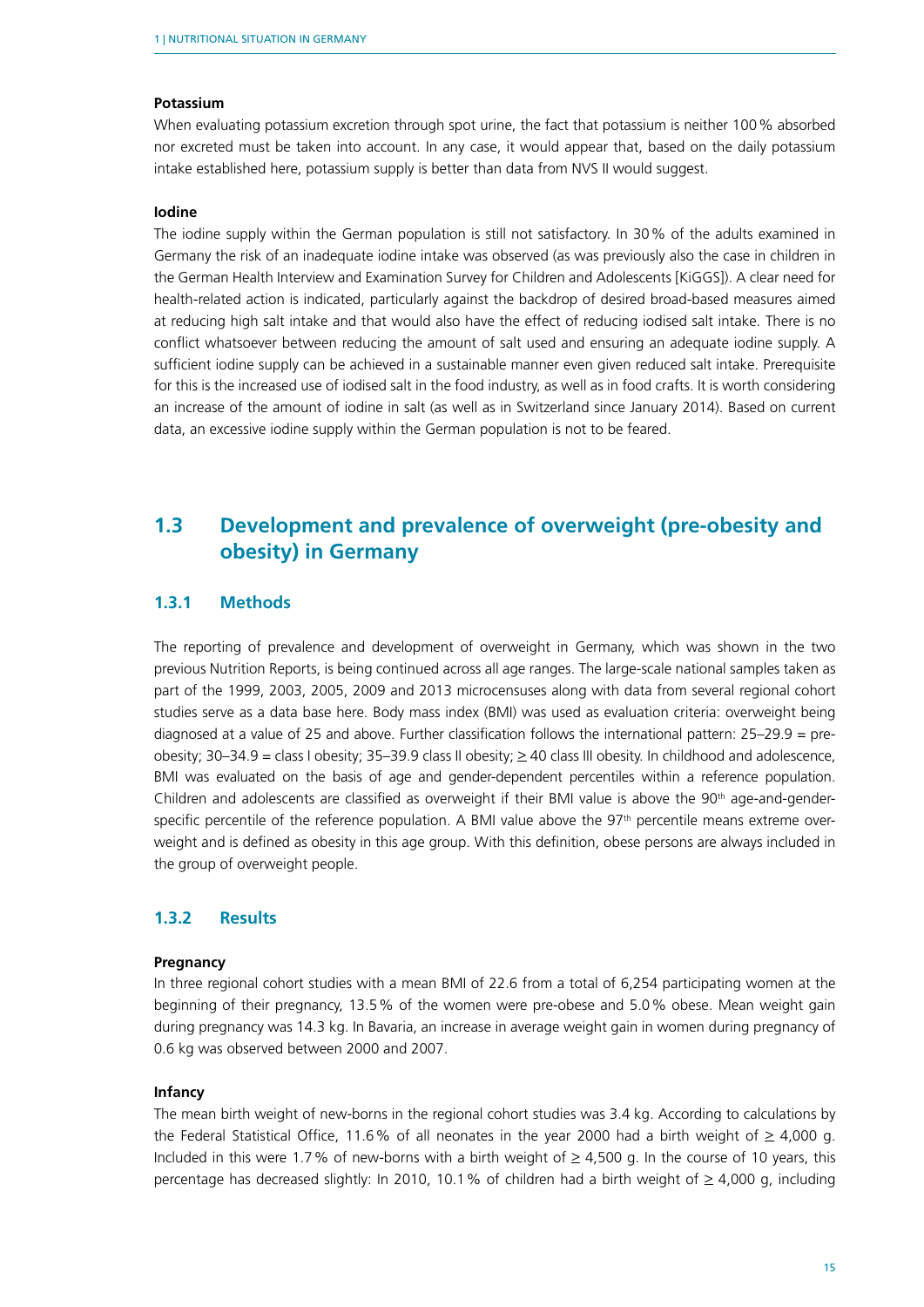1.2% of neonates born weighing  $\geq 4,500$  g. In 2000, 6.1% of infants were born weighing less than 2,500 g, including 1.1% under 1,500 g; in 2010 the respective figures were 6.9% and 1.2%.

#### **Childhood and adolescence**

Within the Federal States, the body weight and height of children and the prevalence of overweight and obesity are systematically recorded and analysed by the responsible state institutions as part of initial physical examinations conducted as they start school. Figures are available for the individual federal states from the years 2008 to 2013. According to these figures, the proportion of children who are overweight when they start school varies depending on the federal state between 8.2% and 12.0%; among them between 2.8% and 5.3% children were classified as obese. For comparison, the lowest prevalences of obesity and overweight (overall) were found in Baden-Wuerttemberg (2.8% and 8.2% respectively) and Bavaria (3.2% and 8.4%respectively).

#### **Adults (18 to under 65 years)**

According to microcensus data, in the 18 to 65 years age group, 42.4% of men and 24.8% of women were pre-obese and 16.1% of men and 12.3% of women were obese (Table 4). This results in an overall prevalence of overweight of approximately 59% in men and 37% in women. In all age groups, men were more frequently overweight than women (2013: among 20 to 25-year-olds – 31.3% of men and 18.6% of women). The proportion of overweight people increased continuously with age and reached its height at the end of working life in the age group 60 to under 65 years, this being 74.2% of men and 56.3% of women. Between the ages of 18 and 40, men gained considerably more weight than women – on average 10.7 kg (or approx. 500 g per year of life) compared with 7.2 kg (or approx. 325 g per year of life). In contrast, between the ages of 40 to under 65, women gained more weight on average (+ 3.2 kg) than men (+ 0.2 kg). The increased weight gain occurring in men in younger adulthood means that men of normal-weight already find themselves in the minority from the 30 to 35 years age group onward, while this does not apply to women until beyond the age of 55. The obesity prevalence figures in the represented age groups from 18 to under 65 increase in an almost linear fashion. In the year 2013, about every fourth man (24.7%) and every fifth woman (20.7%) was found to be obese by the end of their working life. Underweight (BMI < 18.5) is observed to a significantly lesser extent in Germany than overweight (women: 3.9%, men: 0.8%).

|                        | <b>Women</b> (18 to $<$ 65 years) | <b>Men</b> (18 to $<$ 65 years) |
|------------------------|-----------------------------------|---------------------------------|
| Body weight (kg)       | 67.9                              | 84.8                            |
| Body length (cm)       | 166.0                             | 179.0                           |
| BMI                    | 24.6                              | 26.5                            |
| Underweight            | 3.9%                              | 0.8%                            |
| Normal weight          | 59.0%                             | 40.6%                           |
| Pre-obesity            | 24.8%                             | 42.4%                           |
| Obesity class I and II | 11.2%                             | 15.3%                           |
| Obesity class III      | 1.1%                              | 0.8%                            |

**Table 4:** Body measurements and prevalence of underweight and overweight in adults (18 to < 65 years) on the basis of the microcensus 2013 (average values)

#### **Senior citizens (65 years and older)**

A total of 69.9% of men and 57.5% of women were overweight in this age group according to microcensus data – 19.9% of men and 18.8% of women were obese. Underweight existed only in very few elderly people (0.5% male and 2.0% female). While the overall prevalence of overweight differs significantly between men and women, the gender difference in the prevalence of obesity (class I and II) is considerably lower; class III obesity is even more commonly observed in elderly women than among men in this age group. With increasing age – and here especially in the age group 75 years and above – a reduction in the prevalence of obesity is observed in both sexes.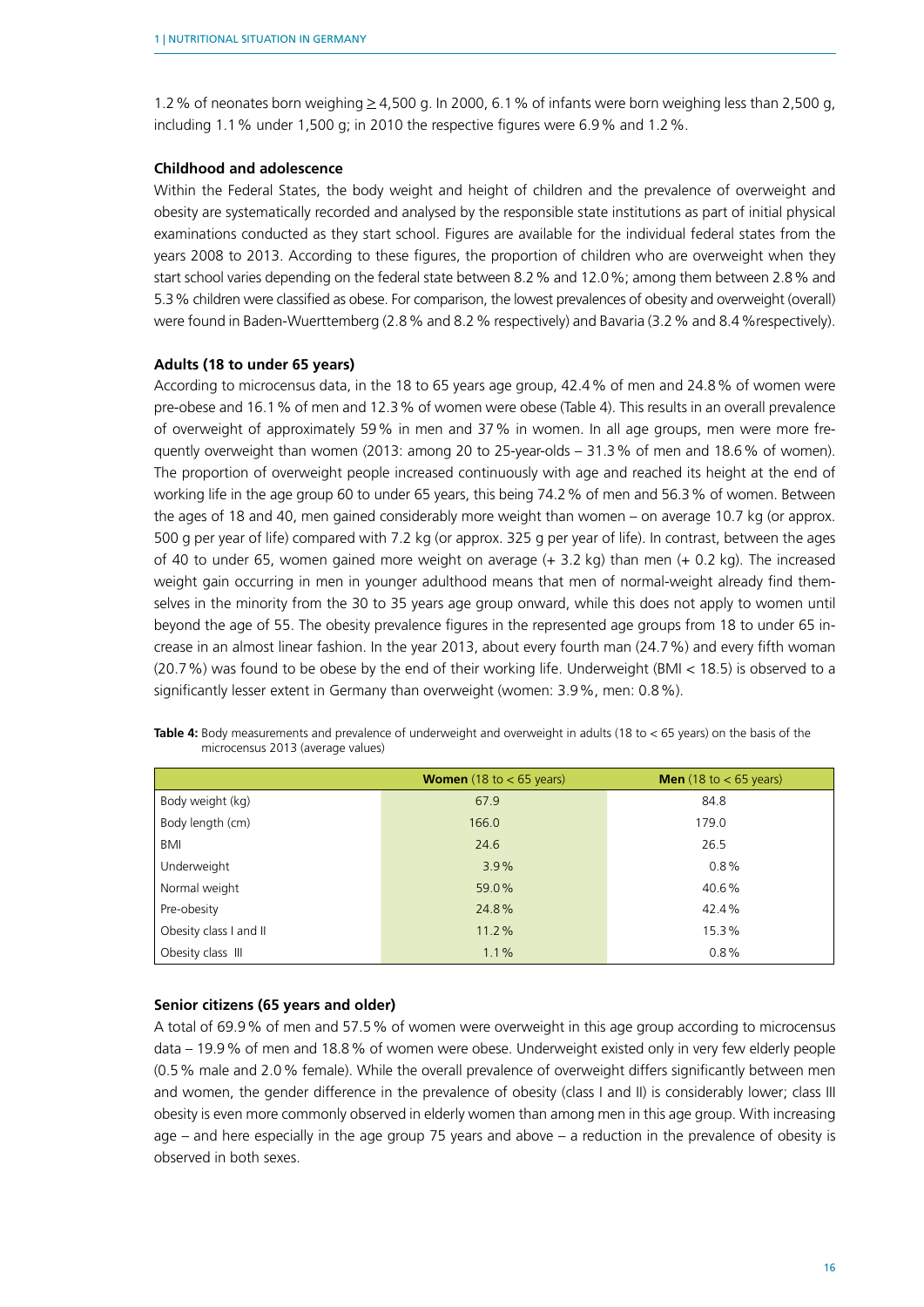#### <span id="page-16-0"></span>**1.3.3 Evaluation**

The prevalence of obesity in Germany remains high and has increased in some age groups. Because of the general social trend of giving birth to children later in life, pregnant women are nowadays more frequently affected by overweight and obesity at the beginning of a pregnancy than was previously the case. Only a minority of adults is able to maintain body weight in the normal range as they grow older and reach old age. The prevalences of obesity in childhood and adolescence are still significantly higher than they were in the 1970s. It continues to be particularly problematic that extremely overweight, obese children and adolescents tend to gain weight further. Despite some analytical weaknesses, this comprehensive analysis shows very clearly, that urgent action is needed to overcome the obesity epidemic.

### **1.4 Current developments in food intake**

#### **1.4.1 Methods**

Based on recent publications, an assessment of current developments in food intake was conducted.

#### **1.4.2 Results**

#### **"Free-from" food products**

In recent years, a growing segment of these "special foods" has been available in the food sector. Many consumers eat such foods occasionally or even regularly, often without any objective medical necessity to do so. The supply of gluten-free foods has increased rapidly in recent years and the introduction of mandatory allergen labelling represents a significant improvement with regard to health protection of affected consumers. Therefore, both developments are welcome. The benefits of a wheat- and gluten-free diet is clearly evidenced and recommended in cases of clinically proven intolerance. Switching to a gluten-free diet is often regarded more as a change of lifestyle, than a diet therapy. Consumers without any clear indication of gluten intolerance link these foods with health benefits (such as weight loss); however, there is no scientific evidence for this assumption. Some gluten-free foods have a comparatively high energy density and a higher fat content, while nutrient density and the fibre content are lower than in comparable products with gluten. By generally abstaining from whole grain products, no benefit can be derived from their preventive effect with regard to development of cardiovascular disease and some cancers. In addition, there is evidence that a gluten-free diet has an adverse effect on intestinal health of individuals without celiac disease and wheat sensitivity.

Sales of so-called "lactose-free" foods are reported at 285 million Euros for the year 2014. To date, however, there has been no statutory regulation regarding the term "lactose-free" so interpretation of a product's allocation to this product group is difficult. In the case of lactose-free milk there is usually a residual content of less than 0.1 g lactose per 100 g. Lactose-free milk and dairy products are good alternatives for consumers with lactose intolerance. Meanwhile, many more food products – such as black bread or toast bread, rusks or boiled ham – which often barely differ from the conventional food, are also being marketed with "lactosefree" labelling. This unsettles consumers and means that people with real or perceived lactose intolerance will turn to these typically more expensive speciality foods even though the conventional food varieties are also lactose-free and would cause no health problems. Milk and dairy products are important nutrient suppliers as part of a varied, wholesome diet and also important for the prevention of nutrient deficiencies, such as calcium, iodine and riboflavin (vitamin  $B<sub>2</sub>$ ). In cases of lactase persistence, it is unnecessary to abstain from these foods and doing so has no health benefits whatsoever.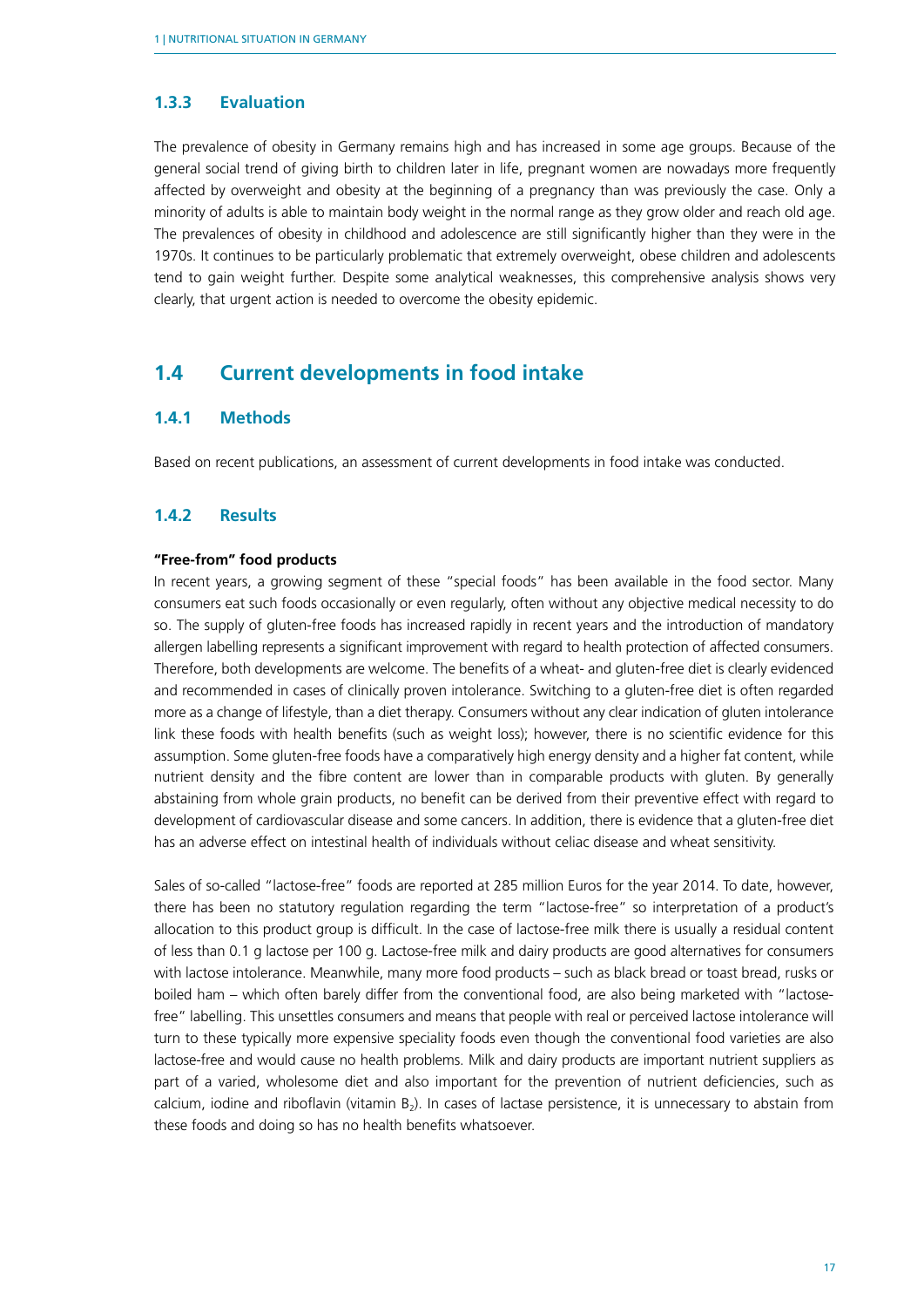#### <span id="page-17-0"></span>**Vegetarian and flexitarian diets**

The reasons for following these current nutritional trends containing less meat and/or to partially or completely give up foodstuffs of animal origin are varied; religious or ethical reasons, ecological viewpoints (including climate protection and animal welfare), and health reasons are all worth mentioning. In the NVS II sample representative of Germany, conducted by the Federal Research Institute of Nutrition and Food for the years 2005 and 2006, it was established that among the total number of around 20,000 men and women aged between 14 and 80 years surveyed. 1.6% followed a vegetarian diet (2.2% women and 1.0% men). The majority of the participants stated that they consumed milk, dairy products, cheese, eggs and sometimes also fish. In contrast, only about 0.1% of the women and men indicated in the study that they followed a vegan diet. The German Vegetarian Association (VEBU) published estimates in 2015, according to which approximately 10% of people in Germany followed a vegetarian diet and 1.1% a vegan diet. The preventive effects of a high proportion of foodstuffs of plant origin in the diet are undisputed and there are many instances of scientific evidence supporting this. Plant-based foodstuffs provide nutritionally valuable substances. The "displacement effect" brought about by the deliberate intake of (more) fruit and vegetable in the context of lower intake of foodstuffs of animal origin and thus lower intake of red meat, saturated fatty acids and a consequently lower energy density, for example, are all associated with lower body weight. The risk of nutrition-related diseases such as type 2 diabetes mellitus, hypertension, ischemic heart disease and cancer is reduced. Therefore, the DGE has for years been recommending a wholesome, balanced diet in form of a varied mixed diet with about 75% plant-based foods (vegetables, fruit, [wholegrain] cereals, potatoes). A purely vegan diet, however, is associated with potentially critical nutrient supply and risk of nutrient deficiencies which may affect health.

#### **1.4.3 Evaluation**

Generally, a voluntary or medical restriction in the choice of foods available leads to an increased risk of nutrient deficiencies and associated health-related consequences. Against this background, the DGE recommends a wholesome diet in form of a varied mixed diet, consisting for the most part of plant-based and the lesser part animal-based foods (milk, meat, fish, eggs and products manufactured from the same). In scientific studies, this diet has been proven to reduce risk of nutrition-related diseases. Scientific evidence that completely abstaining from consuming foods of animal origin leads to additional health benefits does not exist. If food choice is restricted for medical reasons (such as in the presence of allergies), it is necessary to pay attention to the associated reduced nutrient intake.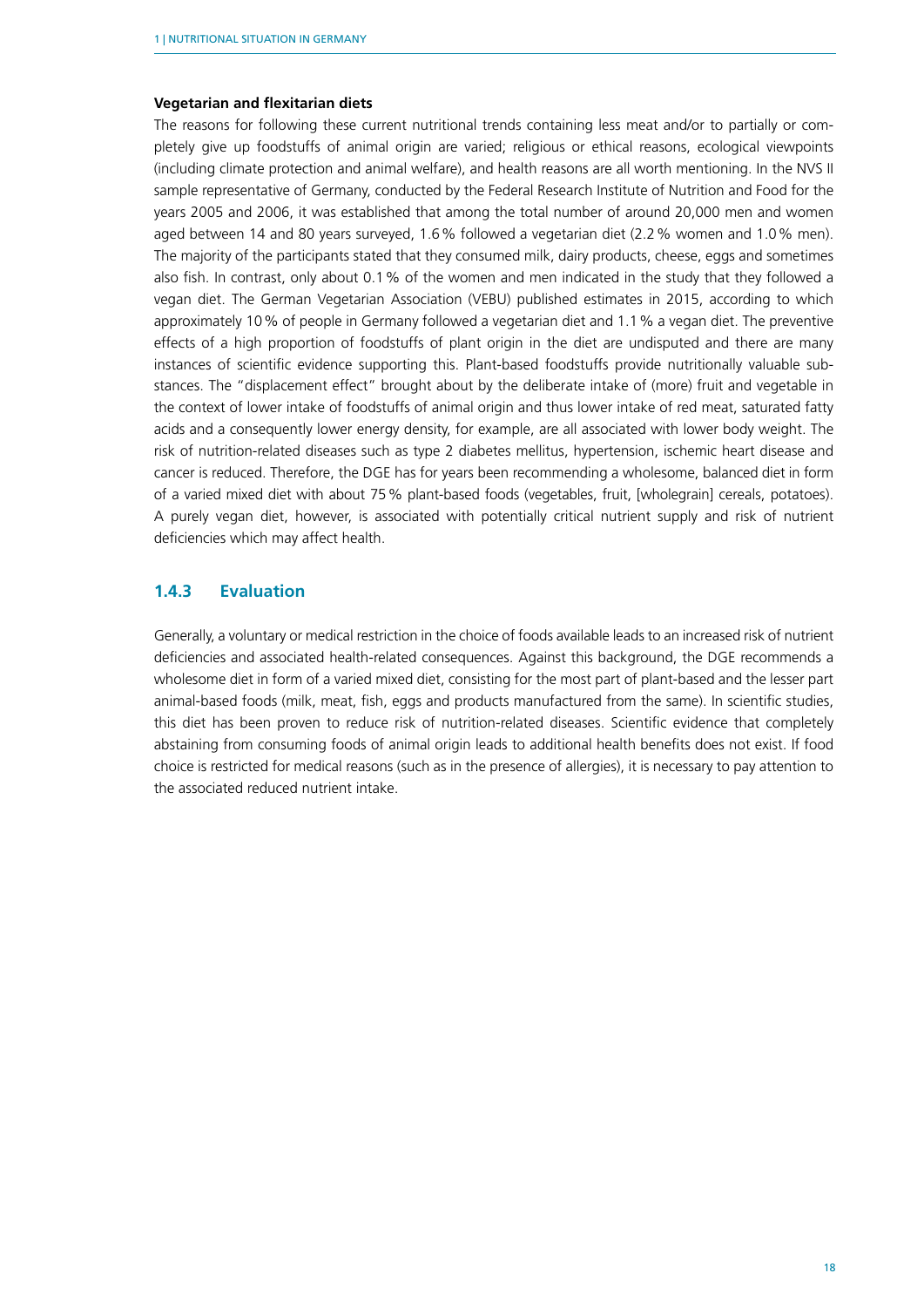# <span id="page-18-0"></span>**2 Catering in nurseries (VeKiTa): nutritional situation, awareness and implementation of the specific German Nutrition Society's Quality Standard**

# **2.1 Methods**

A survey was conducted in nurseries (Kitas) intending to map the current catering situation, to investigate the awareness and implementation of the German Nutrition Society (DGE) Quality Standard, and to derive recommendations to improve the catering situation and the acceptance of the standard. The study was based on three investigation areas (Figure 4):



**Figure 4:** Study design: catering in nurseries (VeKiTa)

### **(1) Nationwide written survey of the nurseries and evaluation of complete 4-week cycle menus on the basis of the DGE Quality Standard**

Based on a self-generated, cross-institutional data file of over 53,000 nurseries in Germany, a random sample of 7,000 addresses stratified by federal state was taken. A machine-readable, tested questionnaire was developed for the survey, which in addition to closed-ended questions, also included open-ended and semiopen-ended questions. As part of the survey, the nurseries were asked to submit menu plans covering a period of at least 4 weeks. The evaluation was based on the "*DGE-Qualitätsstandard für die Verpflegung in Tageseinrichtungen für Kinder"* (DGE Quality Standard for Catering in Nurseries), as published in the fifth edition in 2014.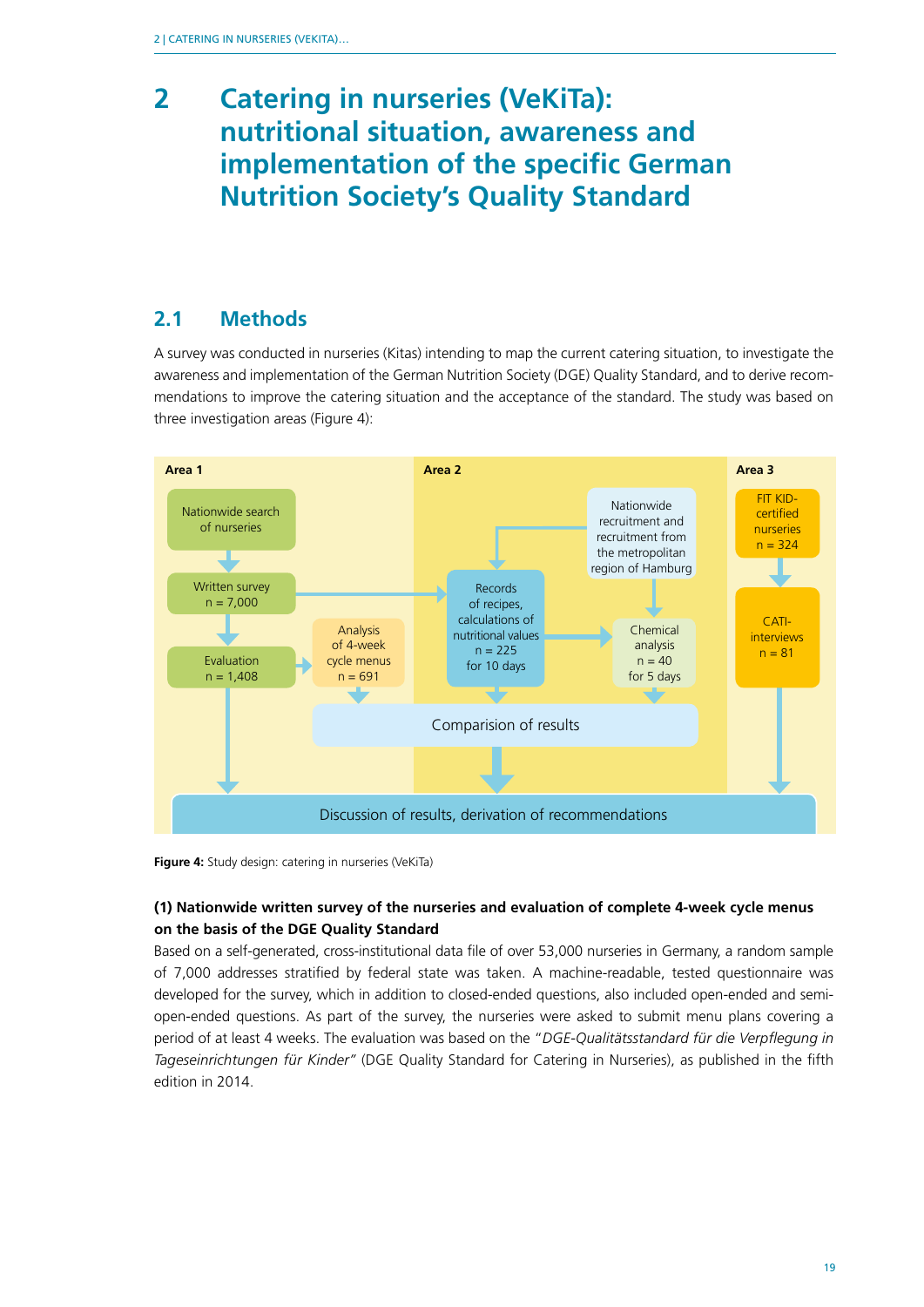### <span id="page-19-0"></span>**(2) Calculation of nutritional values for lunch recipes throughout Germany over a period of 10 days; chemical analysis of lunch samples obtained over 5 days exclusively in the metropolitan region of Hamburg (sub-study)**

An information letter, recipe data sheets and guidance for specific details regarding foods were sent to the participating nurseries. Facilities, whose meals come from external providers, were asked to forward the documents to their suppliers or caterers.

In the metropolitan region of Hamburg, among those nurseries participating in the chemical analysis, a portion of the lunch for a child aged between 4 and 7 years was collected and frozen once a day for one week. The samples were crushed and the homogenates tested in accordance with the methods for official collection as per § 64 of the German Food and Feed Code *(Lebensmittel- und Futtermittelgesetzbuch*, LFGB) for contents of total fat, crude protein, water and crude ash, as well as for sodium in line with the AOAC method (Association of Official Agricultural Chemists). Carbohydrate and dietary fibre content were determined in accordance with the statement of the "Nutritional Labelling" sub-group of the "Matters of Nutrition" working group of the Food Chemistry Society at the German Chemical Society (GDCh) regarding Directive 90/496/EEC on Nutrition Labelling for Foods. The analysis methods were validated by means of double determination using three commercial ready meals, as well as via external cross-checking by an accredited commercial laboratory. The salt content was calculated based on the measured sodium content.

#### **(3) Survey of "FIT KID" certified facilities using Computer-Assisted-Telephone-Interviews (CATI)**

The programming of the guideline for the telephone survey (mainly closed-ended questions; time required 30 mins.) was carried out using in-house software, which was tested for appropriate function in advance.

#### **Evaluation**

The input of the data of the written survey was conducted using the survey software EvaSys, which facilitates automated data collection. Further data processing was performed using the statistics programme IBM SPSS statistics, version 22. The submitted recipes were evaluated using the software DGExpert, version 1.6.4.1, on basis of the German Nutrient Data Base (BLS) 3.02. Evaluated nutrients were those, for which appropriate reference values are specified in the DGE Quality Standard. Arithmetic means and standard deviations were determined by chemical analysis. Energy and nutrient contents related to a standard (portion) size of 370 g (food-based approximate amount of the DGE Quality Standard). The Computer-Assisted-Telephone-Interviews were evaluated using MAXQDA and MS Excel 2013 software. The questions covered certificationrelated experience – in the time prior to certification, during the certification process and after receipt of the final report and certificate. Key points were the certification induced changes and the challenges which had to be overcome by the nurseries due to the implementation of the DGE Quality Standard.

# **2.2 Results**

#### **(1) Written survey and analysis of menu plans**

Of the 7,000 nurseries contacted, 1,408 returned a complete written questionnaire (response rate 20.1%). Referred to all German nurseries, on average 2.6% were depicted by the records. Of the nurseries surveyed, 30.6% were funded publicly and 54.8% were independently run by non-profit organisations such as the *Arbeiterwohlfahrt* (Workers' Welfare Institution [AWO]), the *Paritätischer Wohlfahrtsverband* (Equal Welfare Association), the German Red Cross (DRK), or the Protestant and Catholic churches. Nurseries with privatecommercial funding made up 5.6% of the sample and those supported by parent initiatives 6.6%. With 82% and 91.4%, the nurseries mostly cared for children aged between 1 and below 3 years and between 3 and 6 years, respectively. Very young children under 1 year of age were looked after in 27.8% of the nurseries and 17.1% also provided after-school care for children aged between 6 and 12 years. Of the nur-series surveyed, 59.8% had a domestic kitchen. Furthermore, 20.1% had a kitchen with a few commercial appliances for heating meals while 16.2% had a fully equipped kitchen with commercial kitchen appliances. Only 0.4% of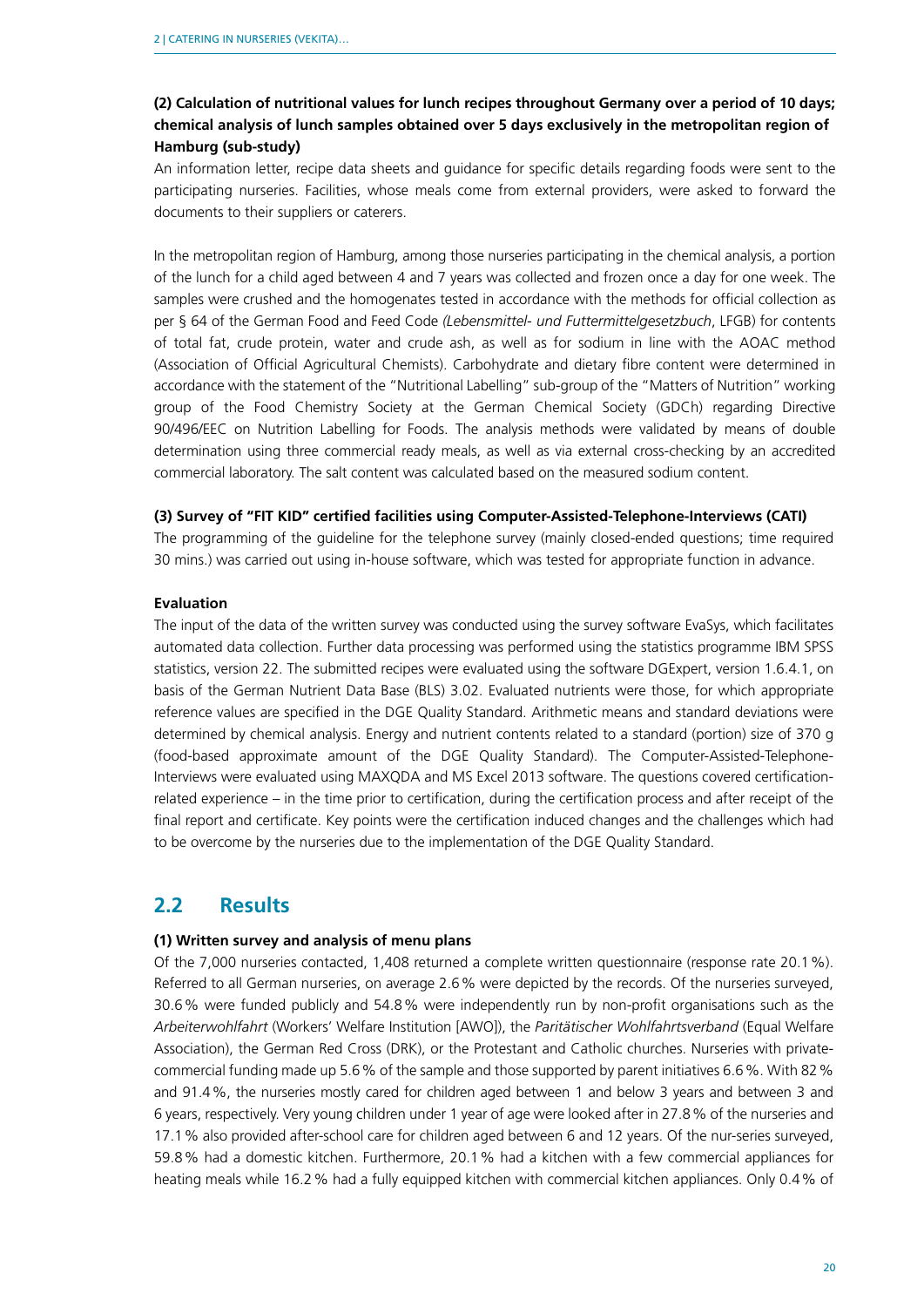the nurseries had no kitchen at all and 3.4% just had a room in which the delivered food was stored until distributed and the dishes washed.

**Meal offer and provision:** At least one meal was offered in almost all nurseries surveyed. 46% offered breakfast and 28 % a mid-morning snack. Almost all nurseries (96.1 %) provided lunch. In 56.4 %, an afternoon snack was offered, whereas an evening meal was only available in 1.5%.

Regarding the *catering system,* 55.4% of the nurseries received hot hold meals by a caterer. In second place (30.3%) were catering systems with meals being prepared freshly on site (Cook & Serve). Cook & Serve involves lunches being completely prepared and served within the nursery premises. Other preparation systems (e.g. Cook & Freeze, Cook & Chill) were not very common. Of the surveyed nurseries, 38.4% employed *professional staff* with several years of vocational education such as home economists, housekeepers, operations managers in home economists, home and nutrition scientists or cooks. In 78.2% of the surveyed facilities, lunch was consumed in the group room. An additional 29.6% had a designated dining room and in 6.6%, the children ate their meals in the foyer or hallway area as well (multiple answers possible).

*Regulations on bringing foods to nursery on a daily basis* existed in 60.2% of the surveyed facilities. There were no rules in 11.6% of nurseries and in 23.8%, children did not bring any foods to nursery. In 62.7%, it was permitted *to bring sweets* into nursery only on special occasions. In 17.9%, children were not generally permitted to bring sweets, whilst in 9.3% there were no rules regarding the handling of sweets. In addition, 10.1% did not provide an answer to this question.

**Quality and quality management of catering:** Of the respondent nurseries, 42.1% stated that a *hygiene concept* (HACCP) was implemented. Of those who answered the question regarding hygiene control measures  $(n = 1,368)$ , 90.7% had a cleaning and hygiene plan, and 89.9% had established procedures for good hygiene practices, such as hand washing, floor cleaning and the like. Likewise, 88.5% of the nurseries carried out temperature measurements. However, only 37.8% took retention samples. Of the nurseries, 36.1% answered «Yes» to the question as to whether there is an organisational unit (specialist unit/consultant) providing support regarding catering, quality and hygiene, while 57.6% denied and 6.4% of the nurseries did not answer. Almost half of the respondents (47.2%) were aware of *external standards for nursery catering*, while 45.8% had no knowledge of such standards. *Selection of foods*: 36.5% of nurseries used fresh vegetables and 29.5% used predominantly low-fat cuts of meat (more than 80% of the time). Whole grain pasta and brown rice, as well as low-fat milk and dairy products were rarely used more than 80% of the time. With regard to whole grain pasta and brown rice this was the case in 10.6% of nurseries and for low-fat milk and low-fat dairy products in 19.7%. Similarly, only 14% of facilities used predominantly rapeseed oil (more than 80% of the time).

**Analysis of menu plans:** In total, 837 nurseries participating in the written survey provided menu plans. Of these, 691 fulfilled the requirement to present a 4-week cycle menu (20 days of catering). Therefore, 146 submitted menu plans only covered a period of 1 to 3 weeks. These were not included in the evaluation. Regarding the required *food-frequencies*, not all menu plans fulfilled the requirements of the DGE Quality Standard. Of the menu plans considered ( $n = 691$ ), 37.8% completely fulfilled the requirement to provide a daily carbohydrate component and an additional 62.2% mostly fulfilled this requirement. The requirement to provide vegetables and salad daily was completely fulfilled only by 6.5% of menu plans submitted and mostly fulfilled by 85.8%. The requirement to provide salad or raw vegetables at least eight times was completely and mostly fulfilled in 38.9% and 35.3% of the menu plans, respectively. As required, in 30.7% of the menu plans, fish was provided at least four times, while 45.4% mostly fulfilled this requirement. While there was a tendency to offer fish too rarely, meat or sausage was still offered too often in 44.7% of the menu plans. However, the requirement to offer meat or sausage on a maximum of eight times over 20 days of catering was completely fulfilled in more than half of the evaluated menu plans (55.3%). 71.5% completely fulfilled the requirement to offer lean muscle meat at least four times. More than 90% of the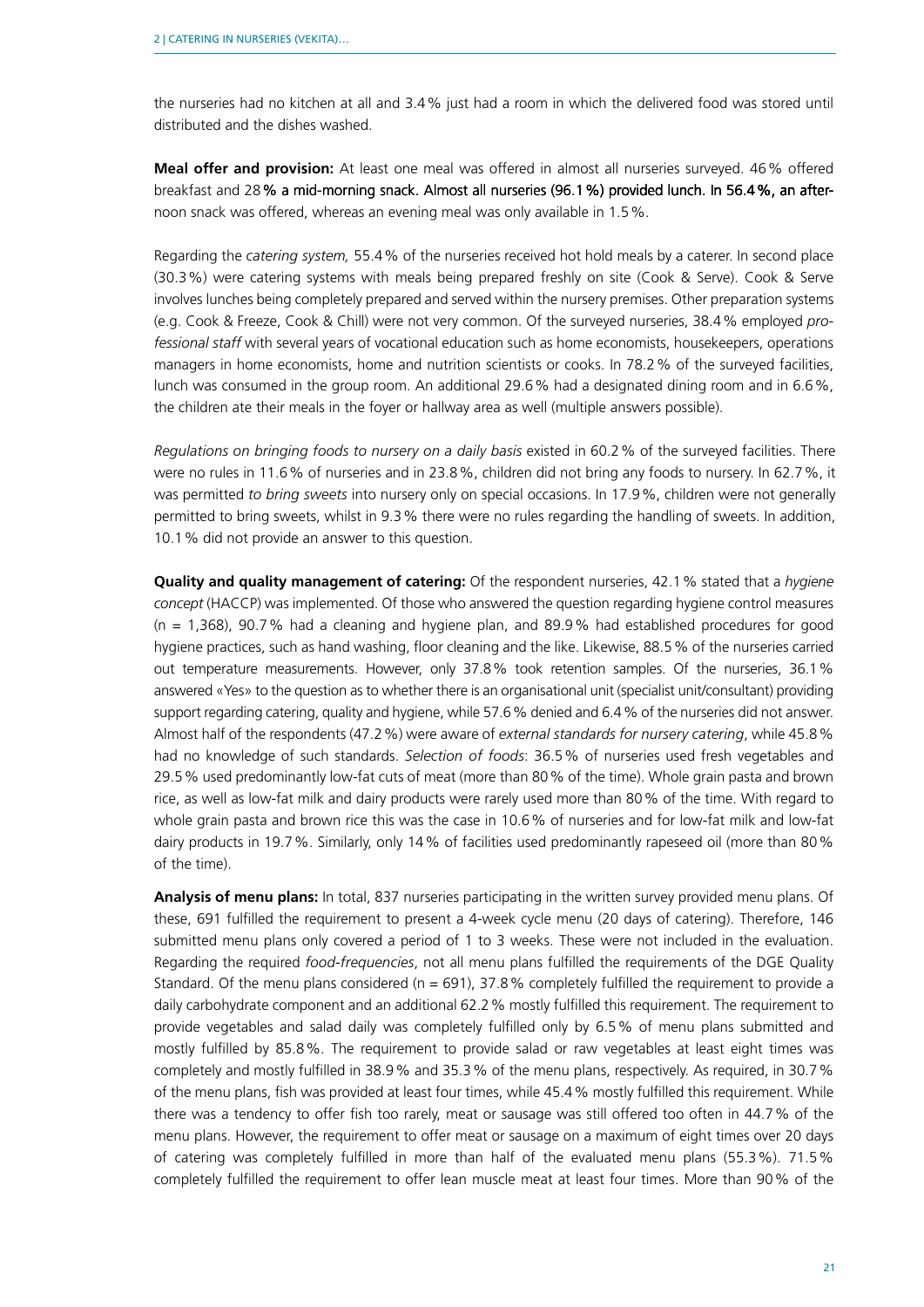menu plans (96.5%) completely fulfilled the criterion to offer deep-fried and/or breaded products maximally four times.

#### **(2) Calculations of nutritional value and chemical analysis**

**Calculations of nutritional value:** Of the 453 nurseries receiving documents for recording recipes, 225 returned fully completed lunch recipe sheets. In total, recipes of 443 weeks were considered, which corresponds to a total number of 4,567 meals. The evaluation was based on a comparison between the mean nutritional values in the lunches provided during a week (5 days) and the corresponding reference values in the specific DGE Quality Standard (PAL value of 1.6). Lunches should contain 25% of the daily recommended nutrient levels or respective guiding values averaged over 20 days of catering. In most cases, the reference values for calcium, vitamin E and protein were not reached in the lunches provided over a week. In contrast, the reference values for thiamine (vitamin B<sub>1</sub>), vitamin C, magnesium, iron, folate and dietary fibre were reached or exceeded by most lunches provided over a week. Relative to their respective reference values (= 100%) the median carbohydrate, energy and fat content of the lunches offered were 102%, 101% and 100%, respectively (Figure 5). While 20.9% of the nurseries exceeded the reference values for energy, protein, carbohydrates and fat in their offered lunch, 29.3% failed to meet the reference values for energy, protein, carbohydrates and fat averaged over a week.



**Figure 5:** Nutrient supply in comparison to the D-A-CH reference values for nutrient intake (= 100 %) averaged over one week per nursery (n = 225) (median, interquartil range and minimum-maximum-values presented)

**Chemical analysis:** Of the 40 nurseries that participated in this sub-study, 80% prepared their food on site (Cook & Serve) and 20% of the facilities had meals delivered (hot hold meals). Nurseries offering either delivered food cooled via a Cook & Chill service or as deep frozen meals (Cook & Freeze), did not participate in this sub-study. In the 20% of nurseries receiving hot hold meals, the caterers provided the samples for the analyses. In relation to a standard portion, the mean of the analytically established *energy content* was 98% of the reference value for lunches. The lowest energy value averaged over a week was 78% of the guiding value. The standard portions achieved on average 98% of the reference values for *carbohydrate intake* (range 35–66 g). With an average 13 g per standard portion, *fat content* was identical with the reference values for lunches; they did, however show the highest variation (7–21 g) of all energy-supplying nutrients. The *protein content* of the lunches was on average 84% of the reference value. Only 4 out of 40 institutions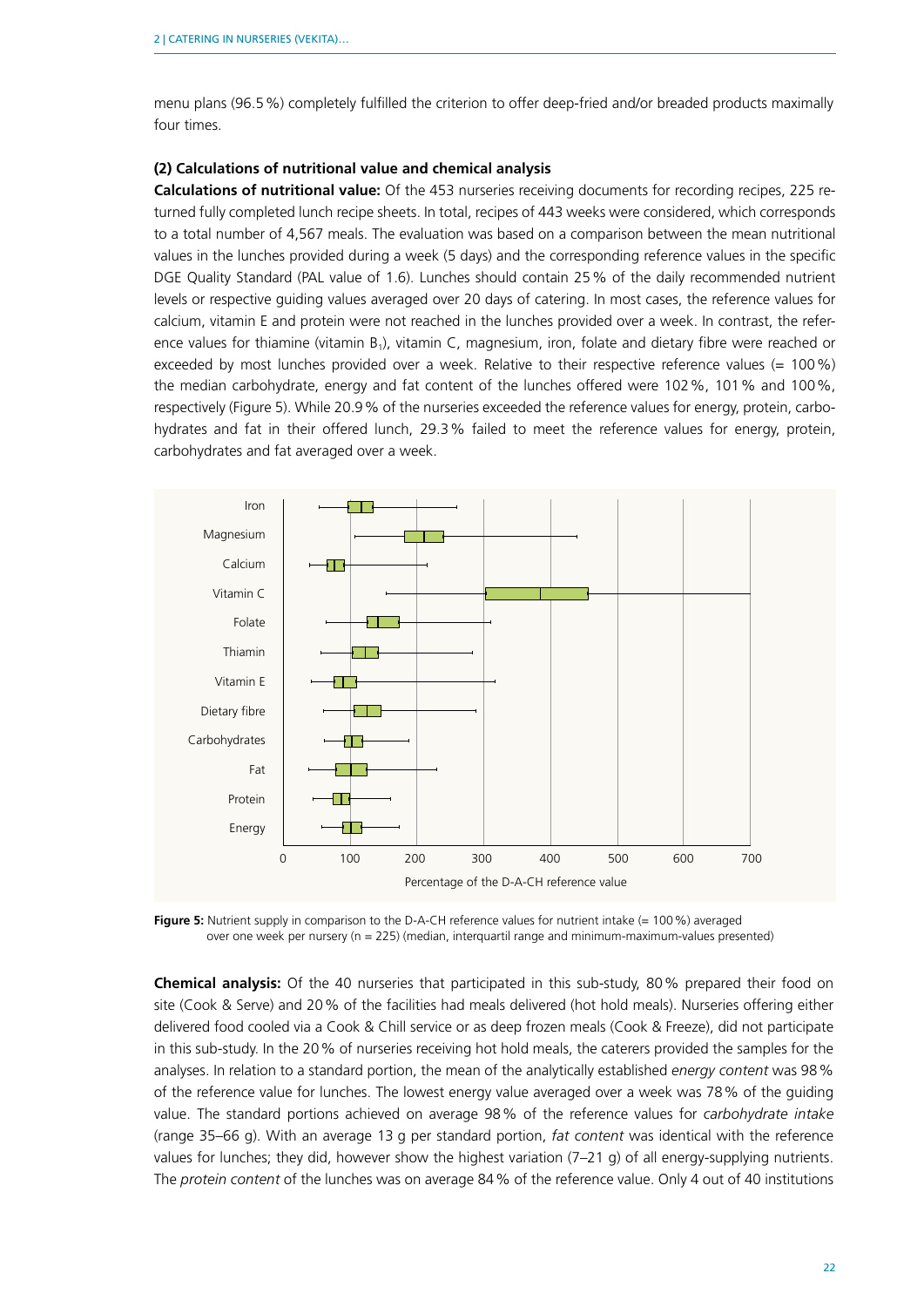met or exceeded this value. The recommended *nutrient ratio* was 20% protein, 30% fat and 50% carbohydrates. According to the analysis results, on average 17% of the nutritional energy was provided by protein, 32% by fats and 51% by carbohydrates and dietary fibre. For children, an age-dependent orientation value of 3 g to 6 g *salt* per day is specified. No more than 25% of the total daily amount of salt should be provided via lunch. Therefore, the 1.8 g average salt content of the meals is to be regarded as high. The *crude ash* is a sum parameter for the content of minerals and trace elements. It is taken into account when calculating carbohydrate content. In the lunches analysed, salt alone made up on average 30% to 50% of the crude ash content.

#### **(3) Interviews with FIT KID certified nurseries**

Those persons responsible for catering in 81 nurseries were interviewed by telephone about their experiences with the implementation of the DGE Quality Standard and the certification process. In total, 80 of the nurseries were already FIT KID certified and one had largely completed the certification process. Only the final handover of the FIT KID logo was lacking. The majority of interviewees (44.4%) reported having learned about the possibility of FIT KID certification via the funder. In addition, in 19.8% of cases, they had become aware of certification through information material from the DGE or by its newsletter. In 14.8% of the cases, colleagues told them about certification and in 13.6%, they found information on the Internet. In 9.9%, the interviewees received the information through the German Consumer Association (*Verbraucherzentrale*) or at an event and in 1.2% of cases via advertising. The decision to have the facility officially approved and certified was taken in 77.2% of nurseries by the funding body. In 9.9% of the nurseries, this decision was made by the nursery management and in 10.1% by the head of the housekeeping team. Only in 1.3% of facilities the decision was made by the parents and in 1.3% by housekeeping staff. In many aspects the food offer changed due to *certification*: the *menu plan* was more varied (73.7%); of those nurseries stating that they had modified their provision of meat since certification (66.7% of those interviewed), the *amount of meat in general and meat products* had been reduced in 81.5% and 83.3%, respectively; 80.2% of nurseries had modified their provision of *fish* during the certification process with more than half of these nurseries providing fish more frequently. In addition, the provision of *dairy products* had changed in 70.4% of nurseries, with 98.2% of these now using more low-fat dairy products. As regards the provision of vegetables, 48.1% of the interviewees had made some changes and now more frequently provided *vegetables or salad*; 45.7% of nurseries made changes regarding the provision of *fruit* (mostly increased provision); 67.9% of the interviewees had changed their provision of *sweet foods* with 94.5% now offering only very few sweet desserts. When asked about the impact of the FIT KID certification, 93.8% agreed that it ensured the provision of wholesome and health-promoting catering, 91.4% agreed that it increased the value assigned to catering and 92.6% considered the FIT KID certification as good advertising for their institution. Furthermore, FIT KID certification improved quality in catering operations (85.2%), created advantages over other nurseries (77.8%), enhanced the parents' confidence (77.8%) and improved communication with them (64.2%). The internal effects were also evaluated: 79% considered that certification confirmed the work of the staff responsible for the food service and half (50.6%) stated that it had improved teamwork within the nursery.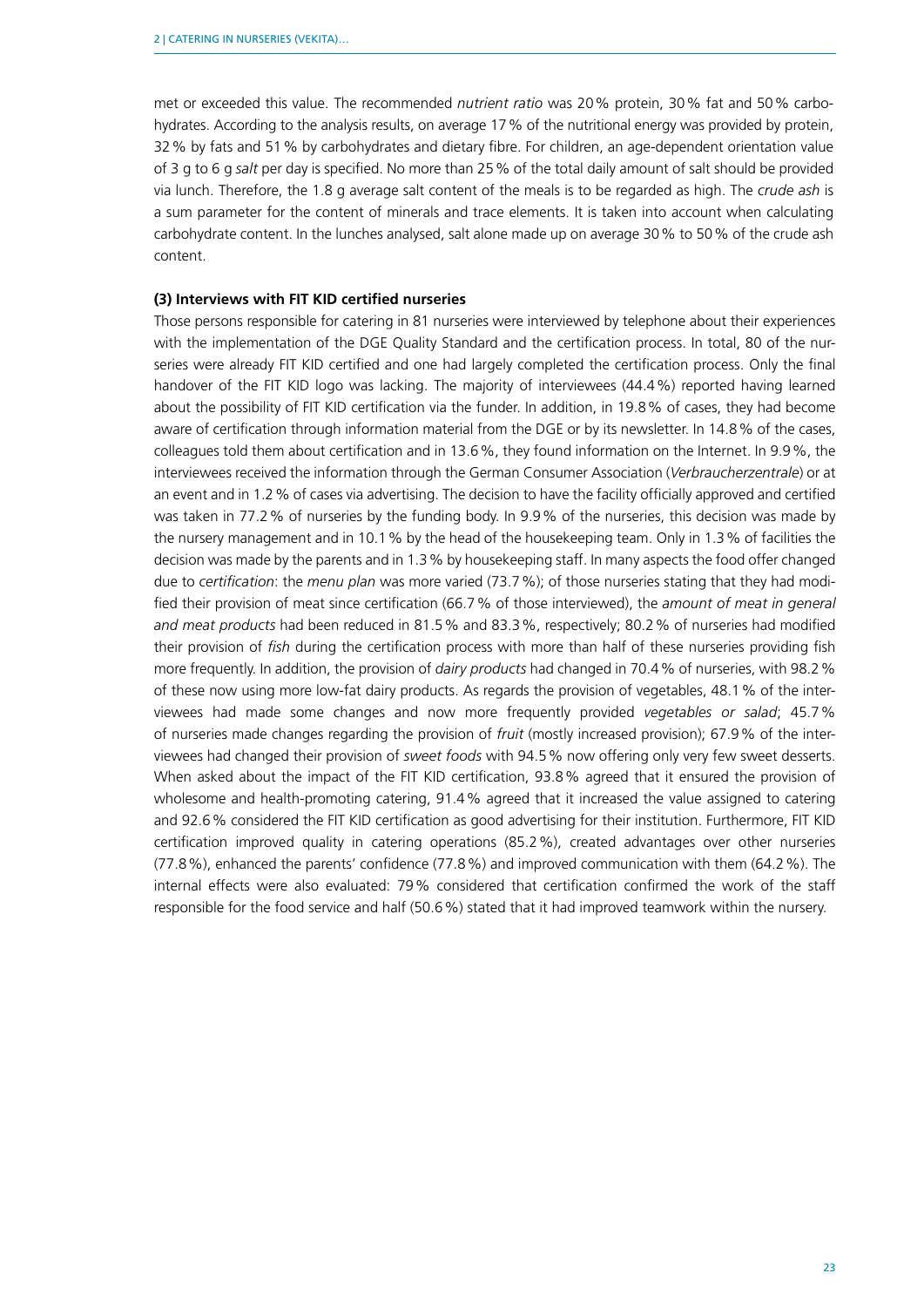# <span id="page-23-0"></span>**2.3 Evaluation**

#### **Strengths of catering in nurseries**

Clearly favourable is the strong orientation towards the target group: the children's satisfaction with the catering was named on second place regarding the challenges. Their taste preferences and individual and cultural needs are considered in menu planning. Also worth emphasising, is the fact that the children's satisfaction with the catering is regularly checked in most nurseries either by education staff or by other means. Moreover, nutritional socialization and dietary education of the children were part of their focus. In half of the nurseries, it was explained to the children at mealtimes which kind of foods they were eating. The food quality had improved in the past few years but still did not meet the requirements of the DGE Quality Standard. The menu plans still did not meet every aspect of the requirements of the DGE Quality Standard as well. Only in a few nurseries the reference values for dietary fibre, folate, iron and thiamine (vitamin  $B_1$ ) were not achieved. The averaged reference values for lunch for an average week were exceeded in 75% of the facilities according to the amounts calculated for vitamin C, thiamine (vitamin  $B_1$ ), folate, magnesium and dietary fibre. These amounts are considered to be safe. The DGE Quality Standard already formed the basis for catering provision in 29.6% of the institutions surveyed and 2.5% of respondents indicated that they had already received FIT KID certification.

The interviews with FIT KID certified nurseries showed that both, the implementation of the DGE Quality Standard and the certification process, is assessed positively, confirmed that a wholesome and health-promoting catering offer is ensured and that parents' trust in catering is increasing.

#### **Weaknesses of catering in nurseries**

Offering high-quality, wholesome and health-promoting food sets requirements for premises, equipment and personnel, as well as presupposing an appropriate financial budget. These requirements are not fulfilled across the board. Good flavour, appealing presentation, variety and high nutritional quality, together with impeccable hygiene also demand professionalism. The results of the survey show that further improvements are possible regarding qualified personnel. In this respect, only 38.4% of the nurseries surveyed employed professional staff with several years of vocational education such as home economists, housekeepers, operations managers in home economists, home and nutrition scientists or cooks. A lack of expertise is also evident in relation to the HACCP-concept: 34.1% of nurseries stated they were unaware of the concept. In those institutions carrying out training every year in accordance with Regulation (EC) No 852/2004 of the European Parliament and of the Council on the hygiene of foods, the HACCP-concept was significantly more frequent found than in those nurseries not providing training in accordance with the aforementioned directive. Until now, only 35.1% of nurseries had a documented catering concept. The menu plan analysis showed that the DGE Quality Standards' requirements for the composition of the 4-week cycle menu were fulfilled to different extents by the nurseries. The requirement for the provision of salad and raw vegetables was not and mostly fulfilled in 25.8% and 35.3% of the nurseries, respectively. By calculating nutritional values, it became apparent that the reference values for lunch were exceeded for energy in 57.3%, carbohydrates in 54.2%, fat in 52.4%, magnesium in 100%, thiamine (vitamin  $B_1$ ) in 78.7% and vitamin C in 100% of the nurseries, averaged over one week. Shortfalls were noted with regard to protein in 74.2%, vitamin E in 60.9% and calcium in 80.4% of the nurseries. The low content of calcium in the nurseries' lunches is alarming, because it is of special relevance regarding bone growth.

#### **Recommendations for further improvement**

Mandatory implementation of the DGE Quality Standard in all nurseries; transparent certification and audit processes; promotion of the importance of wholesome and health-promoting food from the very beginning; support of funders by providing relevant materials as well as training and further education programmes in the field of child nutrition, hygiene and labelling; setting up a central expert body for nutrition and catering within every funding body; training and qualification of educational staff with regard to nutrition and catering; promotion of cooperation between catering and domestic personnel and teachers or educators to encourage a continuous and in-depth education regarding nutrition through an appropriate range of training.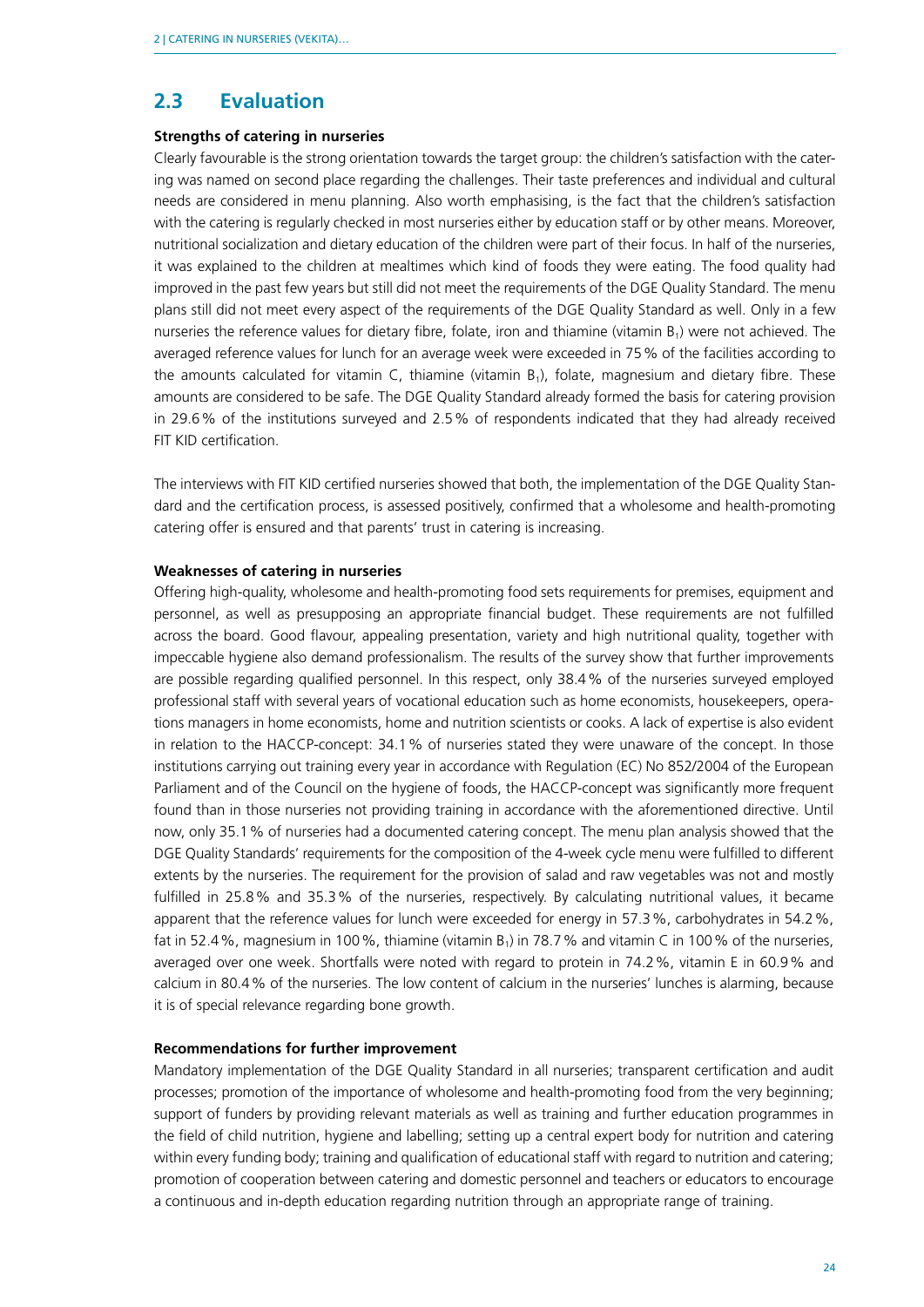# <span id="page-24-0"></span>**3 Evaluation of the "German Nutrition Society Quality Standard for catering in institutions for older people"**

## **3.1 Methods**

The "*DGE-Qualitätsstandard für die Verpflegung in stationären Senioreneinrichtungen*" (DGE Quality Standard for catering in institutions for older people) was evaluated in four sub-projects using the following survey instruments: (1) nationwide written survey, (2) analysis of menu plans, (3) telephone interview of persons responsible for catering, (4) qualitative personal interviews in institutions certified by the DGE as well as in non-certified institutions. The study collectives in sub-projects 2 to 4 were sub-samples of the written survey (sub-project 1), with the exception of certified facilities in the qualitative interviews. In all sub-projects, various characteristics of the institutions (funding body, facility accommodation concept, resident capacity, range of short term and day care offered) and the catering structures (kitchen operator, catering and food delivery system) of the respective study collective were recorded (Figure 6).



 $NM =$  nursing management,  $CM =$  catering management,  $RR =$  resident representation

**Figure 6:** Flow chart and survey instruments for the evaluation of the "DGE Quality Standard for catering in institutions for older people"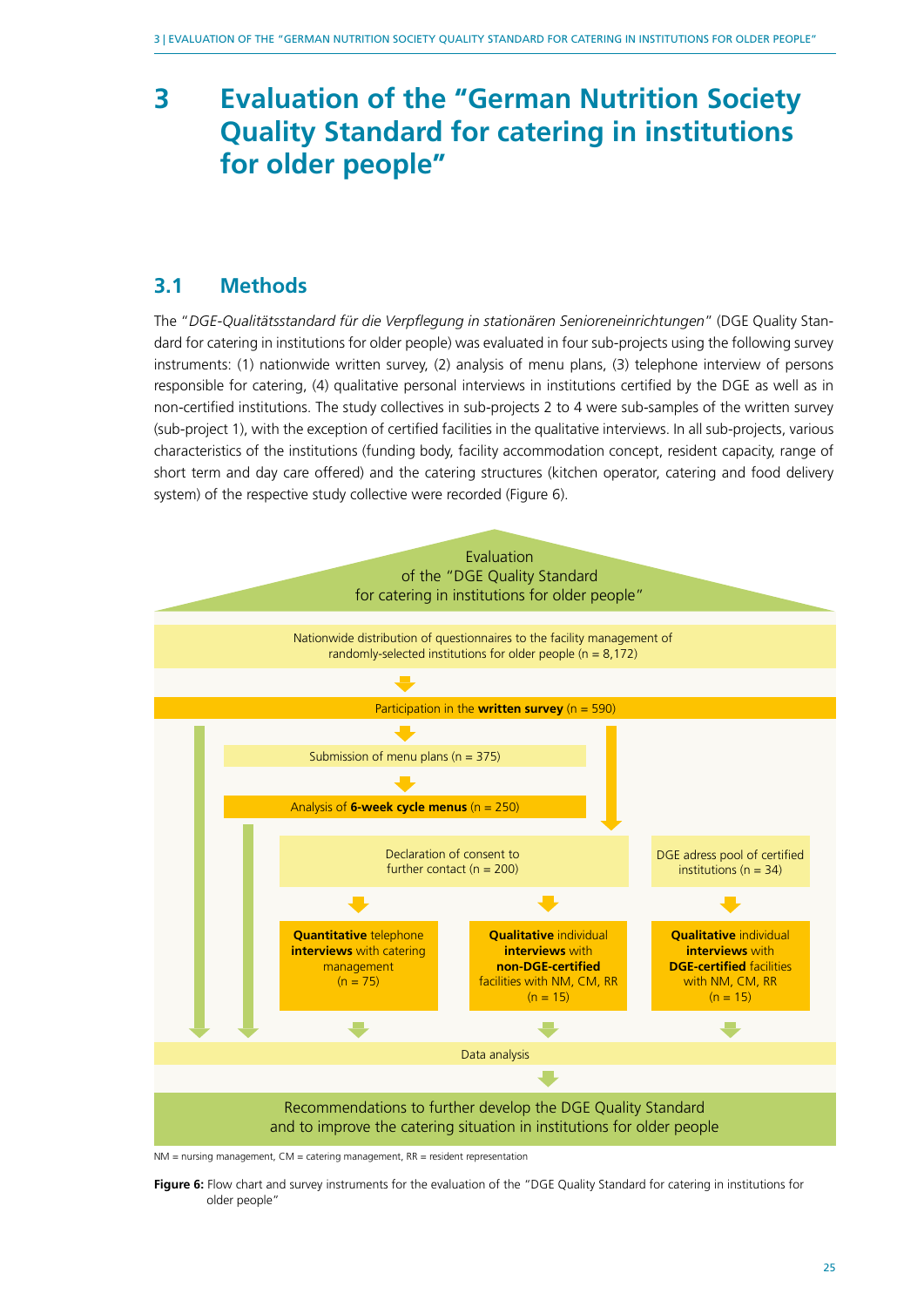#### **(1) Written survey**

The AOK Scientific Institute (*Wissenschaftliches Institut der AOK)* in Berlin provided address data of 10,589 nursing homes, which corresponds to 97% of all German institutions for older people offering full-time longterm care. The questionnaire (a total of 48 questions) was sent by post to a random sample of 5,000 institutions (1,000 in each of the five regions North, East, Central, and South Germany, and North Rhine-Westphalia); in addition, 3,172 institutions were invited by e-mail. Of the institutions contacted, 590 participated in the survey, corresponding to 7.2% of the contacted institutions and 5.4% of all institutions for older people in Germany offering full-time long-term care.

#### **(2) Analysis of the menu plans**

As part of the written survey, menu plans covering a period of six weeks were requested. When returning the questionnaire, 375 institutions submitted menu plans, of which 250 randomly selected menu plans were included in the evaluation. All of them covered a six-week period and were available in the form of a menu plan poster. To evaluate the menu plans (lunch only), the first step was to count the frequency of provision of the following food groups: cereal products/potatoes, vegetables, salad/raw vegetables, fruit, fish and meat, as well as breaded/deep fried food components. The next step was to check if the respective weekly frequencies meet the recommendations made in the "*DGE-Qualitätsstandard für Essen auf Rädern*" (DGE Quality Standard for meals on wheels) (since menu plans cover only lunch catering). Based on the criteria mentioned in the chapter "quality assurance in food planning and preparation" of the "DGE Quality Standard for catering in institutions for older people", aspects of food plan design were evaluated.

#### **(3) Telephone survey**

Of the 200 institutions, which agreed to further contact by telephone in the written survey, 75 randomly selected institutions (15 per region) were included in the standardized telephone survey. The interviews were conducted with the person responsible for catering in the institution (kitchen or housekeeping management), and lasted for 20 to 30 minutes. The questionnaire consisted of two parts: questions regarding catering structure and interface management as well as questions related to knowledge and possibly implementation of the DGE Quality Standard.

#### **(4) Qualitative personal interviews**

Personal interviews were conducted in 15 institutions that had been awarded the DGE-Certificate "Fit in Old Age" and 15 that had not been certified. The non-DGE-certified facilities were randomly chosen out of all institutions that had agreed to further contact in the written survey. The pool of DGE-certified facilities consisted of 34 long-term care institutions for older people, of which 12 were independently run and 22 belonged to four larger funders. In each institution, guided, qualitative interviews (45 minutes each) were separately conducted with nursing management, catering management and a residents' representative. Additionally, a standardised questionnaire about the structure of the institution was completed by each facility manager for the purpose of characterising the institution.

#### **Evaluation**

Descriptive statistics: Categorical variables were described as absolute and relative frequency, continuous variables as means (M), standard deviation (SD), median, and 25th (P25) and 75th percentiles (P75).

Inferential statistics: Differences in categorical variables were tested for significance using Pearson's chisquared test and Fisher's exact test. Not normally distributed continuous variables were analysed using the Mann-Whitney-U-test. Participants with missing data were not taken into account. P values < 0.05 were considered as statistically significant.

Qualitative data analysis: All interviews were transcribed, analysed by the qualitative content analysis according to Mayring and the results were summarised.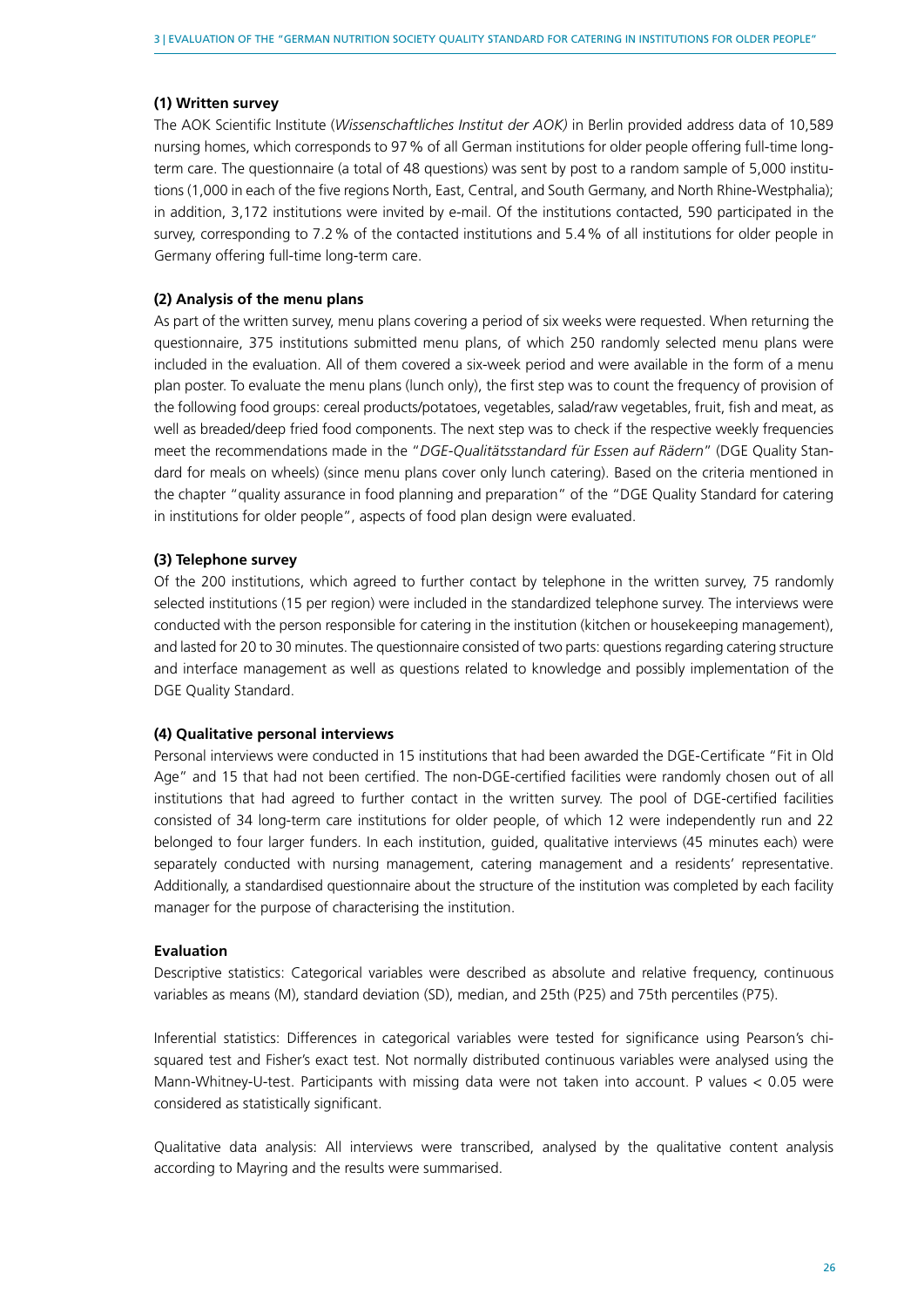### <span id="page-26-0"></span>**3.2 Results**

#### **Institutions' characteristics**

With the exception of the qualitative survey collective, more than 50 % of the funders of participating institutions were independent non-profit organisations (such as the German Red Cross [DRK], Caritas), approximately 40% were privately run and only a small proportion publicly run (e.g. municipal). In the qualitative survey both, certified (80%) and non-certified institutions (73.3%), had a distinctly higher proportion of independent non-profit funding sources and a lower proportion of private funders  $(6.7\%$  and 20% respectively) than the collectives in other parts of the study. Approximately half of the nursing homes surveyed had 51 to 100 full time long-term care places, about a quarter offered 101 to 200 places and fewer than 5% of the homes had more than 200 full time long-term care places. Smaller facilities with no more than 50 places represented approximately one-sixth.

#### **Catering structure in institutions for older people**

The majority of the institutions ran their kitchen autonomously (53.3% to 82.7%). Depending on the study collective, funding body service companies were engaged in 13.3% to 40% of the institutions, while external caterers were engaged in less than 13.3%. In the majority of institutions, warm meals were produced in form of mixed cuisine on site (approx. 80%). Approximately one in ten homes received hot hold meals delivered. Around 5% of the homes used chilled or frozen meals that are reheated on-site; among certified homes in the sample of the qualitative interview, this proportion was approximately 27%. The written survey showed that a median food budget (net) of € 4.50 per day per resident (P25–P75: € 4.06–€ 5.00) was available in the institutions. However, 185 out of 590 institutions (31.4%) provided no answer to this question.

#### **Level of awareness regarding the DGE Quality Standard**

More than two-thirds of participants in the written survey stated that they were aware of the DGE Quality Standard and most had it either fully or partly implemented. In the telephone interview, 60% of the catering managers stated that they were familiar with the contents of the DGE Quality Standard. The written survey revealed that the DGE Quality Standard was more commonly known among independent non-profit institutions compared with privately run homes; there was no difference in comparison with publicly run institutions (79.8% vs. 59.2% vs. 74.1%, p < 0.001). Facilities with more than 50 places were significantly more often aware of the DGE Quality Standard than institutions with no more than 50 places (73.8% vs. 58.6%,  $p < 0.01$ ).

#### **Acceptance of the DGE Quality Standard (helpful topics and reasons for non-implementation)**

In the written survey, the majority (85.4%) of institutions which stated that they were aware of the DGE Quality Standard ( $n = 403$ ) regarded it as helpful, although 8.4% provided no answer. Of eight predefined subject areas mentioned, the contents of the DGE Quality Standard were felt to be most helpful for menu planning (68.3%), food choice (57.8%) and malnutrition (54.9%). Out of nine suggested reasons, why the DGE Quality Standard had not been implemented or had not completely been implemented, the most frequently selected were the lack of resident acceptance of whole grain products (69.8%) and meat-free dishes (54.8%), as well as the lack of suitability for resident needs (39.9%).

#### **Implementing individual aspects of the DGE Quality Standard**

In the written survey, regarding the frequency of provision of certain food groups, almost all facilities – irrespective of their awareness of the DGE Quality Standard – fulfilled the criteria «unlimited supply of table or mineral water» (96.5% vs. 96.4%) and «dairy products at least twice a day» (96% vs. 94%). The least implemented recommendations were: «meat – a maximum of three times per week» (9.2% vs. 7.2%), «use of fish from sustainable fisheries always» (22.3% vs. 15%) and «vegetables at least three times a day» (35.2% vs. 30.5%). Compared to institutions not aware of the DGE Quality Standard, institutions that were aware of it more frequently fulfilled the recommendations regarding cereal products (80.1% vs. 71.3%, p < 0.05), whole grain products (82.6% vs. 73.7%, p < 0.01), fruit (88.8% vs. 79.6%, p < 0.01) and fish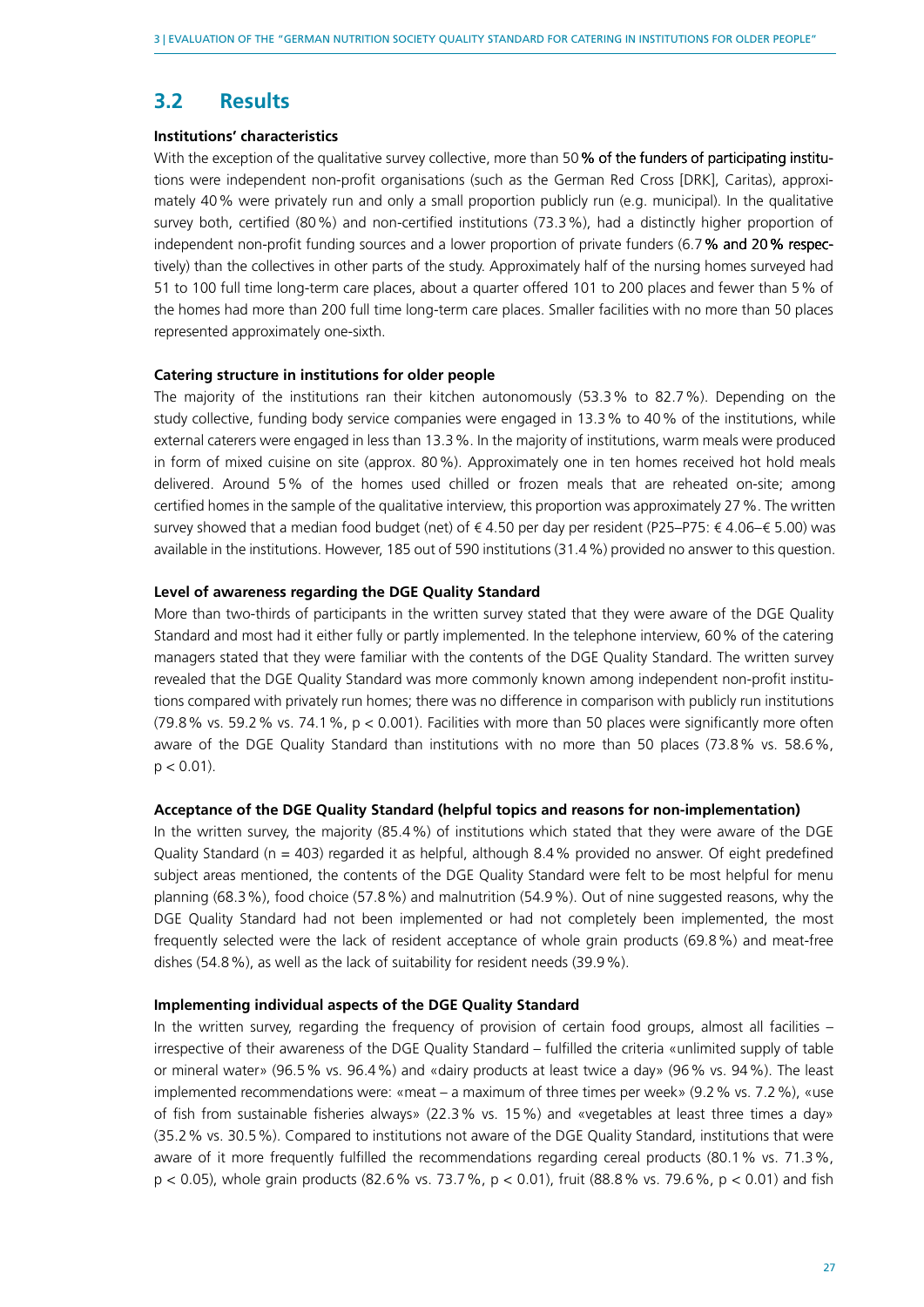$(77.9\% \text{ vs. } 65.9\% \text{ s. } 60.01)$ . In addition, they used rapeseed oil as a standard oil more often  $(63.3\% \text{ vs. } 60.01)$ . 44.9%, p < 0.001). The evaluation of 6-week cycle menus showed no significant differences with regard to the frequency of provided food groups in lunch catering between institutions that were aware of the DGE Quality Standard and those that were not aware of it. Whilst the majority offered cereal products daily (74%) and fish at least once a week (78.4%), the recommendations for the daily supply of vegetables (23.6%), salad or raw vegetables at least twice a week (25.2%) and fruit three times per week (22.8%) were rarely met by one out of four institutions. As recommended, meat or sausage for lunch was provided on a maximum of three times a week in 42.4% of the facilities.

In the written survey more than three quarters of all institutions stated, regardless of their awareness of the DGE Quality Standard, that they have a menu cycle of at least six weeks (76.4%) and in case of puréed foods, the components were served in an individually recognisable manner (82.7%). Vegetarian food was available on request in significantly more institutions that were aware of the DGE Quality Standard than in institutions that were not aware of it  $(80.1\% \text{ vs. } 64.7\% , p < 0.001)$ . More old peoples' homes that were aware of the DGE Quality Standard responded positively to the question on the existence of a hygiene concept (HACCP) in their institution than those, which were unfamiliar with the standard (96% vs. 86.8%,  $p < 0.001$ ). Almost all institutions, irrespective of their awareness of the DGE Quality Standard, stated that they implemented individual hygiene control measures. Only the retention of meal samples was implemented significantly more frequently in institutions familiar with the DGE Quality Standard (95% vs. 88.6%, p < 0.05). According to the written survey, institutions that were aware of the DGE Quality Standard had significantly more often written recipes (61.8% vs. 47.9%,  $p < 0.01$ ) and explicit preparation instructions (53.3% vs. 38.4%,  $p < 0.01$ ), for at least a majority of their meals, than homes unfamiliar with the standard.

#### **Effects and benefits of implementing the DGE Quality Standard**

To assess the effects of implementation, those institutions implementing the DGE Quality Standard were asked via telephone interview for changes in various aspects. For more than half of the respondents (54.8%,  $n = 42$ ) there had been changes in the frequency of use of certain food groups in menu planning. Most institutions noted increases in the frequency of provision of vegetables and salads (73.9%), fruit (52.2%), fish (47.8%) and whole grain products (47.8%), whilst the frequency of provision of meat fell in more than half of the homes (56.5%). In addition, institutions often mentioned increases in meal options (45.2%), cost of goods (40.5%) and residents' satisfaction (31%).

#### **Dissemination and acceptance of the DGE certification "Fit in Old Age"**

In the written survey, 1.9% of institutions stated they were already certified and 0.5% that they were in the certification process, while certification was planned in 7.5% of the homes. Half (50.8%) stated they were not pursuing certification and 39.3% gave no answer to this question. In the telephone interview, 7 out of 42 respondents implementing the DGE Quality Standard stated they were pursuing "Fit in Old Age" certification, for which no concrete reasons were stated. Ten interviewees did not know whether their respective institution was pursuing certification.

#### **Effects and benefits of the DGE certification**

In the personal qualitative interviews of those responsible for catering, a larger choice of foods, such as more fruit and vegetables, more whole grain products and a greater choice of foods were the most frequently reported effects. In some individual institutions there were also changes regarding the serving system (buffet instead of tray system), changes in food preparation work processes (e.g. low-fat preparation in a combi steamer, homemade desserts). Individual homes registered an increase in residents' satisfaction. It was stated several times that increased food costs and increased time requirements in menu planning and food preparation were the consequences of the certification. Some respondents stated they had not perceived any internal effects because they had already fulfilled most of the requirements prior to certification ( $n = 4$ ) or they no longer adhered to the requirements after the audit ( $n = 3$ ).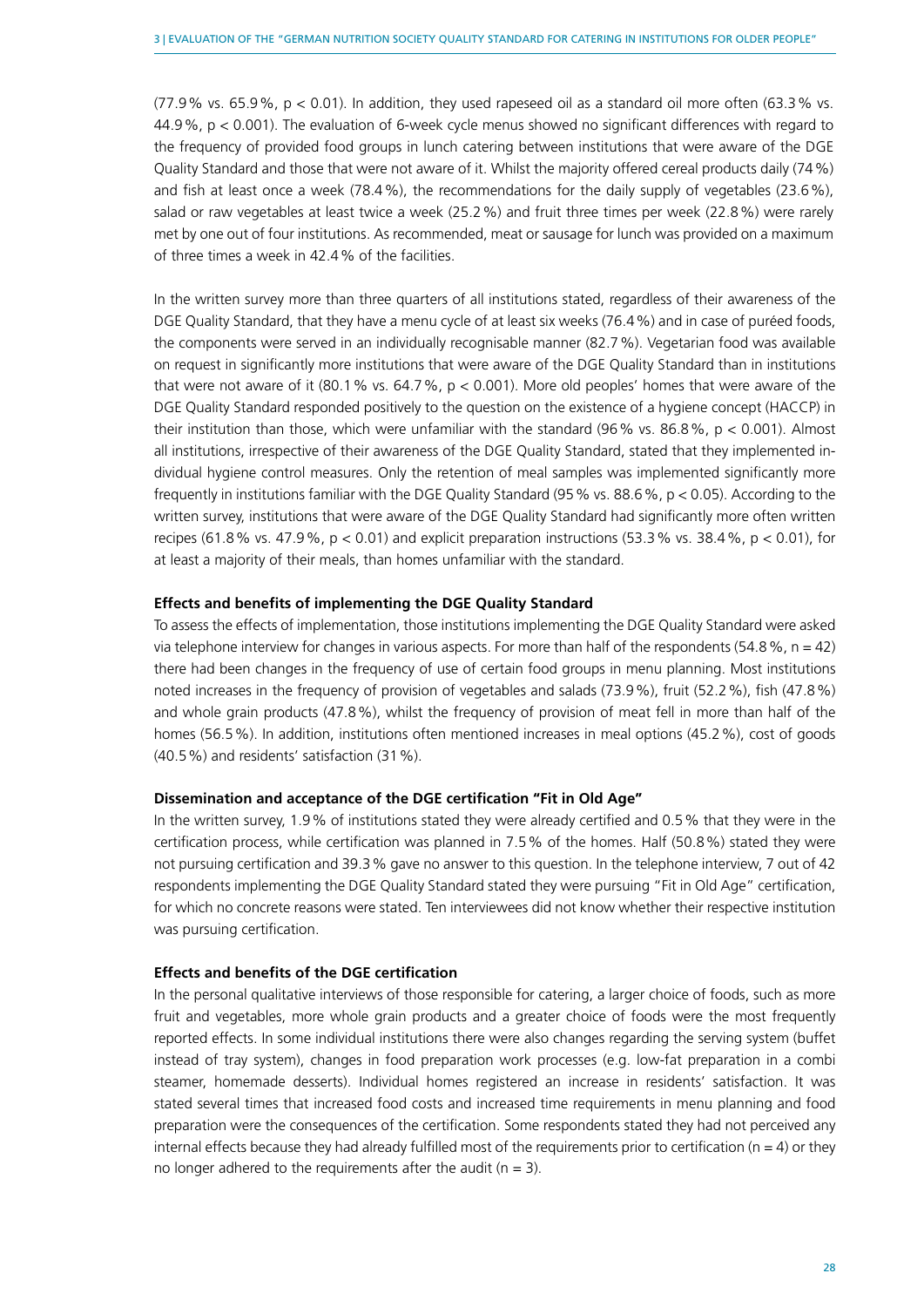#### <span id="page-28-0"></span>**Challenges in everyday work**

In the personal qualitative interview, those responsible for catering referred to several challenges such as inadequate or missing space, insufficient staffing or inadequate staff qualifications (e.g. language barriers among employees, lack of time for higher level activities such as purchase orders or menu planning, failure to take care requirements of residents into account when allocating catering staff numbers), and less-than-ideal interface management (e.g. insufficient implementation of intended food presentation by nursing staff, failure to convey wishes and criticism). Additional challenges are ensuring residents' satisfaction (e.g. special challenges in residents with dementia, "Rest of Life" duration of stay, age differences among residents, unilateral resident wishes, discrepancy between the opinions of relatives and residents), low food budget (e.g. through lack of adjustment given rising food prices), lack of flexibility (e.g. in the case of deliveries from a central kitchen, low budget, lack of staff) and the implementation of legal requirements (e.g. HACCP concept, the new Food Information Regulation). From care managements' point of view, challenges overlapped in some aspects (e.g. staffing, interface management, residents' satisfaction) but did, however, contain additional aspects: Inclusion of residents (e.g. cooking with residents is challenging because of hygiene requirements, lack of equipment to facilitate cooking with the residents), ensuring adequate nutrition in special needs cases (e.g. cases of dementia, chewing or swallowing difficulties, malnutrition, and overweight), resident stays in hospital (residents often return with MRSA-germs, decubitus, exsiccosis or weight loss), negative public image of institutions for older people (e.g. reports exclusively about negative examples) and documentation (e.g. great time exposure for paperwork if residents refuse to eat and drink).

### **3.3 Evaluation**

The DGE Quality Standard was known by a large part of participating institutions and has at least been implemented to some extent. The majority of the institutions assessed the topics of the DGE Quality Standard as relevant with regard to a catering standard. Differences in the implementation of the DGE Quality Standard, when comparing institutions aware of the standard with those not aware, were identified with regard to some specific criteria, although not all of criteria in the DGE Quality Standard were verifiable in the survey. For many facilities, the DGE Quality Standard represents a guideline. The DGE certification "Fit in Old Age" was rarely used at the time of the survey. About half of the respondents responsible for catering saw no benefit in future certification for their catering section. For many people responsible for catering and care services, "nutrition in case of special needs" (e.g. dementia, malnutrition) represents a challenge, which requires special support. In addition, there are great challenges regarding budgeting and staffing, which solution, however, requires changes at political level. Furthermore, it became apparent that potential for improvement exists regarding implementation of interface and hygiene management in the institutions. Recommendations to further develop the "DGE Quality Standard for catering in institutions for older people" can be derived from the survey (selection): The content of the DGE Quality Standard should be adapted to a bigger extent to the specific needs of the residents and the resulting needs of staff. Additionally, catering in case of special needs, which play an important role within the institutions, should be addressed in more detail in the DGE Quality Standard. Information on how to use foods appropriately in order to offer residents, who are diversely health impaired, a selection of varied, tasty and appealing dishes, which meet their special needs and are rich in nutrients, should be provided. To improve the clarity of the menu plans, more concrete recommendations are necessary regarding their layout as well as examples for implementing the criteria of the DGE Quality Standard (e.g. pictograms for the marking of animal species); information about concrete solutions for cross-professional collaborations (catering, housekeeping and care personnel, facility management, and funders) should be included. To increase the awareness of the DGE Quality Standard and the assistance provided by the DGE for the implementation of it as well as the "Fit in Old Age" certificate, it is necessary to step up public relations work and access new communication channels (e.g. online social networks) or co-operation partners (e.g. food wholesalers or the Health Insurance Medical Service [MDK]). In addition, the implementation of the DGE Quality Standard could be supported by the fact that its central contents are taken into account in mandatory MDK quality control checks or that future joint audits for the entire food supply be developed – from food offers through to nursing care.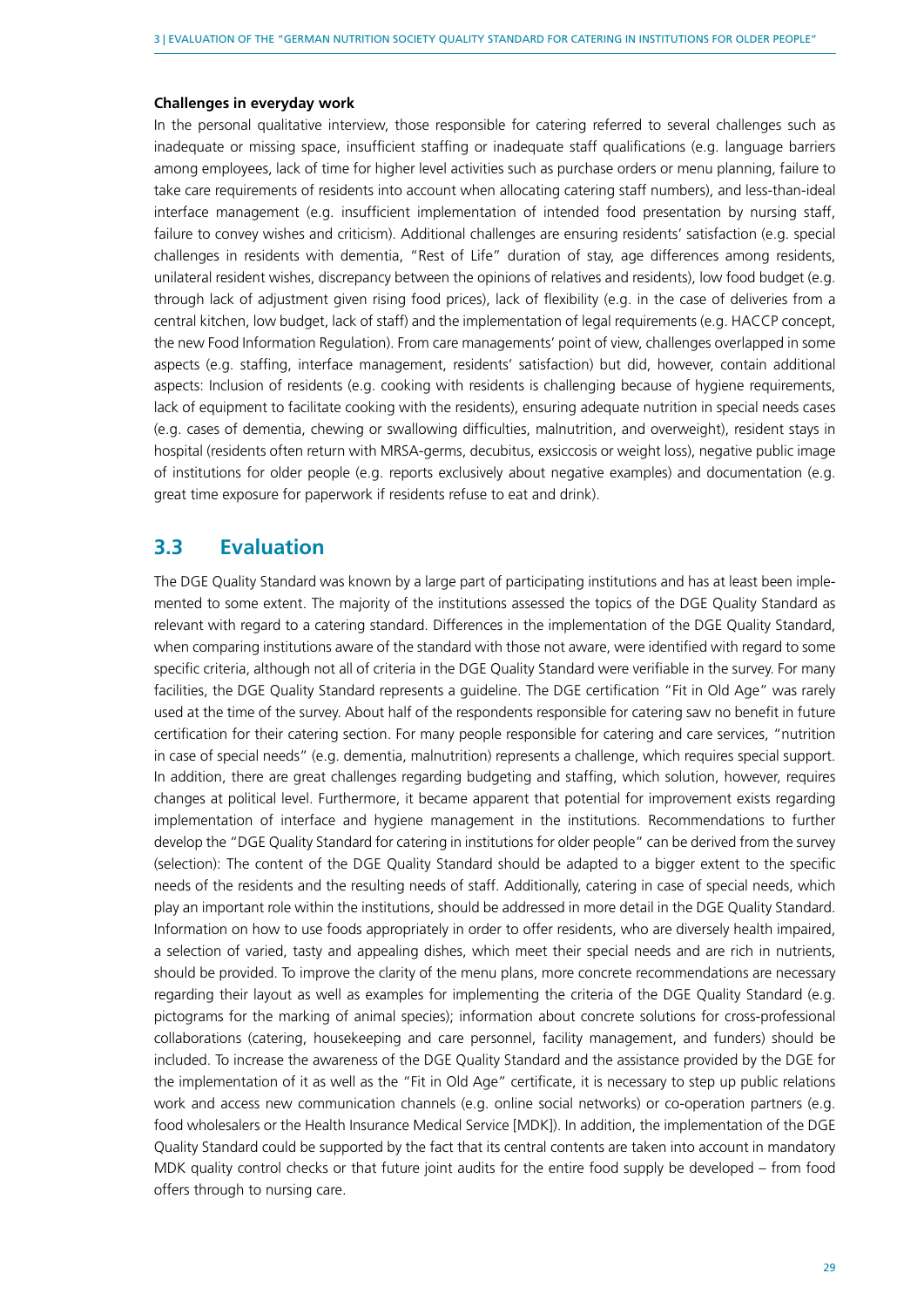# <span id="page-29-0"></span>**4 Influence of food processing and meal preparation on food choice, nutrient intake, intake of food additives and body weight of children, adolescents and adults**

# **4.1 Influence of dietary patterns with different percentages of processed foods on food choice, nutrient intake and intake of additives, as well as on body weight of children, adolescents and adults**

### **4.1.1 Methods**

The study is based on a secondary data analysis from dietary records from nationwide nutrition surveys that had been carried out earlier:

- Consumption survey of food intake among infants (6 months and older) and young children (VELS): 776 children, 1 to under 5 years old, 2 x 3-day dietary records
- German Health Interview and Examination Survey for Children and Adolescents, KiGGS-module (EsKiMo): 1,234 children 6 to under 12 years old, 3-day dietary records
- National Nutrition Survey II (NVS II): 975 participants, 14 to 80 years old, 2 x 4-day dietary records

A database-supported classification of all individually recorded foods based on the degree of processing was performed using a new developed categorisation system. On the basis of this process participants were assigned to one of five dietary pattern groups (EM1–EM5). These dietary pattern groups were named as: "diet with highest proportion of fresh foods", "diet with mostly fresh foods", "diet with an equal mixture of fresh and processed foods", "diet with mostly highly processed foods", "diet with highest proportion of highly processed foods" (Table 5).

| <b>Dietary pattern</b> | <b>Designation</b>                                      |
|------------------------|---------------------------------------------------------|
| EM1                    | diet with highest proportion of fresh foods             |
| EM2                    | diet with mostly fresh foods                            |
| EM3                    | diet with an equal mixture of fresh and processed foods |
| EM4                    | diet with mostly highly processed foods                 |
| EM <sub>5</sub>        | diet with highest proportion of highly processed foods  |

**Table 5:** Definitions of the dietary patterns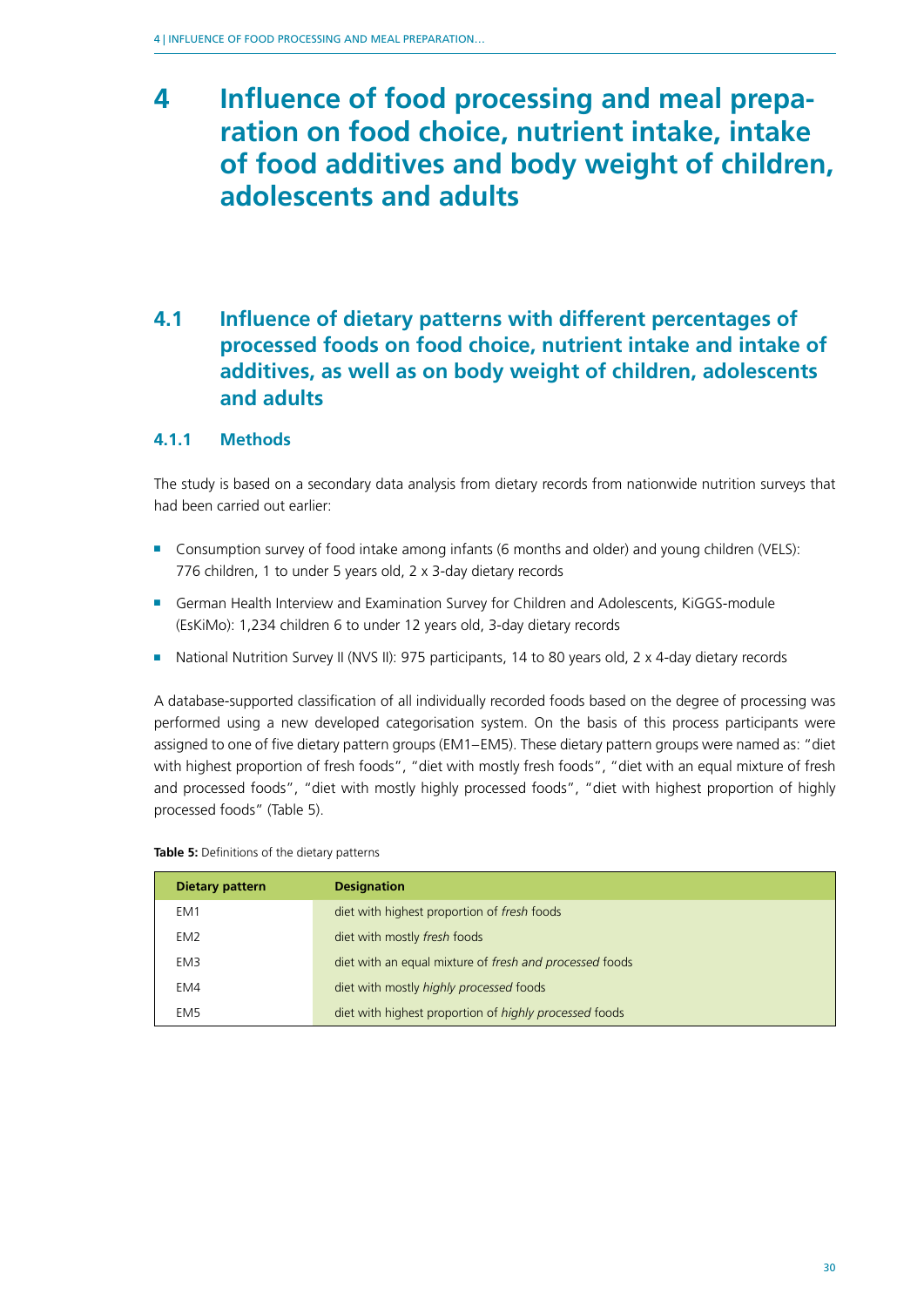#### <span id="page-30-0"></span>**Data analysis**

The energy intake and nutrient intake were calculated based on the German Nutrient Database (BLS 3.02). Brand names with exact product descriptions of industrially produced foods (such as infant and toddler food, ready-made meals) were listed in the underlying dietary records, which guaranteed a confident measurement of nutrient intake and intake of food additives. In addition, information was given if meals were self-prepared and if meals were consumed at home or off-side the home. When dishes were prepared based on recipes, the individual ingredients used were recorded.

Normal distribution of continuous variables was assessed using the Kolmogorov-Smirnov test. Other statistical procedures and parameters were selected according to frequency distribution. For normally distributed data, single factor analyses of variance were performed. T-test for mean comparisons was performed for two independent random samples. Categorical variables were tested for dependency using the chi-squared test; the Kruskal-Wallis test was performed for non-normally distributed data. Partial correlations were performed according to Spearman and Kendall. A multiple linear regression was performed to test the variable body weight or body mass index (BMI) respectively. The significance level was set at  $p \le 0.05$ .

For the classification of foods according to their degree of processing and their intended purpose, a confident categorisation system was designed containing 17 different categories (including sub-categories): 1 to 4 fresh foods, 5 to 7 processed foods and alcoholic beverages, 8 to 17 foods in which the starting products are no longer identifiable after processing and which contain various additives (including added preservatives and vitamins).

#### **4.1.2 Results**

#### **Composition of the survey collectives**

**VELS and EsKiMo:** Data were collected from a total of 2,010 infants and young children. The study collective consisted of 1,023 boys and 987 girls with a mean age of 6 years (minimum 1 year old, maximum 11 years old). 75.9% of the children were of normal weight, 13.2% were underweight and the remaining children were categorised as overweight or obese (10.9%).

**NVS II:** Weighed dietary records were available for data analysis from a total of 975 participants. The survey collective consisted of 412 male and 563 female participants with an average age of 47 (14–80 years). Data on body weight and body height were available for 949 test subjects. 42.6% of the study participants were of normal weight, 1.7% were underweight and 55.7% were overweight or obese.

#### **Determination of dietary patterns**

Participants (VELS/EsKiMo and NVS II) were categorized into five equally strong groups (quintiles), each with different dietary patterns according to the degree of processing (EM1–EM5). For NVS II, oldest participants were found in EM1 (diet with highest proportion of fresh foods) on average, whilst youngest participants were found in the group "diet with highest proportion of highly processed foods" (EM5) on average ( $p \le 0.05$ ). The highest percentage of women and the lowest percentage of men was in EM1. With increasing degree of food processing (EM1 to EM5) the percentage of women dropped whilst that of men increased in each group. The proportions of male and female subjects were roughly equal in the EM4 and EM5.

#### **Food intake**

Children and adolescents who consumed large amounts of high processed foods consumed more meat products and sausages than children and adolescents who had a high proportion of fresh foods in their diet (EM1: 32 g vs. EM4: 51 g,  $p \le 0.05$ ). Likewise, the quantities of confectionery intake increased together with a rising proportion of processed foods (EM1: 31 g vs. EM4: 55 g,  $p \le 0.05$ ). Children in EM1 in comparison with children from other groups (EM2–EM4) consumed the greatest amounts of vegetables, fruits, milk, fruit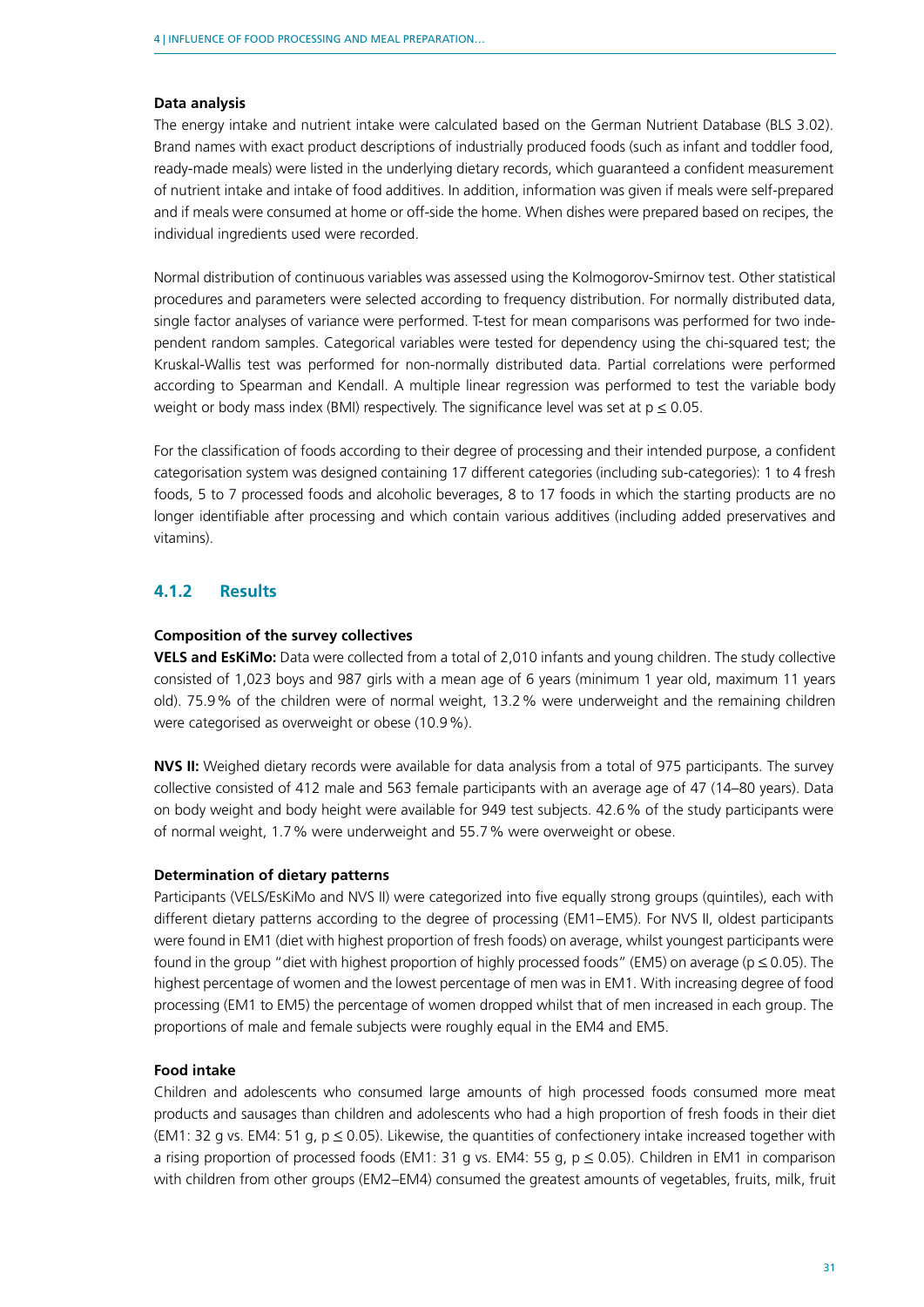juices and nectar fruit drinks ( $p \le 0.05$ ). Especially regarding soft drinks, large differences in the intake were identified. Children in EM4 consumed twice the amount of soft drinks (i.e. 154 g/day) compared to children in EM1 (73 g/day,  $p \le 0.05$ ). Examining the dietary patterns of participants of NVS II, an increase in meat intake and sausage products was noted along with an increase in the degree of food processing ( $p \le 0.05$ ). On average, men in EM5 consumed 107 g/day of meat and sausage products. The highest intake of confectionery was found among participants in EM5 with significant differences for women but not for men (women 42 g/day,  $p \le 0.05$ , men 40 g/day [n.s.]). Regarding high energy drinks, intake of soft drinks dominated in EM5, as well as beer among men ( $p \le 0.05$ ). Men in EM5 drank 282 g and 341 g of soft drinks and beer per day on average, respectively. Women in EM5 consumed 206 g of soft drinks per day on average.

#### **Energy intake and nutrient intake**

There was a statistically significant increase in dietary energy density of 14 % between EM1 and EM4 for children and adolescents (VELS, EsKiMo) (0.85 kcal/g vs. 0.97 kcal/g). Among men in NVS II, energy density increased with an increasing intake of highly processed foods in the overall diet by 8.7% from 0.69 kcal/g to 0.75 kcal/g, whilst the increase among women was even higher: 16.1% from 0.56 kcal/g to 0.65 kcal/g  $(p \le 0.05)$ . In VELS and EsKiMo protein nutrient density declined as the proportion of processed food increased by -8.6% (EM1: 35 g/1,000 kcal, EM4: 32 g/1,000 kcal,  $p \le 0.05$ ). For the participants of NVS II, protein nutrient density fell across the groups from EM1 to EM5. The difference in the overall collective was  $-2.9\%$  (p  $\leq$  0.05). No clear trends could be found with regard to carbohydrate intake and fat intake either among children (VELS, EsKiMo) or among the participants of NVS II. There was a significant increase in median nutrient density for sodium with decreasing proportions of fresh foods or increasing proportions of highly processed foods among children and adolescents between groups EM1 and EM4 by 17.3% (1,008 mg vs. 1,182 mg/1,000 kcal/day,  $p \le 0.05$ ). Among the participants of NVS II, sodium nutrient density also rose from EM1 to EM5 (EM1: 1,334 mg/1,000 kcal/day vs. EM4: 1,404 mg/1,000 kcal/day and EM5: 1,402 mg/ 1,000 kcal/day,  $p \le 0.05$ ). The significantly highest nutrient density for calcium in children and adolescents in VELS and EsKiMo surveys was found in the dietary pattern with the highest proportion of fresh foods (EM1: 490 mg/1,000 kcal/day). In the overall collective, participants in group EM1 of NVS II also showed the significantly highest calcium nutrient density (433 mg/1,000 kcal/day). The intake levels of thiamine (vitamin  $B_1$ ), vitamin  $B_{12}$  and vitamin C in children and adolescents (VELS, EsKiMo), were above the D-A-CH reference values in almost all groups (EM1–EM4). However, a lower nutrient density was observed for vitamin B<sub>12</sub> and vitamin C with increasing proportions of highly processed food. For folate, only those test subjects in EM1 and EM2 achieved the D-A-CH reference value on average. The analysis of nutrient density for vitamins in the diet of the participants in NVS II showed significant differences between the different nutrition patterns with regard to folate and vitamin C. Men and women in the dietary pattern with the highest proportions of highly processed food were on average not able to reach the vitamin C reference values. In all dietary pattern groups, the participants in NVS II did not reach the reference values for folate and calcium. The intake of thiamine (vitamin  $B_1$ ) was above the D-A-CH reference values in all dietary pattern groups.

#### **Intake of food additives (flavour enhancers, preservatives, colourings, and sweeteners)**

With increasing proportion of processed or highly processed food (VELS, EsKiMo) the number of food additives consumed per 1,000 kcal of food (= qualitative intake of food additives) increased from 2.7/1,000 kcal in group EM1 to 4.9/1,000 kcal in EM4 ( $p \le 0.05$ ). EM5 proved to be an exception. This is possibly due to the high proportion of complementary foods and instant formula products. Particularly strict legal regulations regarding to composition and the use of food additives apply to these products.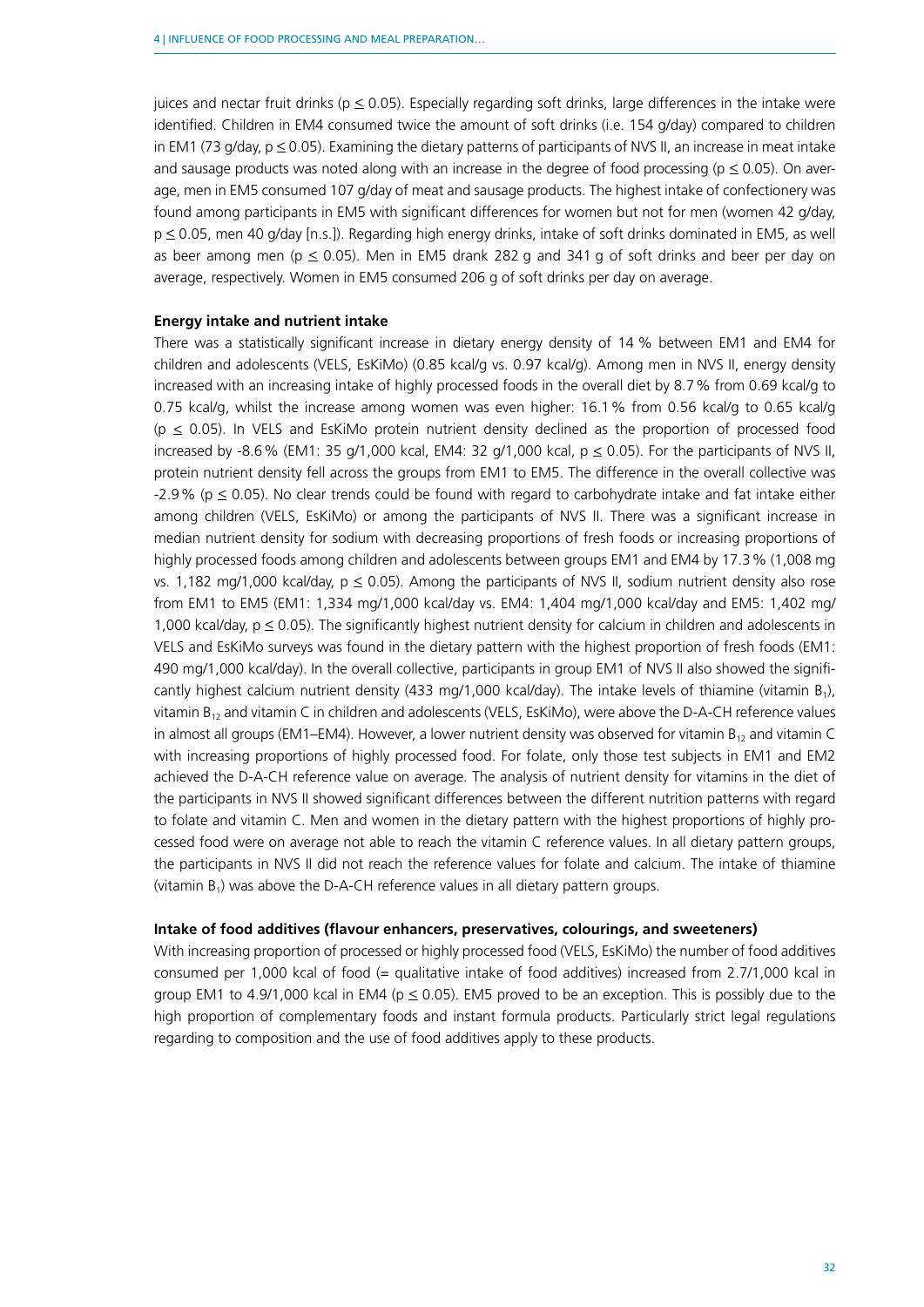#### <span id="page-32-0"></span>**Body weight**

In the VELS and the EsKiMo survey, the prevalence of overweight or obesity in children in the dietary pattern groups with the highest proportions of highly processed foods compared to those with the highest proportion of fresh foods was significantly higher (EM1: 9.2 % vs. EM4: 10.9 % and EM5: 13.4 %,  $p \le 0.05$ ) (Figure 7). The NVS II showed that BMI increased significantly with age ( $p \le 0.05$ ); at the same time the proportion of highly processed foods was also seen to have a significant influence ( $p \le 0.05$ ) on BMI. This was particularly seen in the age group of 65 years and older. A decline in the number of normal weighed persons and an increase in the number of overweighed or obese persons was seen with increasing proportions of highly processed foods.



**Figure 7:** Prevalence of overweight and obesity (VELS, EsKiMo; n = 2,010)

### **4.1.3 Evaluation**

Until now, it was not possible to determine the potential role of the influence factor "degree of processing" in nutrition surveys based on the German Nutrient Database (BLS) and traditional food and nutrition tables because of missing definitions. For the first time, the new developed categorisation system sorts all foods according to the degree to which they have been processed and according to the purpose of processing for the first time. Although there is a large range especially in high processed foods, foods can be classified and used as part of further evaluation for the purpose of defining dietary patterns. With this method it is possible to evaluate intake data available from nutrition surveys to a greater extent and draw conclusions with regard to different target parameters. Influences of the proportions of fresh foods and highly processed foods on energy intake, nutrient intake, body weight, and intake of food additives are apparent in the present evaluation.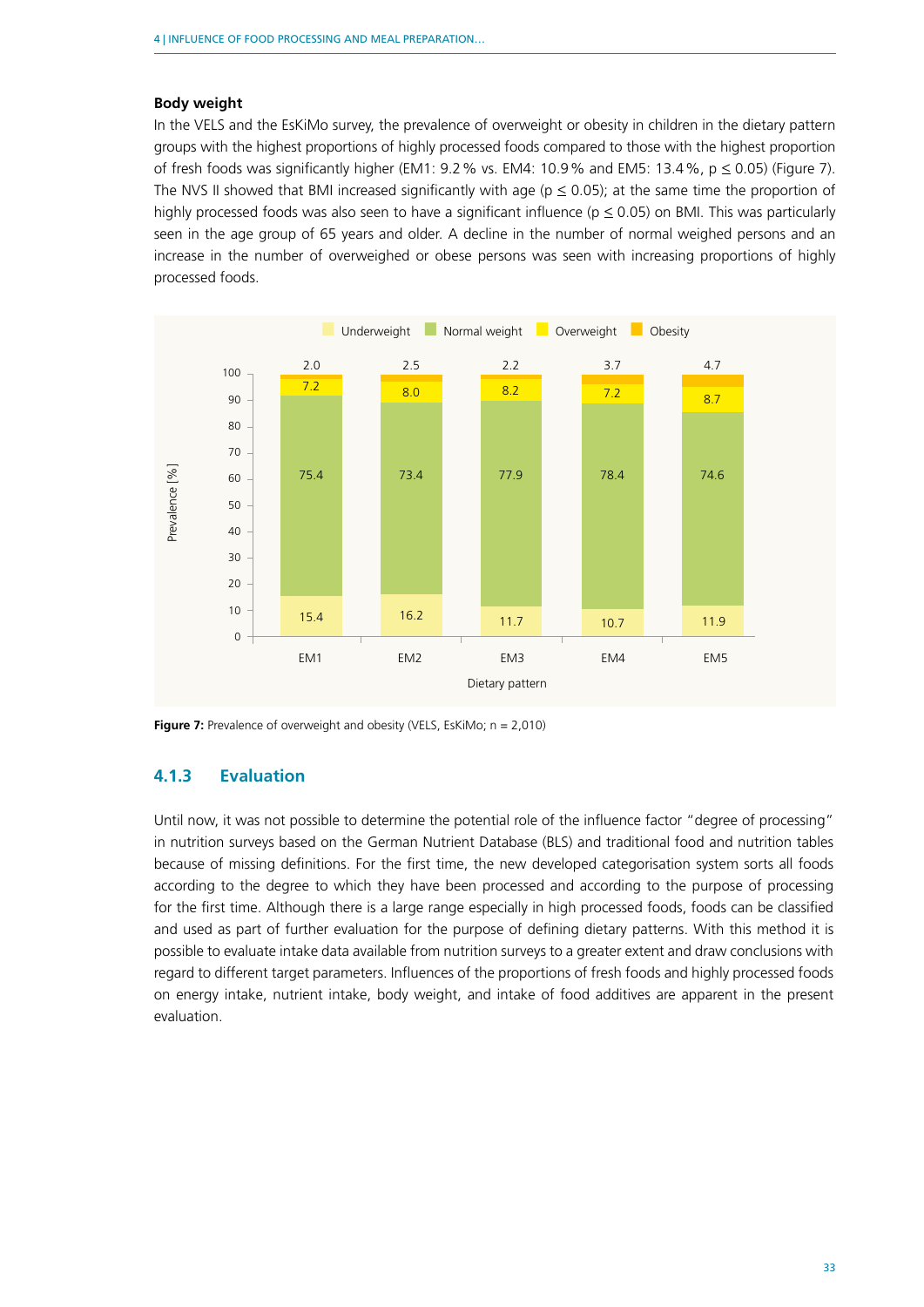# <span id="page-33-0"></span>**4.2 Cooking frequency in relation to food intake by adults in Germany**

#### **4.2.1 Methods**

Data from the German Health Interview and Examination Survey for Adults (DEGS1; November 2008 to December 2011) were used to evaluate a relation between cooking frequency and gender, age, education, household composition, employment, and food intake, 8,152 people (4,283 women and 3,869 men) aged 18 and older participated in this representative survey. Data collection was performed by computer assisted physician interviews (CAPI), physical examinations and participant-completed questionnaires. One of these questionnaires included questions on food intake, including frequency of preparation of hot meals from basic ingredients/fresh foods. A total of 6,956 data sets from participants with evaluable details regarding cooking frequency were available for statistical analysis. The part of the questionnaire regarding cooking frequency included questions such as: "How often a week do you prepare a hot meal (lunch or dinner) using basic ingredients/fresh foods yourself?" The available answers were: "daily", "5 to 6 times a week", "3 to 4 times a week", "1 to 2 times a week" and "never". The five categories have been combined into three for clearer statistical analysis: "daily" and "5 to 6 times a week" were combined to "almost daily". "3 to 4 times a week" and "1 to 2 times a week" were combined to "1 to 4 times a week" and "never" was kept as an expression. Food intake was measured over a retrospective period of four weeks using a food intake frequency questionnaire covering 53 food groups. Details on food intake frequency were requested via 11 possible responses, ranging from "never" to "3 to 4 times a week" to "more than 5 times a day". The intake levels were calculated using serving sizes ("½ portion", "1 portion", "2 portions","3 portions" and "4 portions [or more]").

#### **Data analysis**

Data on the level of education were categorised using the CASMIN index (Comparative Analysis of Social Mobility in Industrial Nations). Employment status at the time of the survey was summarised in four categories "full-time or in education/training", "part time or minor employment", "not working or in marginal employment" and "retired". Regarding to the household composition the different options to answer were single person households, multiple person households and presence of children and adolescents in the household. To identify possible correlations between cooking frequency and sociodemographic factors, percentages and their 95% confidence intervals of cooking behaviour were calculated according to certain categories. It was assumed that significant differences existed if the 95% confidence intervals did not overlap. To verify the statistical significance of group differences in cases of slight confidence interval overlap, corrected chi-squared tests for independence were performed according to Rao-Scott. To analyse the relationship between the cooking frequency and food intake, the mean values of quantities consumed and their 95% confidence intervals were calculated in multiple linear regression models. Analyses were performed separately for men and women and adjusted to age. The participants who never cooked were defined as reference group. The intake details were not normally distributed, therefore the data were transformed by means of logarithmic function. The logarithm values were used to statistically test the significance of the group differences. The statistical significance level was set at  $p \le 0.05$ . To optimise the representativeness of the analyses in the sample investigated, all evaluations were weighted. This was intended to correct any deviations of the sample from the population structure (as of 31 December 2010) in terms of gender, age, region, nationality, type of municipality and education.

#### **4.2.2 Results**

The gender distribution was balanced (50.6% women); the group containing 45 to 64 year olds was the largest with 36.7%. Almost half of the participants (49%) belonged to the intermediate education group, 36.5% to the basic education group and 14.6% to the higher education group. Overall, 61.4% of women prepared their meals on an almost daily basis, 35.6% of the participants cooked 1 to 4 times a week and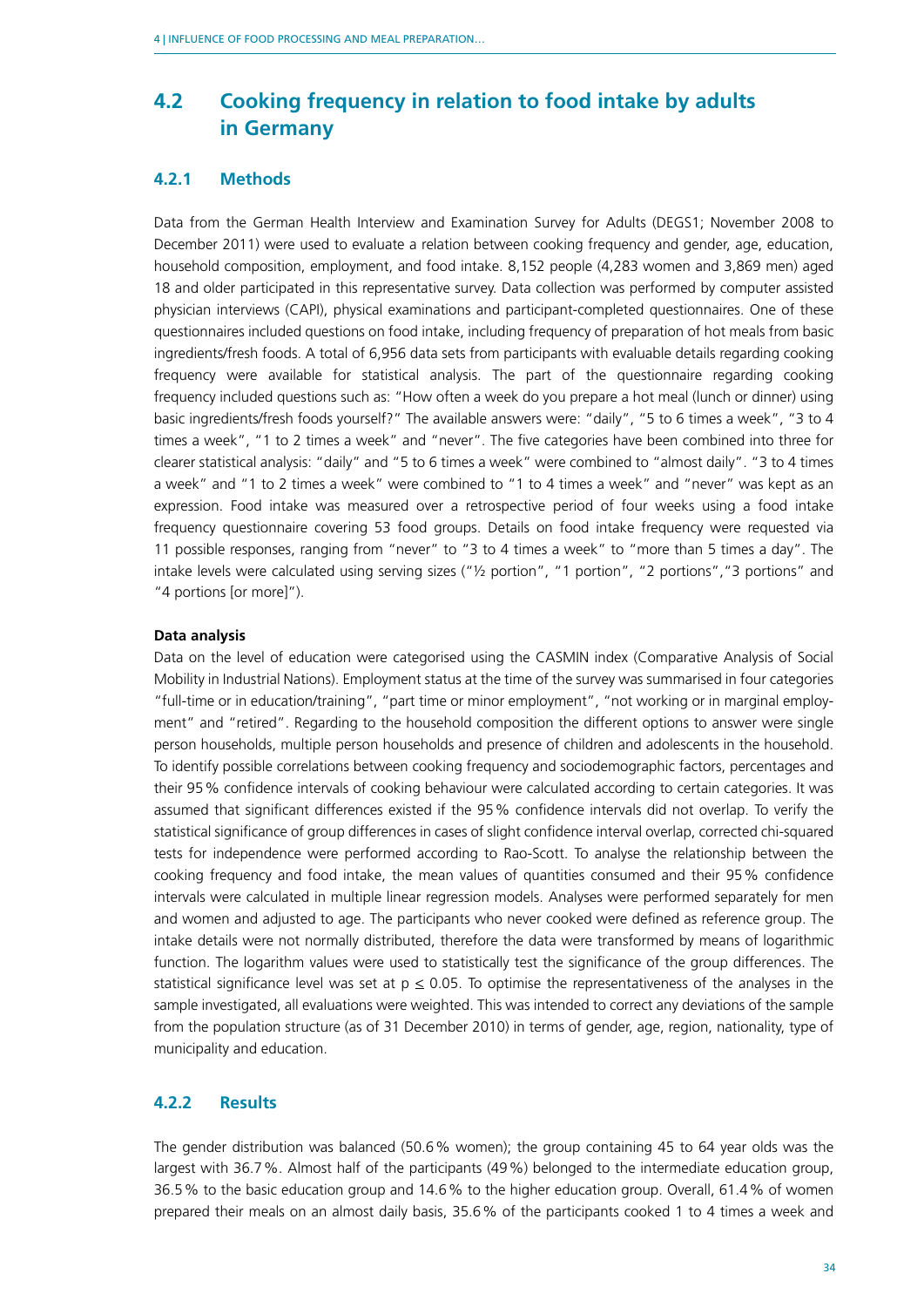2.9% of the participants never cooked. Those in the 65 to 79-year-old age group cooked twice as often on an almost daily basis with 81.9% than the youngest age group with 39.9%. The largest group of women, who never cooked (7.1%) was found in the 18 to 29 year age group. Only 40.2% of men prepared meals themselves almost daily, 43.7% cooked 1 to 4 times a week, and 16.1% never cooked. 65 to 79-year-olds cooked significantly more frequently on an almost daily basis (60.6%) than younger age groups. However, even 17.1% of 65 to 79-year-old men never cooked. The lowest percentage of those who cooked on a daily basis were young men aged between 18 and 29 with 31% (Table 6).

|                     |                 |                 | age groups      |                 |                 |
|---------------------|-----------------|-----------------|-----------------|-----------------|-----------------|
|                     | $18-29$ years   | $30-44$ years   | $45-64$ years   | $65-79$ years   | <b>Total</b>    |
|                     | $\%$            | $\%$            | %               | %               | %               |
|                     | (95% CI)        | (95% CI)        | (95% CI)        | (95% CI)        | (95% CI)        |
| <b>Women</b>        | $(n = 535)$     | $(n = 743)$     | $(n = 1, 455)$  | $(n = 903)$     | $(n = 3,636)$   |
| almost daily        | 39.9            | 57.8            | 63.0            | 81.9            | 61.4            |
|                     | $(34.6 - 45.5)$ | $(53.5 - 61.9)$ | $(59.8 - 66.1)$ | $(77.7 - 85.5)$ | $(59.1 - 63.8)$ |
| 1 to 4 times a week | 53.0            | 39.7            | 35.0            | 16.7            | 35.6            |
|                     | $(47.7 - 58.1)$ | $(35.8 - 43.7)$ | $(32.0 - 38.2)$ | $(13.2 - 20.8)$ | $(33.4 - 37.9)$ |
| never               | 7.1             | 2.6             | 1.9             | 1.4             | 2.9             |
|                     | $(4.6 - 10.9)$  | $(1.4 - 4.5)$   | $(1.2 - 3.1)$   | $(0.8 - 2.6)$   | $(2.2 - 3.8)$   |
| <b>Men</b>          | $(n = 512)$     | $(n = 663)$     | $(n = 1,255)$   | $(n = 890)$     | $(n = 3,320)$   |
| almost daily        | 31.0            | 34.7            | 39.0            | 60.6            | 40.2            |
|                     | $(26.1 - 36.5)$ | $(29.6 - 40.2)$ | $(35.4 - 42.7)$ | $(55.5 - 65.4)$ | $(37.8 - 42.7)$ |
| 1 to 4 times a week | 52.5            | 51.2            | 44.2            | 22.3            | 43.7            |
|                     | $(47.4 - 57.6)$ | $(46.2 - 56.2)$ | $(40.4 - 48.0)$ | $(18.6 - 26.5)$ | $(41.7 - 45.7)$ |
| never               | 16.4            | 14.1            | 16.8            | 17.1            | 16.1            |
|                     | $(13.1 - 20.4)$ | $(10.7 - 18.3)$ | $(14.6 - 19.3)$ | $(13.9 - 21.0)$ | $(14.3 - 18.0)$ |

**Table 6:** Percentage cooking frequency by sex and age groups

 $n =$  number (unweighted),  $C =$  confidence interval

#### **Determinants of cooking frequency**

Neither level of education nor net household income had a significant influence on cooking frequency. Among women living in single households, 46.6% cooked almost every day themselves. This means that they cooked significantly less often than women living together with others (63.4% without children and 67.8% with children,  $p \le 0.05$ ). They stated more frequently than women in multi-person households that they prepared their own meals 1 to 4 times a week (48.5%), or never (4.9%). Men in single person households prepared meals themselves on an almost daily basis to a significantly lesser extent at 23.5% than men in multi-person households. Women and men, who were not working or in marginal employment, cooked almost every day more often. Women who were employed full time, reported significantly more often that they never cooked with 4.9% (CI 3.4–7.0) than female pensioners with 1.2% (CI 0.5–2.6). Men, who are not working or in marginal employment also cooked significantly more often on an almost daily basis with 44.4% (CI 39.2– 49.8) along with pensioners with 62.3% (CI 56.5–67.7) than those in full time employment (33.3%, CI 30.2–36.5).

#### **Impact on food intake**

This evaluation showed a significant relationship between cooking frequency and the intake of certain food groups. Women, who cooked almost on a daily basis, had a significantly higher intake of food overall (g/day) as well as of vegetables, fruit, filling side dishes, non-alcoholic and/or non-sweetened beverages than women who never prepared meals themselves. Men who cooked almost every day, had the highest total food intake and ate significantly more vegetables, fruit, meat, dairy products, filling side dishes, non-alcoholic or non-sweetened beverages and fast food than men who never cooked themselves. Conversely, sweets and sweetened beverages were consumed by men who never cooked themselves to a bigger extent than by men who cooked on an almost daily basis (Table 7).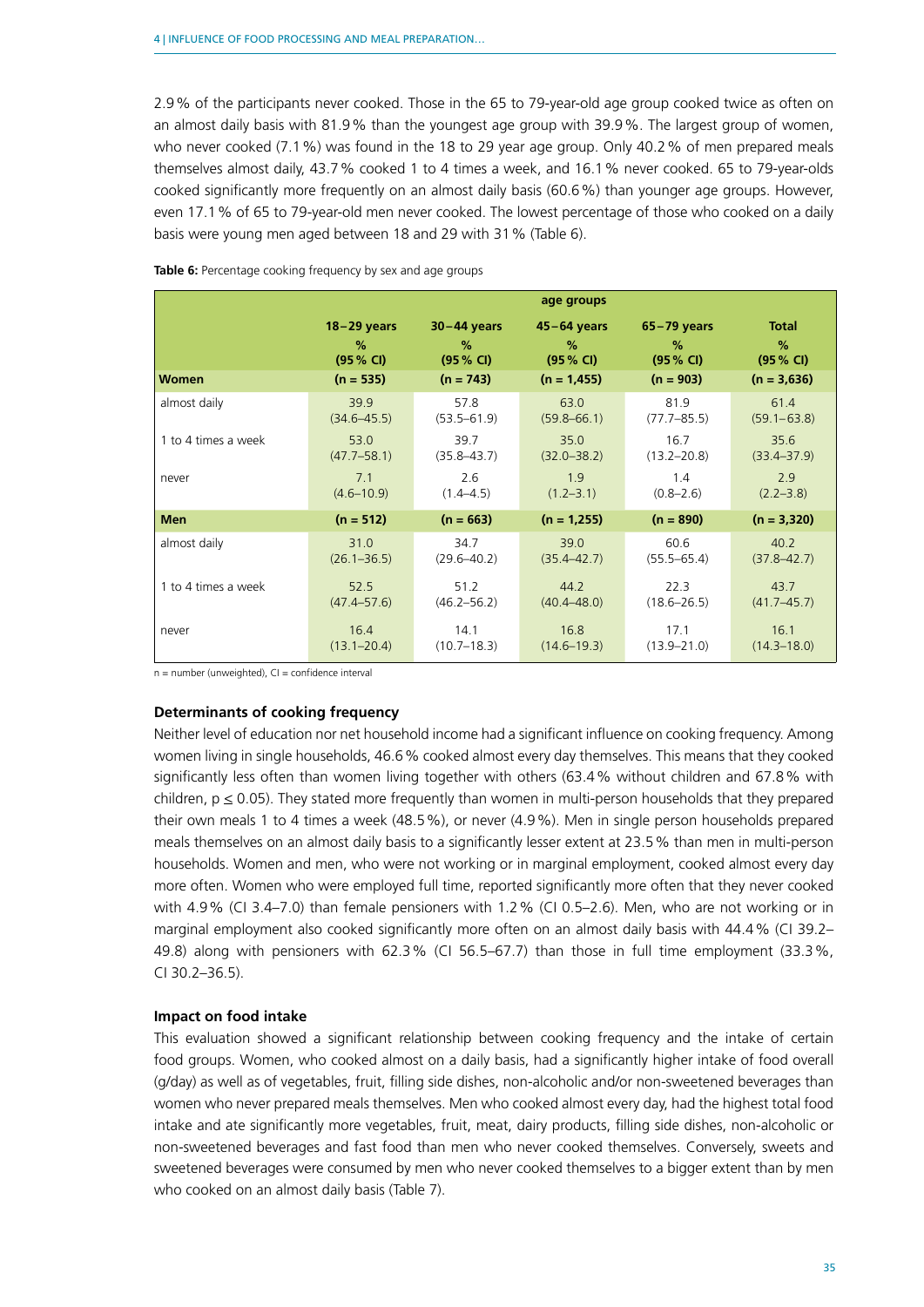| <b>Food intake</b><br>(g/day resp.                         |                                   | <b>Women</b>                     |                                  |                                 | <b>Men</b>                         |                                  |
|------------------------------------------------------------|-----------------------------------|----------------------------------|----------------------------------|---------------------------------|------------------------------------|----------------------------------|
| ml/day)                                                    | almost                            | 1 to 4 times                     | never                            | almost                          | 1 to 4 times                       | never                            |
|                                                            | daily                             | a week                           | (ref.)                           | daily                           | a week                             | (ref.)                           |
| Total number <sup>a</sup>                                  | $1,100.0*$                        | 952.9                            | 962.7                            | $1,145.1*$                      | 1,008.7                            | 1,059.5                          |
|                                                            | $(1,068.5-1,131.5)$               | $(916.7 - 989.1)$                | $(826.3 - 1,099.1)$              | $(1, 103.3 - 1, 186.8)$         | $(977.1 - 1,040.3)$                | $(1009.9 - 1109.0)$              |
| Fast Food <sup>b</sup>                                     | $36.8*$                           | $36.7*$                          | 51.9                             | $75.4*$                         | 73.4                               | 71.1                             |
|                                                            | $(34.3 - 39.2)$                   | $(33.5 - 39.8)$                  | $(37.2 - 66.6)$                  | $(56.5 - 94.4)$                 | $(63.4 - 83.5)$                    | $(64.6 - 77.5)$                  |
| Vegetables <sup>c</sup>                                    | $181.1***$                        | $122.3**$                        | 87.4                             | $136.6***$                      | 95.8                               | 100.9                            |
|                                                            | $(172.3 - 189.9)$                 | $(113.6 - 131.1)$                | $(64.2 - 110.7)$                 | $(129.0 - 144.2)$               | $(89.6 - 102.0)$                   | $(91.1 - 110.7)$                 |
| Fruits <sup>d</sup>                                        | $276.4***$                        | 245.5**                          | 192.8                            | $201.5*$                        | 170.3                              | 177.1                            |
|                                                            | $(256.3 - 296.6)$                 | $(217.7 - 273.4)$                | $(118.4 - 267.3)$                | $(186.1 - 217.0)$               | $(157.0 - 183.5)$                  | $(154.5 - 199.7)$                |
| Meat <sup>e</sup>                                          | 55.9                              | 44.0                             | 58.7                             | 86.4**                          | 66.3                               | 69.0                             |
|                                                            | $(53.4 - 58.3)$                   | $(40.6 - 47.4)$                  | $(41.2 - 76.3)$                  | $(78.9 - 93.9)$                 | $(62.0 - 70.7)$                    | $(62.0 - 76.1)$                  |
| Sweetsf                                                    | 64.9                              | 65.0                             | 71.1                             | $67.3***$                       | $73.0*$                            | 91.8                             |
|                                                            | $(60.8 - 69.1)$                   | $(60.2 - 69.8)$                  | $(53.3 - 88.9)$                  | $(62.6 - 72.0)$                 | $(64.2 - 81.7)$                    | $(77.6 - 106.0)$                 |
| Snacks <sup>9</sup>                                        | 3.4                               | 3.0                              | 33.3                             | 3.9                             | 4.1                                | 6.2                              |
|                                                            | $(2.8 - 3.9)$                     | $(2.4 - 3.5)$                    | $(-22 - 88.5)$                   | $(3.2 - 4.5)$                   | $(3.3 - 5.0)$                      | $(2.9 - 9.5)$                    |
| Breadh                                                     | 136.7                             | 136.2                            | 143.4                            | 179.7                           | 184.8                              | 186.6                            |
|                                                            | $(130.6 - 142.9)$                 | $(127.4 - 144.9)$                | $(114.5 - 172.4)$                | $(170.6 - 188.8)$               | $(171.2 - 198.5)$                  | $(169.2 - 204.1)$                |
| Dairy products <sup>i</sup>                                | 378.3                             | 391.1                            | 354.0                            | $411.1***$                      | 379.6**                            | 336.7                            |
|                                                            | $(354.7 - 402.0)$                 | $(355.8 - 426.5)$                | $(260.2 - 447.8)$                | $(369.0 - 453.1)$               | $(348.2 - 411.1)$                  | $(291.9 - 381.5)$                |
| Cerealsi                                                   | 2.6                               | 2.4                              | 1.8                              | 3.2                             | 2.8                                | 3.6                              |
|                                                            | $(2.3 - 2.9)$                     | $(2.0 - 2.8)$                    | $(0.5 - 3.1)$                    | $(2.7 - 3.8)$                   | $(2.3 - 3.3)$                      | $(1.9 - 5.3)$                    |
| Filling side dishesk                                       | $124.8***$                        | 99.3                             | 121.8                            | $154.0***$                      | 121.1                              | 133.2                            |
|                                                            | $(120.2 - 129.5)$                 | $(94.5 - 104.1)$                 | $(84.0 - 159.5)$                 | $(144.7 - 163.4)$               | $(114.6 - 127.5)$                  | $(123.2 - 143.2)$                |
| Sweet spreads <sup>1</sup>                                 | 10.9                              | 9.5                              | 9.6                              | 12.3                            | 10.9                               | 11.5                             |
|                                                            | $(10.2 - 11.5)$                   | $(8.7 - 10.2)$                   | $(7.5 - 11.8)$                   | $(10.8 - 13.8)$                 | $(9.0 - 12.8)$                     | $(10.1 - 12.8)$                  |
| Meat products <sup>m</sup>                                 | 22.4                              | 22.5                             | 37.6                             | 38.4                            | 41.2                               | 43.8                             |
|                                                            | $(20.2 - 24.5)$                   | $(20.4 - 24.6)$                  | $(6.9 - 68.3)$                   | $(35.8 - 41.0)$                 | $(38.1 - 44.2)$                    | $(37.1 - 50.6)$                  |
| Fish <sup>n</sup>                                          | 18.1                              | 15.1                             | 15.2                             | 20.5                            | 18.0                               | 17.7                             |
|                                                            | $(16.6 - 19.7)$                   | $(13.7 - 16.5)$                  | $(8.7 - 21.7)$                   | $(15.0 - 25.9)$                 | $(16.3 - 19.7)$                    | $(15.4 - 20.0)$                  |
| Eggs                                                       | 14.5                              | 13.7                             | 14.0                             | 20.9                            | 18.9                               | 18.5                             |
|                                                            | $(13.5 - 15.5)$                   | $(12.7 - 14.7)$                  | $(6.2 - 21.7)$                   | $(18.6 - 23.2)$                 | $(17.2 - 20.7)$                    | $(15.3 - 21.8)$                  |
| Fat spreads <sup>o</sup>                                   | $8.3*$                            | $8.7*$                           | 9.9                              | 10.9                            | 11.7                               | 11.1                             |
|                                                            | $(7.8 - 8.8)$                     | $(7.9 - 9.4)$                    | $(7.9 - 11.8)$                   | $(10.1 - 11.8)$                 | $(10.7 - 12.6)$                    | $(9.6 - 12.5)$                   |
| Nuts                                                       | 2.3                               | 1.8                              | 1.8                              | 2.0                             | 2.1                                | 2.1                              |
|                                                            | $(2.0 - 2.6)$                     | $(1.6 - 2.0)$                    | $(1.1 - 2.6)$                    | $(1.6 - 2.4)$                   | $(1.8 - 2.4)$                      | $(1.6 - 2.6)$                    |
| Sweetened                                                  | 361.4                             | 369.7                            | 624.2                            | 510.7*                          | 574.1                              | 625.5                            |
| beverages <sup>p</sup>                                     | $(319.1 - 403.8)$                 | $(298.8 - 440.6)$                | $(225.8 - 1, 022.5)$             | $(443.3 - 578.1)$               | $(500.1 - 648.1)$                  | $(515.3 - 735.7)$                |
| Alcoholic                                                  | 308.5                             | 258.0                            | 236.3                            | 65.3                            | 72.3                               | 88.9                             |
| beverages <sup>q</sup>                                     | $(242.3 - 374.7)$                 | $(229.8 - 287.5)$                | $(203.6 - 269.0)$                | $(57.7 - 72.8)$                 | $(60.9 - 83.7)$                    | $(56.0 - 121.9)$                 |
| Non-alcoholic /<br>non-sweetened<br>beverages <sup>r</sup> | 2,893.7*<br>$(2,784.0 - 3,003.4)$ | 2,804.4<br>$(2,668.9 - 2,939.9)$ | 2,494.9<br>$(2,089.3 - 2,900.5)$ | 2,481.9*<br>$(2,350.5-2,613.2)$ | 2,291.6<br>$(2, 183.1 - 2, 400.2)$ | 2,138.8<br>$(1,963.9 - 2,313.7)$ |

**Table 7:** Mean food intake by cooking frequency and sex, adjusted for age (minimum – maximum)

Multiple linear regression analysis adjusted for age. T-Test: logarithmized values statistically significant with  $*$  p  $\leq$  0.05;

\*\*  $p \le 0.01$ ; \*\*\*  $p \le 0.001$ : significant versus reference group (ref.) = persons who never cook

a Foods without beverages

- b Fast Food: bratwurst or currywurst, hamburger or kebab, pizza, French fries
- c Vegetables: raw vegetables, cooked vegetables, legumes
- d Fruits: fresh fruits, cooked fruits
- e Meat: poultry, meat (excluding poultry and sausage)
- f Sweets: cake, pie or pastries, cookies, chocolate or chocolate bars, sweets g Snacks: potato chips, savory snacks, crackers
- h Bread: whole grain bread or whole grain buns/rolls, brown bread or
- mixed-type bread, white bread or wheat buns/rolls i Dairy products: cheese (soft, semi-hard, hard cheese), cream cheese, curd,
- yoghurt or soured milk, milk
- j Cereals: cornflakes, cereal
- k Filling side dishes: rice, pasta, fried potatoes, cooked potatoes
- l Sweet spreads: honey or jam, nut nougat spread
- m Meat products: ham, sausage, cold cuts
- n Fish: cold fish, warm fish
- o Fat spreads: butter or margarine
- p Sweetened beverages: sugar sweetened beverages, fruit juice
- q Alcoholic beverages: beer, cocktails, wine, sparkling wine, cider, liquor
- r Non-alcoholic / non-sweetened beverages: calorie-reduced beverages, black or green tea, fruit or herb tea, water, vegetable juice, non-alcoholic beer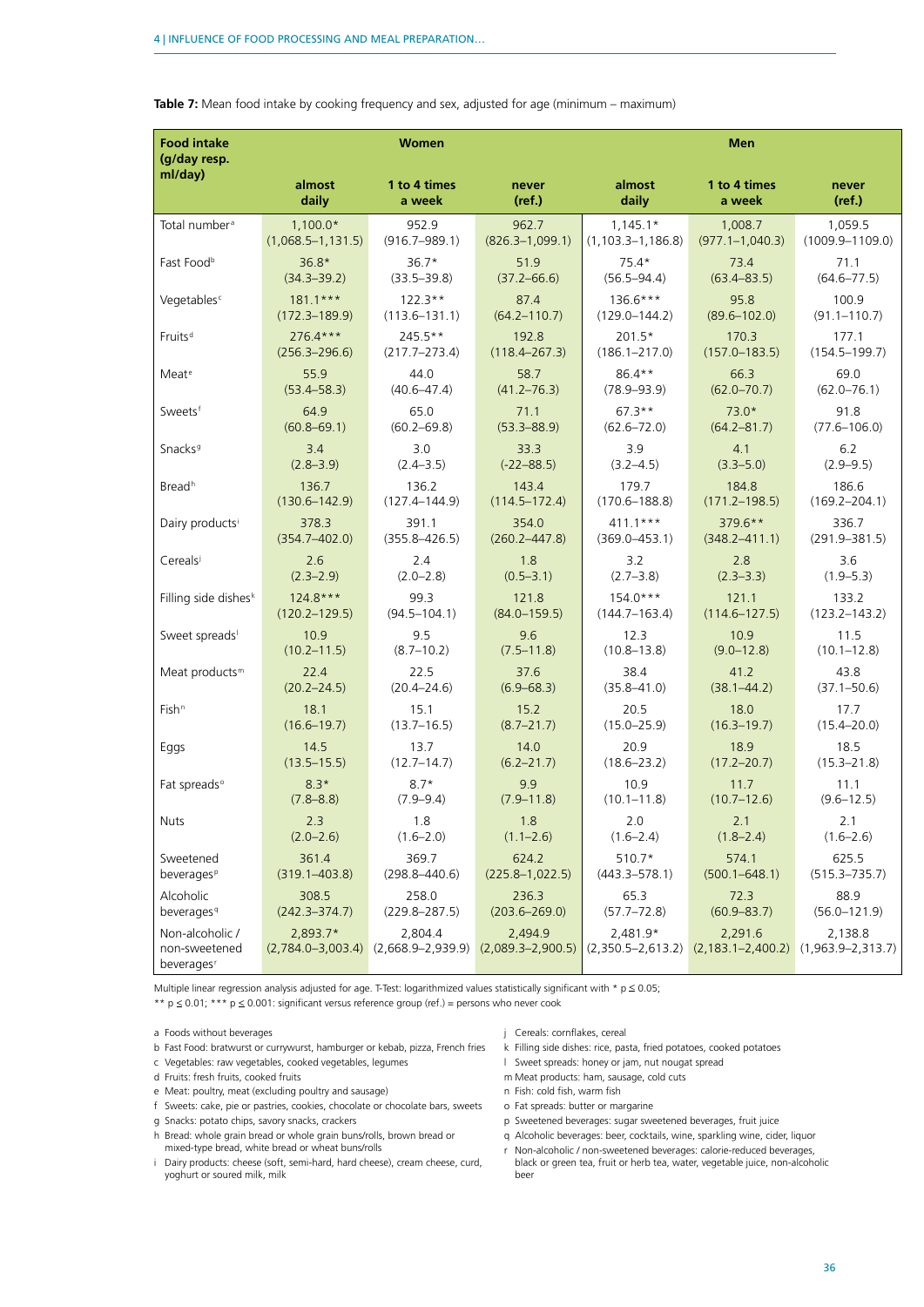### <span id="page-36-0"></span>**4.2.3 Evaluation**

The present analysis confirms earlier findings regarding the question whether groups of people still frequently cook for themselves. Generally, women cooked much more frequently on an almost daily basis compared to men of the same age. Older age and low level employment were also associated with an increased cooking frequency. The majority of those in employment have less time to cook during the day and consequently this group is turning more and more to "dining out" solutions. It was also already known that women, who live together with children and/or adolescents in the same household, tend to cook more often on an almost daily basis than women living in multi-person households without children or adolescents. As expected, cooking frequency is associated with the food intake, frequency of particular foods and food groups. Whether this ultimately has medium or long-term effects on health, cannot be answered yet.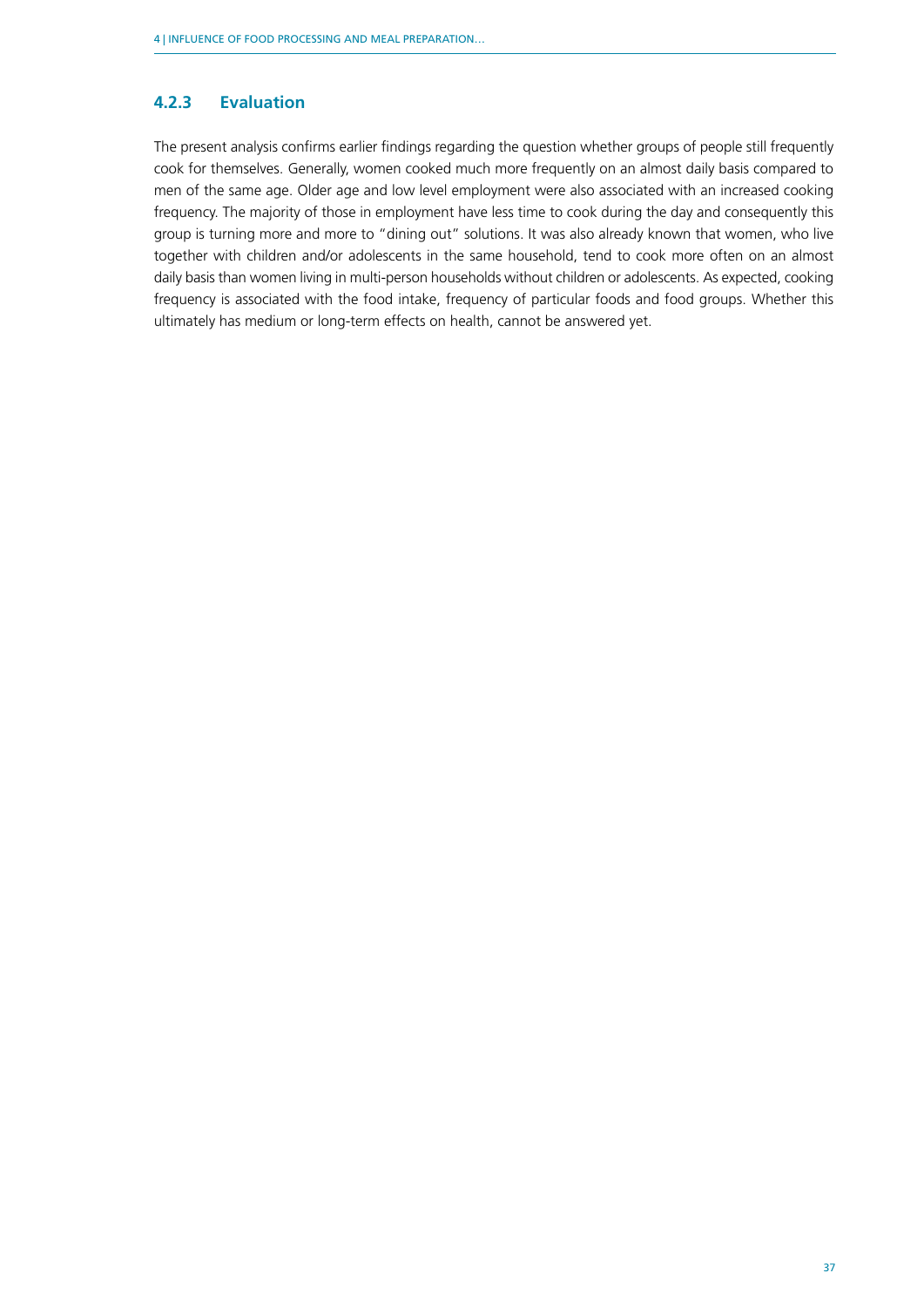# <span id="page-37-0"></span>**5 Evidence-based analysis on the influence of nutrition in the prevention of cancer, type 2 diabetes mellitus and cardiovascular diseases**

# **5.1 Methods**

The systematic literature analysis and the subsequent determination of the strength of evidence for a causal relationship between the risk of chronic degenerative diseases and choice of food followed the approach applied in the German Nutrition Society (DGE) guidelines regarding the prevention of nutrition-related diseases. From the DGE Nutrition Circle the following food groups and foods were included in this evaluation: cereals, cereal products, potatoes; vegetables, salad; fruits; milk and dairy products; meat, sausage, fish, and eggs. Legumes, nuts/almonds and (dark) chocolate were also taken into account in the literature analysis as additional independent food groups. Subgroups were defined for each of the food groups to be evaluated, taking into account assumed health aspects. A criterion for this was the occurrence of a characteristic combination of ingredients in food, for which preventive effects are being discussed. The analysis regarded those nutritionrelated diseases which are among the most important causes of death from a quantitative point of view in Germany such as cancer, cardiovascular events, and also type 2 diabetes mellitus as most important metabolic disorder. Regarding cancer, those types of cancer already considered as part of the Nutrition Report 2012 were selected. These included carcinomas in the organs/regions of the mouth/throat/larynx, oesophagus, stomach, colon, rectum, lung, breast, ovary, endometrium, cervix, prostate, bladder, kidney, pancreas, liver, gall bladder, and skin.

The systematic literature search was carried out in March 2014 in PubMed; a further search was carried out in September 2015. Initially the terms "dietary intake or food intake", the study design "intervention or cohort study" and the aforementioned diseases were used as search parameters. The search aimed to capture all prospective studies reporting about the association between food intake and food groups and risk of selected diseases. They were then transferred into an own database for further research and analysis. In total over 34,000 citations were captured by the search. This step made it possible to create a well-defined, non-modifiable, permanently available database (for this purpose the freely available database software designed for text analysis "Textpresso" [www.textpresso.org] was chosen). The database also included a specially-designed, hierarchical ontology for terms to be searched in the database. Due to the large number of prospective studies reporting on the association between food intake and risk of the selected diseases the current research project was limited to meta-analyses. The assessment of the strength of evidence (convincing, probable, possible, insufficient), and classification of the relevant literature into levels of evidence was carried out analogous to the procedure described in the DGE guidelines. Intervention studies involving foods represented the minority when compared with intervention studies involving changes in nutrient composition. Therefore, intervention studies were only occasionally included in the assessment of the strength of evidence of food-disease relationships. Most of the results of meta-analyses were thus based on prospective cohort studies.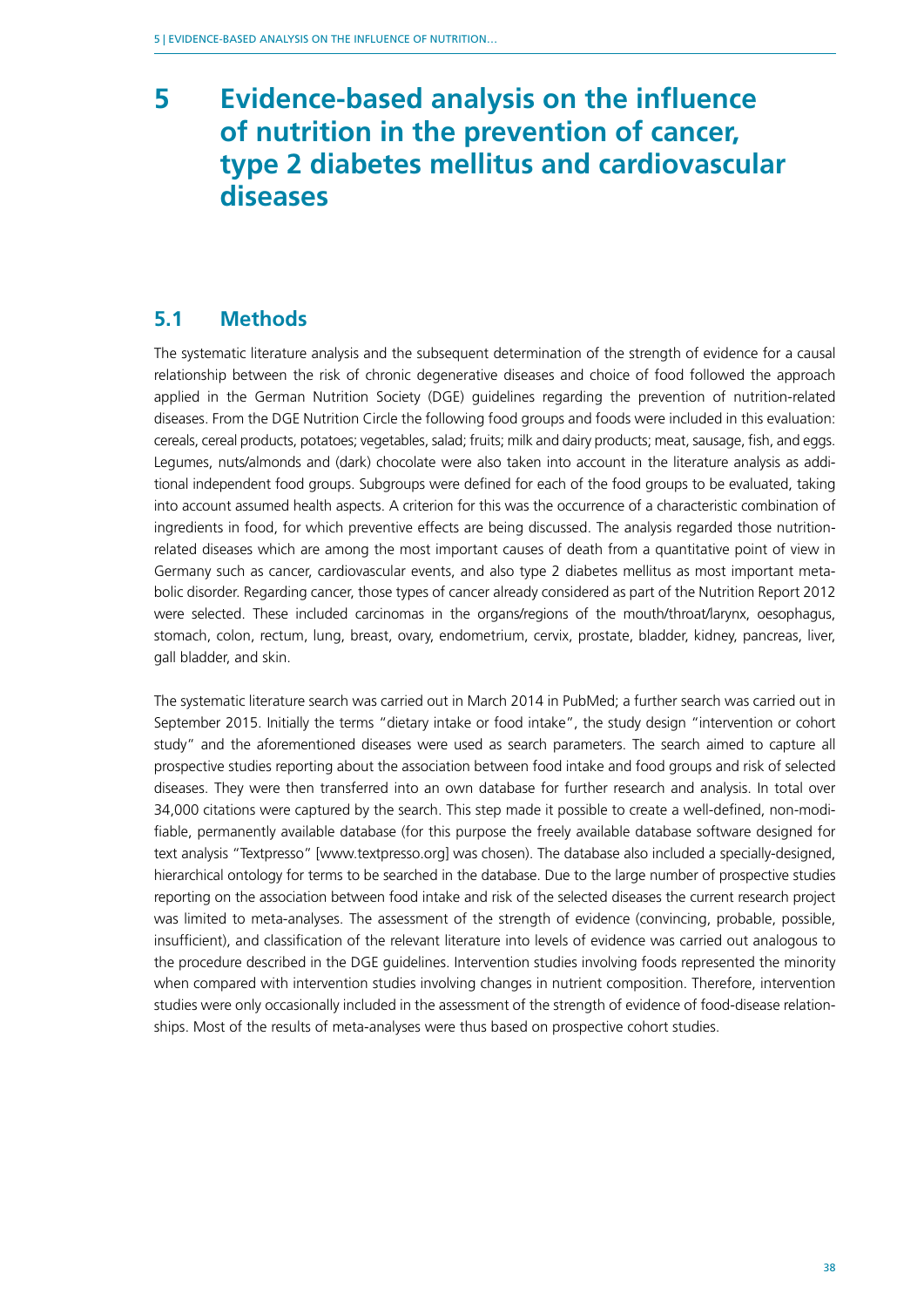### <span id="page-38-0"></span>**5.2 Results**

#### **Food intake and all-cause mortality**

In total, 12 meta-analyses were found that investigated the relation between individual food groups and all-cause mortality. Meta-analyses on the intake of red meat and processed meat showed a positive or no association with all-cause mortality. An increased intake of vegetables and fruits, fish and nuts, however, was inversely associated with all-cause mortality. None of the meta-analyses on the intake of milk and dairy products observed an effect on all-cause mortality.

#### **Food intake and selected nutrition-related diseases**

Cereals, cereal products and potatoes form the largest group in terms of volume in the DGE Nutrition Circle. Most meta-analyses with regard to this food group focussed on the intake of cereal products. In the majority of the studies, an increased intake of whole grain products was associated with reduced risk particularly of type 2 diabetes mellitus and cardiovascular diseases. Several times, in the meta-analyses on cereal products there had been reports of increased risk of type 2 diabetes mellitus and lung cancer with an increase in rice intake.

Fruit, vegetables and salad essentially constitute plant-based foods with a comparatively low energy density (< 1–1.5 kcal/g) and a high nutrient density. The meta-analyses on vegetable intake in general, showed significant inverse risk relationships for a number of different types of cancer. Striking, however, is the fact that study results for individual subgroups of vegetables often showed no risk relationships. The exception is stomach cancer, where vegetable intake in general was not inversely associated with disease risk, but only the relationship with vegetables of the genus *Allium* (garlic, onions, leeks, shallots etc.). The results on vegetable intake in relation to risk of type 2 diabetes mellitus is worth highlighting, where until now, eating vegetables had not been associated with disease risk. The meta-analyses revealed that eating cabbages and other cruciferous vegetables in particular, has an inverse relationship with risk of type 2 diabetes mellitus. In total, vegetable intake had been generally inversely associated with risk of cardiovascular diseases. The number of meta-analyses regarding vegetable subgroups was too low, however, to allow any evidence-based statements.

In all meta-analyses concerning fruit intake, there was a significant reduced risk of cardiovascular diseases. This applies to both endpoints – coronary heart disease and stroke. In the case of stroke, it was also shown that the risk associations also apply with regard to the food subgroups of "apples" and "citrus fruits". With regard to cancer, there were no indications that specific fruit subgroups effect disease risk (apart from the lower risk of developing bladder cancer with increased intake of citrus fruit). Only fruit intake in general was inversely associated with risk for various types of cancer. More recent meta-analyses (from 2014) indicated for the first time an inverse relationship between fruit intake and the development of type 2 diabetes mellitus, while previous meta-analyses had failed to observe any association.

The results of meta-analyses regarding the intake of milk and dairy products showed contradictory risk relations with regard to cancer. While inverse associations were observed for the risk of colorectal cancer as well as breast cancer and more recently also stomach cancer, positive associations were observed for prostate cancer risk. The meta-analyses regarding milk (non-fermented, considered individually) showed the same risk relations as those to milk and dairy products (considered as a whole) for both colorectal and prostate cancer. Thus, it can be hypothesized that the mechanism of action is related to the milk itself and does not refer to food technological processes (e.g. fermentation). An inverse relationship with the intake of fermented dairy products was observed in type 2 diabetes mellitus, which agreed with the findings of most meta-analyses regarding the intake of milk and dairy products. For cheese intake there was an inverse association for the risk of stroke and a positive association for prostate cancer risk.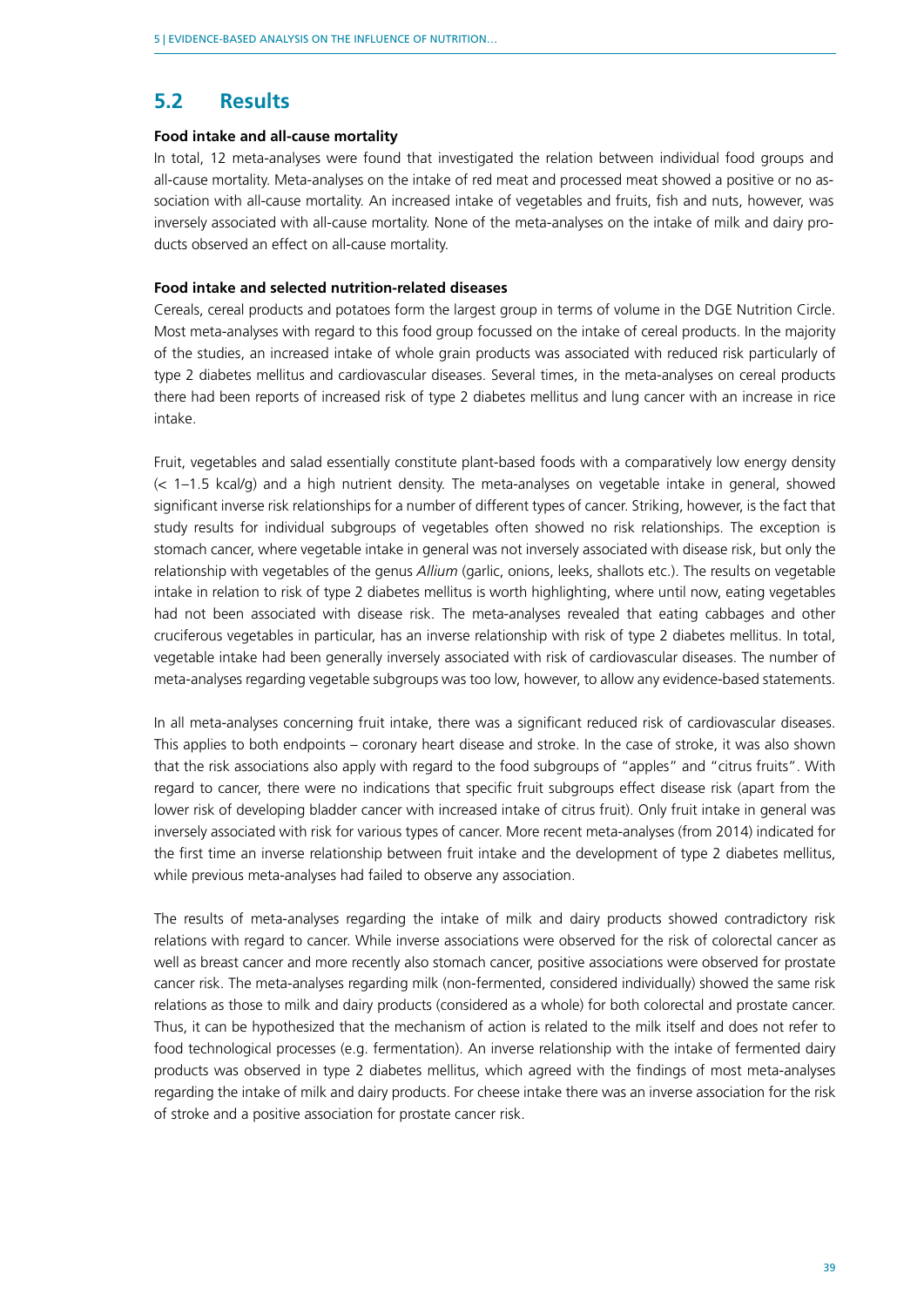More meta-analyses on the intake of individual meats and meat products were available than for meat intake in general. Red meat (pork, beef, lamb) and processed meat often having the same source of meat were considered as risk-affecting for cancer and as a consequence were evaluated together in several metaanalyses. Also the intake of white meat (poultry) was included in some of the meta-analyses concerning meat. Basically, the intake of red and processed meat was rather positively associated with cancer, especially colon and colorectal cancer. The risk relations regarding the intake of red meat and processed meat and risk of type 2 diabetes mellitus were also positive as well as for stroke. In the case of coronary heart disease the results of the meta-analyses were inconclusive due to the differing results, therefore it is questionable whether risk increases with the intake of red meat. The results of the meta-analyses regarding white meat clearly showed that the intake of this food subgroup is not associated with cancer risk. Liver cancer, which occurs rarely, was even inversely associated with the intake of white meat. There were no meta-analyses available for the assessment of the risk relationship between white meat intake and non-cancer diseases.

The results of the meta-analyses concerning the association between fish intake and risk of coronary heart disease and stroke were consistent: the disease risk decreased with increasing fish intake. There were insufficient indications from meta-analyses as to whether fish should be of the oily or non-oily variety. Fish intake had no effect on the risk of developing type 2 diabetes mellitus. The meta-analyses on cancer were inconsistent. The majority of meta-analyses showed no risk relationships. This also applies with regard to individual cancer sites.

The meta-analyses on egg intake showed no consistently occurring risk relationships except with regard to type 2 diabetes mellitus. Egg intake was associated with increased risk of type 2 diabetes mellitus.

Concerning the association between soy intake and cancer risk, no meta-analyses were available which would allow for a clear assessment. Soy intake was associated with a reduced risk or had no influence on cancer risk.

With regard to legumes in general, there were two meta-analyses on type 2 diabetes mellitus, cardiovascular diseases and stroke. Study results indicated a risk reduction in relation to coronary heart disease via the intake of legumes, but not in relation to type 2 diabetes mellitus or stroke.

The meta-analyses regarding nuts and almonds were primarily directed to metabolic and vascular diseases. The majority of the results of the meta-analyses showed no risk relationships for type 2 diabetes mellitus. In the case of cardiovascular diseases, a significant inverse risk relationship was revealed in relation to the intake of nuts and almonds. The results of meta-analyses for the endpoint stroke showed both, a significant reduction as well as no association at all and therefore allow no definite statement regarding this disease.

Meta-analyses with regard to chocolate intake were limited to the risk of cardiovascular diseases. The vast majority of the meta-analyses showed a risk reduction of coronary heart disease and stroke with increasing chocolate intake. There were no meta-analyses, which focused on the cocoa content of chocolate, therefore only general statements could be made regarding chocolate intake.

#### **Strength of evidence of a causal relationship**

The meta-analyses formed the basis for deriving the strength of evidence of a relationship between food intake and chronic disease risk. The respective strength of evidence were derived based on the methodology of the previous DGE guidelines. With regard to whole grain intake, probable evidence of an inverse relationship was established for cancer and cardiovascular diseases along with convincing evidence for type 2 diabetes mellitus. Increased vegetable intake reduces the risk of type 2 diabetes mellitus with probable evidence. This particularly applies to the group of cruciferous vegetables (cabbage etc.). There is probable evidence for an inverse association between vegetable intake and cardiovascular diseases or stroke. With probable evidence fruit intake reduces the risk for almost all chronic diseases and with possible evidence reduces the risk for type 2 diabetes mellitus. The results of the meta-analyses regarding the intake of milk and dairy products showed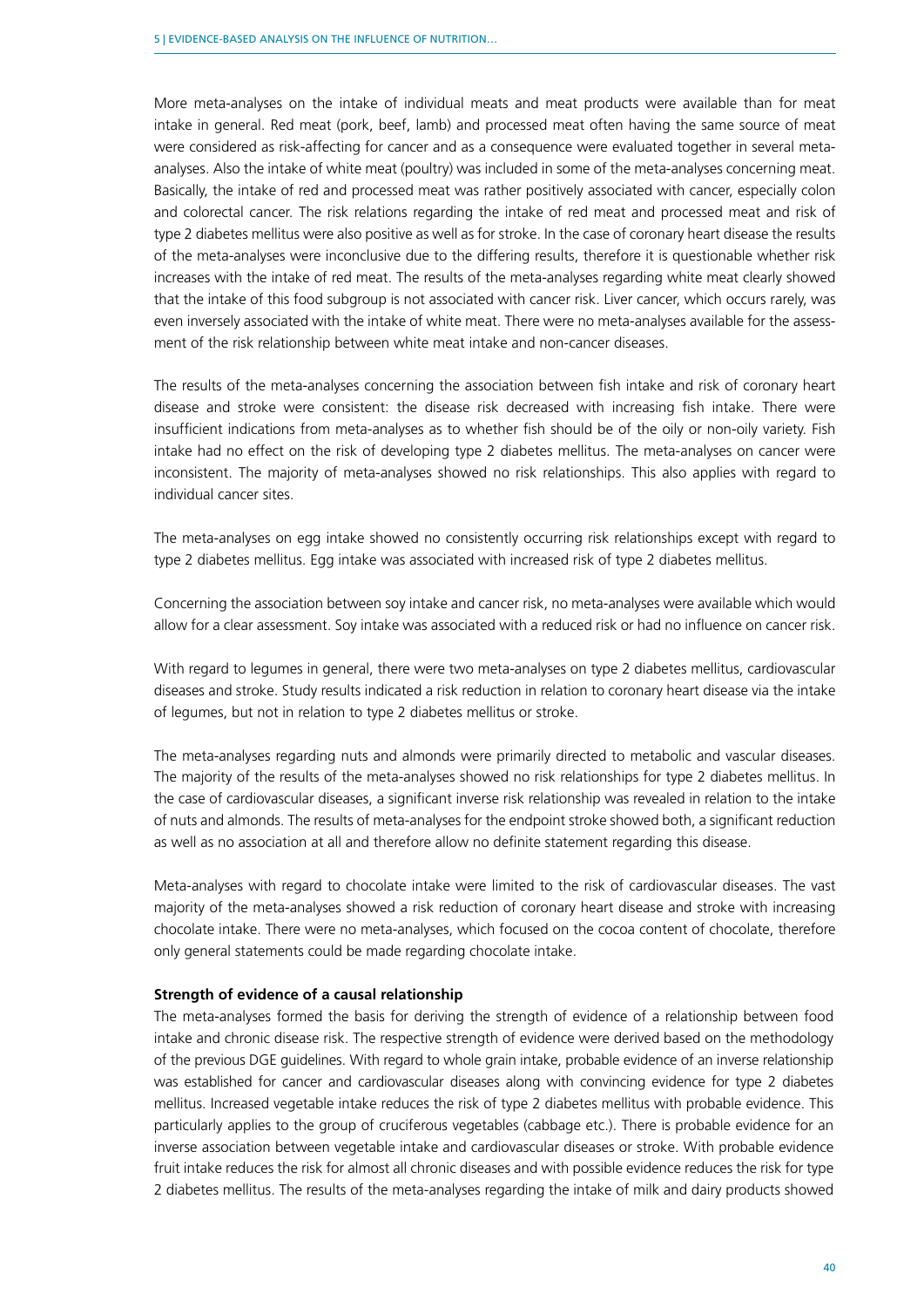for both the group as total and for fermented dairy products, probable evidence of a risk reduction for type 2 diabetes mellitus and possible evidence for a risk reduction in cardiovascular diseases.

The probable evidence for an inverse association for stroke regarding cheese intake is surprising; this was not observed with regard to coronary heart disease. In contrast to the International Agency for Research on Cancer (IARC), in this paper the strength of evidence for a causal association between the intake of meat products and cancer risk has been assessed as probable and not as convincing, due to the mechanisms still being unclear. The intake of white meat was not associated with cancer risk. There is probable evidence that fish intake is associated with reduced risk of cardiovascular diseases. Therefore, recommendations for this food subgroup are sensible, although neither cancer nor type 2 diabetes mellitus appear to be associated with fish intake. With regard to egg intake, the increase in risk of type 2 diabetes mellitus – with strength of evidence evaluated as probable – is striking, particularly since no risk relationships have been observed with regard to other diseases. The results of the meta-analyses for legumes/soy showed only possible evidence of risk reduction for the diseases investigated here (in particular for cancer and cardiovascular diseases) with increased intake of this food group.

There is predominantly possible evidence that the intake of nuts and almonds is negatively associated with chronic diseases risk. With probable evidence, the intake of this food group is associated with reduced risk for coronary heart disease. The assessment showed probable evidence for an inverse association between chocolate intake and risk of cardiovascular disease. To date, no other meta-analyses on chocolate were available with regard to other diseases (Table 8).

A potential disease-preventive effect could be assigned to some of the food groups in the DGE Nutrition Circle (such as vegetables and fruit) or clarified for others. For example, it was possible to establish in the food group "milk and dairy products", that a portion of fermented dairy products (approx. 150 g/day) as part of a daily menu plan can contribute to the prevention of type 2 diabetes mellitus. Furthermore, it would be conducive to include both "nuts and almonds" and "dark chocolate" as independent food groups in food-based dietary recommendations since there are probable preventive effects that help maintain cardiovascular health, which is especially important for the elderly.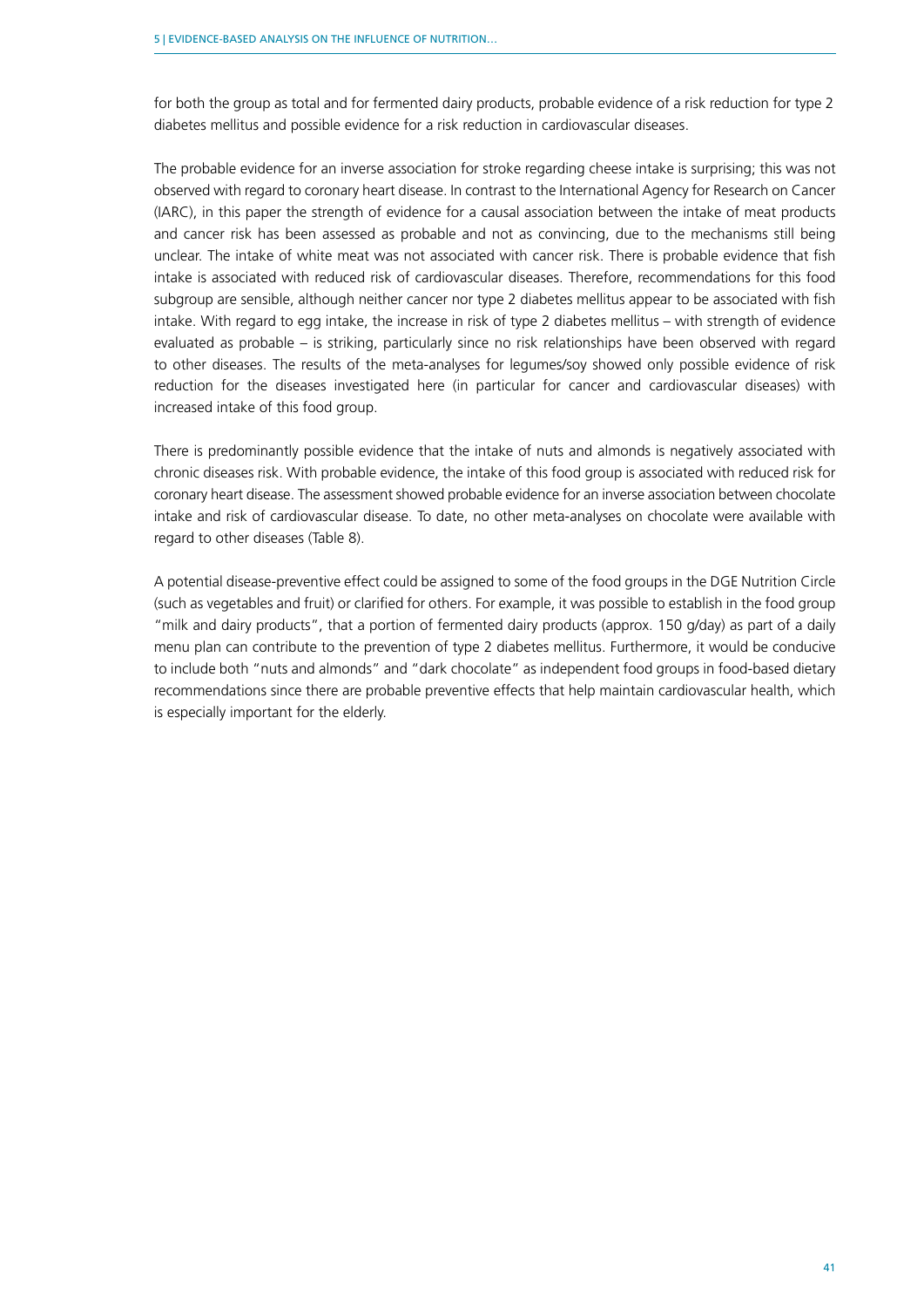| Table 8: Strength of evidence for a causal relationship between the intake of different food groups and food subgroups |  |  |
|------------------------------------------------------------------------------------------------------------------------|--|--|
| with selected diseases based on meta-analyses                                                                          |  |  |

| <b>Food groups</b>                                | <b>Cancer</b>          | <b>Type 2 diabetes</b><br>mellitus | <b>Coronary heart</b><br>disease | <b>Stroke</b>           |
|---------------------------------------------------|------------------------|------------------------------------|----------------------------------|-------------------------|
| Cereals,<br>Cereal products,<br>Potatoes          | $\bullet$              | $\uparrow$                         |                                  |                         |
| Bread and buns                                    | $\mathbf{o}$           |                                    |                                  |                         |
| Whole grain (-products)                           | $\uparrow \uparrow$    | $+++$                              | $\downarrow \downarrow$          | t t                     |
| Potatoes without fat                              | $\mathbf{o}$           |                                    |                                  |                         |
| Potatoes prepared with fat                        |                        |                                    |                                  |                         |
| Vegetables                                        | $\uparrow \uparrow$    | $\downarrow$                       | $\downarrow \downarrow$          | $\uparrow \uparrow$     |
| Cruciferous vegetables                            | $\ddagger$             | $++$                               |                                  | t                       |
| Tomatoes and tomato products                      | $\mathbf{o}$           |                                    |                                  |                         |
| Allium-plants                                     | $\downarrow\downarrow$ |                                    |                                  | o                       |
| Fruits                                            | $++$                   | t                                  | $\downarrow \downarrow$          | t t                     |
| Apples                                            |                        |                                    |                                  | $\downarrow$            |
| <b>Berries</b>                                    |                        |                                    |                                  | $\mathbf o$             |
| Citrus fruits                                     | $\mathbf{o}$           |                                    |                                  | Ť                       |
| Milk and                                          | $+ \uparrow$ *         | $++$                               |                                  | T                       |
| dairy products                                    |                        |                                    |                                  |                         |
| Milk                                              | $+10*$                 | $\mathbf{o}$                       | $\mathbf{o}$                     | $\mathbf o$             |
| Dairy products                                    | $\mathbf{o}$           | o                                  |                                  |                         |
| Fermented dairy products                          | $\mathbf{o}$           | $+1$                               | $\mathbf{o}$                     | ↓                       |
| Cheese                                            | $\mathbf{o}$           |                                    |                                  | $++$                    |
| Curdled milk products                             |                        |                                    |                                  |                         |
| Meat,<br>Processed meat,<br>Fish, Eggs            | $\mathbf{o}$           | $\mathbf{o}$                       | $\mathbf{o}$                     | $\uparrow$              |
| Red meat                                          | † <sup>†</sup>         | $\uparrow$                         | $\mathbf{o}$                     | † <sup>†</sup>          |
| White meat                                        | $\mathbf{o}$           |                                    |                                  |                         |
| Processed meat                                    | $\uparrow \uparrow$    | tt.                                | $\uparrow \uparrow$              | tt.                     |
| Fish                                              | $\mathbf{o}$           | $\mathbf{o}$                       | $\downarrow \downarrow$          | $\downarrow \downarrow$ |
| Oily fish                                         | $\mathbf{o}$           | o                                  |                                  | ↓                       |
| Non-oily fish                                     |                        | $\mathbf{o}$                       |                                  | $\mathbf o$             |
| Eggs                                              | $\mathbf{o}$           | † <sup>†</sup>                     | $\mathbf{o}$                     |                         |
| Legumes, total                                    |                        | $\mathbf{o}$                       |                                  | $\mathbf o$             |
| Soy                                               |                        |                                    |                                  |                         |
| Nuts and almonds                                  |                        | ↓                                  | $++$                             | Ť                       |
| Chocolate                                         |                        |                                    | $\downarrow \downarrow$          | t t                     |
| Dark chocolate with at least<br>50% cocoa content |                        |                                    | $\uparrow \uparrow$              | $++$                    |

**O** no relationship with changing intake; ↓ possible evidence for an inverse relationship; ↓↓ probable evidence for an inverse relationship;  $\downarrow\downarrow\downarrow$  convincing evidence for an inverse relationship; 1 possible evidence for a positive relationship; 11 probable evidence for a positive relationship; 111 convincing evidence for a positive relationship; – no assessment of the strength of evidence possible/conducted; \* mixed relationships regarding particular types of cancer with increased risk for prostate cancer and lower risk regarding the other types of cancer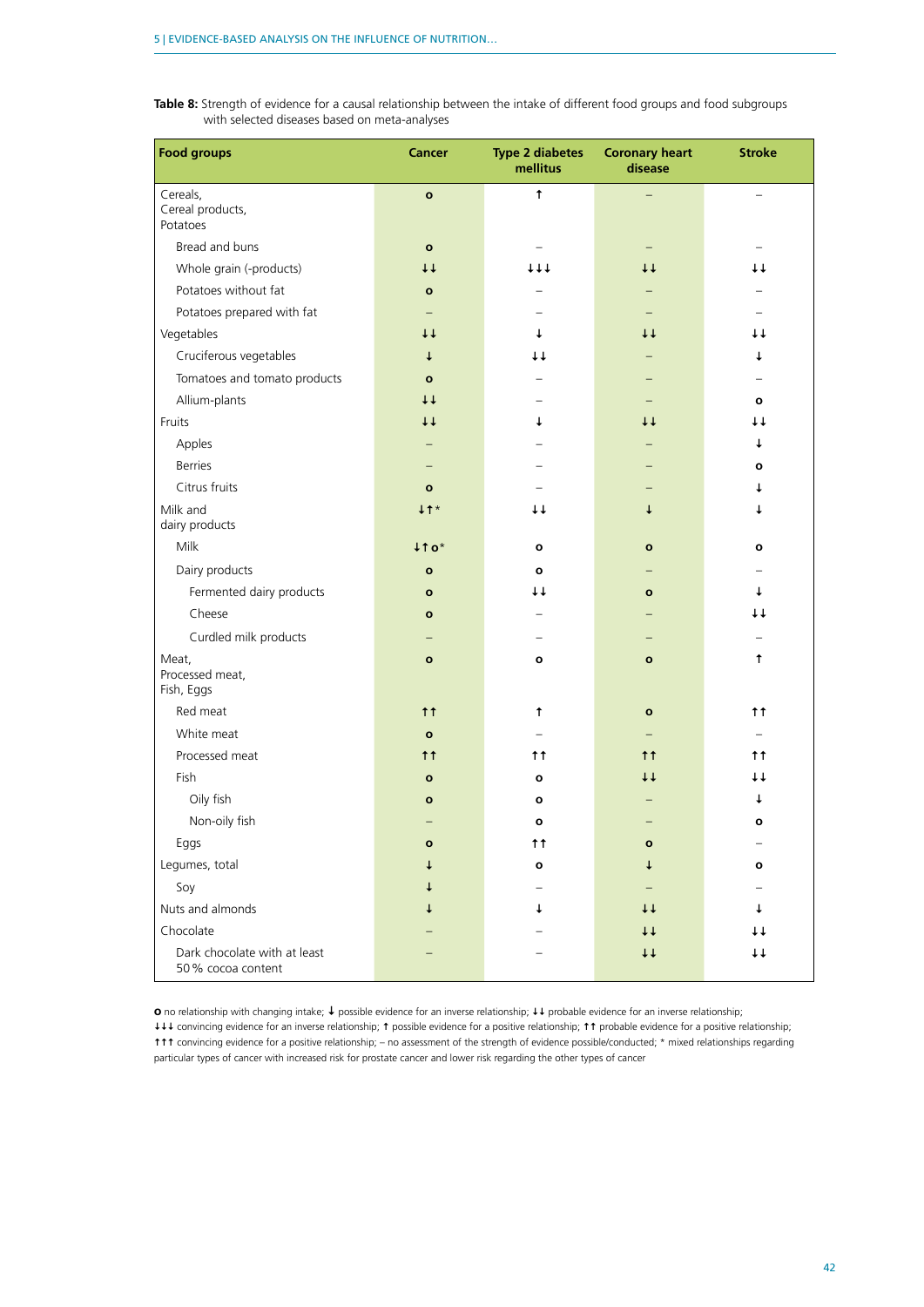# <span id="page-42-0"></span>**5.3 Evaluation**

Meanwhile there is a good base of prospective studies available that comprehensively report on the relationship between food intake and nutrition-related diseases. Furthermore the number of publications that summarise this knowledge in form of meta-analyses, has greatly increased. Therefore, in the future, evidence judgements on the associations between food intake and risk of the occurrence of nutrition-related diseases will become easier and may, as a result, be used to a greater extent than before for the development and revision of food-based dietary recommendations such as the DGE Nutrition Circle. An evidence judgement regarding food-disease relationships is made under the postulate that consistent findings regarding an association between the intake of a specific food or food group and the risk of chronic diseases can be justified by biological mechanisms. With all probability, these mechanisms are coupled with the ingredients occurring in the food; furthermore, the formation of biologically active substances in the preparation and digestion of this food may provide mechanistic explanations for the associations observed. The analysis showed that the implementation of a food-based dietary recommendation aimed at disease prevention will influence the incidence of various diseases differently. The research approach adopted here regarding the definition of a diet effective as a preventive measure, can only be understood as an initial concept to achieve the derivation of an optimum form of nutrition through a systematic evidence assessment of the relationships between food and disease, in accordance with DGE guidelines. The systematic listing of meta-analyses related to this question and an initial evidence judgement regarding these relationships have, however, clearly demonstrated that disease prevention via a targeted selection of foods can represent a potentially successful public health strategy.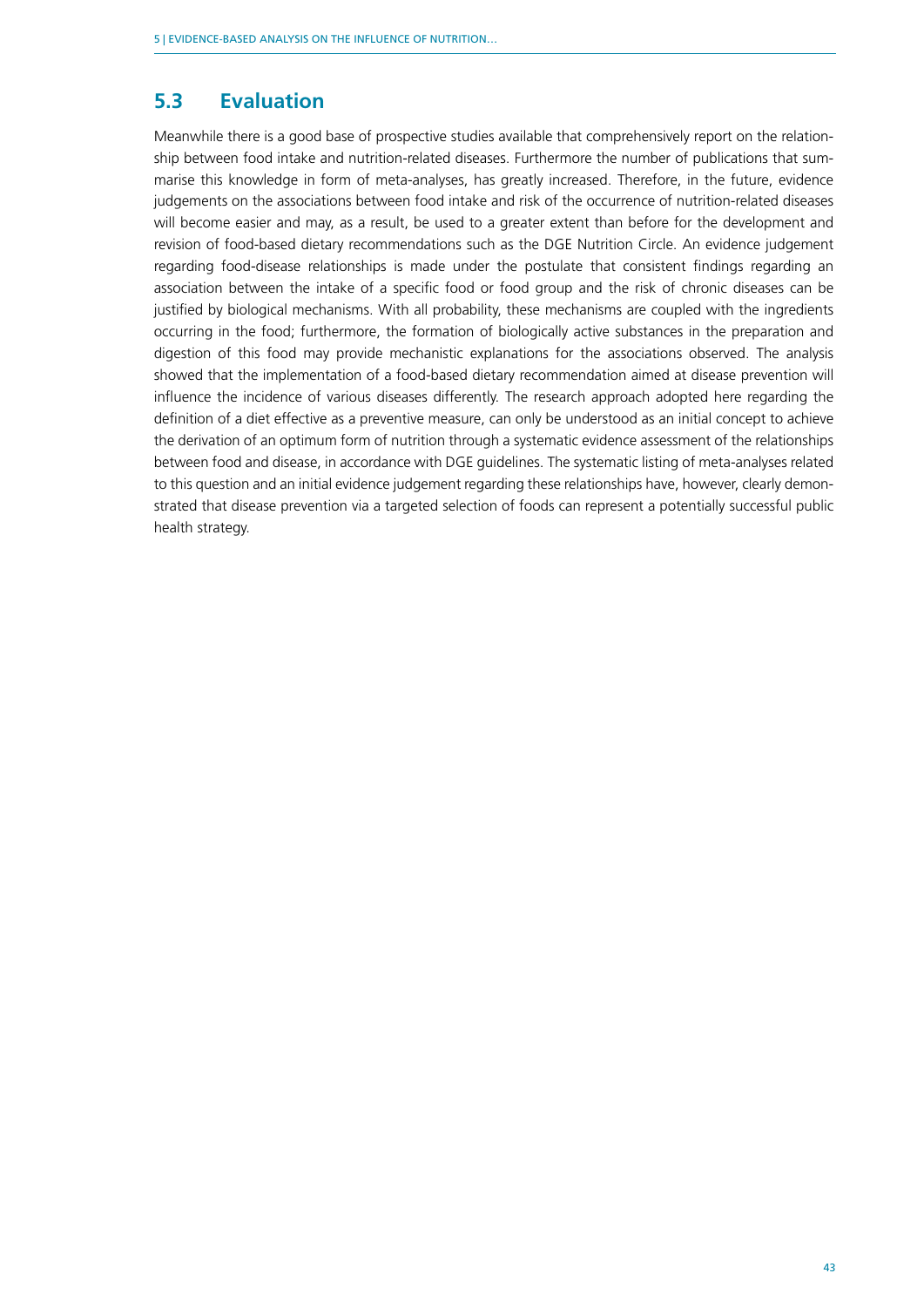# <span id="page-43-0"></span>**6 Evidence of the impact of measures for behavioural and conditional prevention of obesity – a systematic overview**

### **6.1 Methods**

#### **Umbrella Review**

The enormous number of results from individual studies in the field of obesity prevention is pooled in systematic reviews (SR). In this umbrella review (UR), the results of the SRs were compared and analysed thus enabling a comprehensive analysis of the available evidence at a high level of abstraction. The literature search for publications was performed in January 2015 in several databases such as The Cochrane Library, MEDLINE/ PubMed and PsycINFO using complex, documented search strings. Selection of relevant SRs was carried out by screening titles and abstracts for meeting eight inclusion criteria. In a second step, the respective full-text articles were screened. Eligible SRs were then differentiated according to three settings (school, kindergarten, and workplace). According to the four-eye principle, two reviewers using a specially designed extraction sheet performed data extraction independently. Included publications were evaluated regarding their methodological quality according to the validated checklist for systematic reviews "Assessing the Methodological Quality of Systematic Reviews" (AMSTAR). The assessment of the totality of the evidence was based on the "Evidence Analysis Manual" by the Academy of Nutrition and Dietetics (AND), considering the criteria as follows: quality, consistency of results, quantity, (clinical) impact and generalisability. To improve comparability, the quality of the evidence was categorised as "convincing", "probable", "possible" and "insufficient" in accordance with the nomenclature used by the German Nutrition Society (DGE).

#### **Evaluation and project reports from Germany**

To gather universal prevention projects for the settings school, kindergarten and workplace, a comprehensive online search was performed, which was supplemented by a systematic literature search using the databases MEDLINE/PubMed, EMBASE and The Cochrane Library. Since for the majority of projects no publicly available evaluation and/or project report could be found, 155 project managers were contacted by mail, phone and e-mail and asked to send existing evaluation and/or project reports. The response rate was 63% ( $n = 97$ ). According to the inclusion criteria, a total of 41 evaluation and/or project reports and three summary reports were included in the analysis. For the final evaluation, a set of criteria was used based on various standards and quality criteria for evaluation research. On this basis, statements about the quality of the evaluation and the effectiveness of interventions were derived.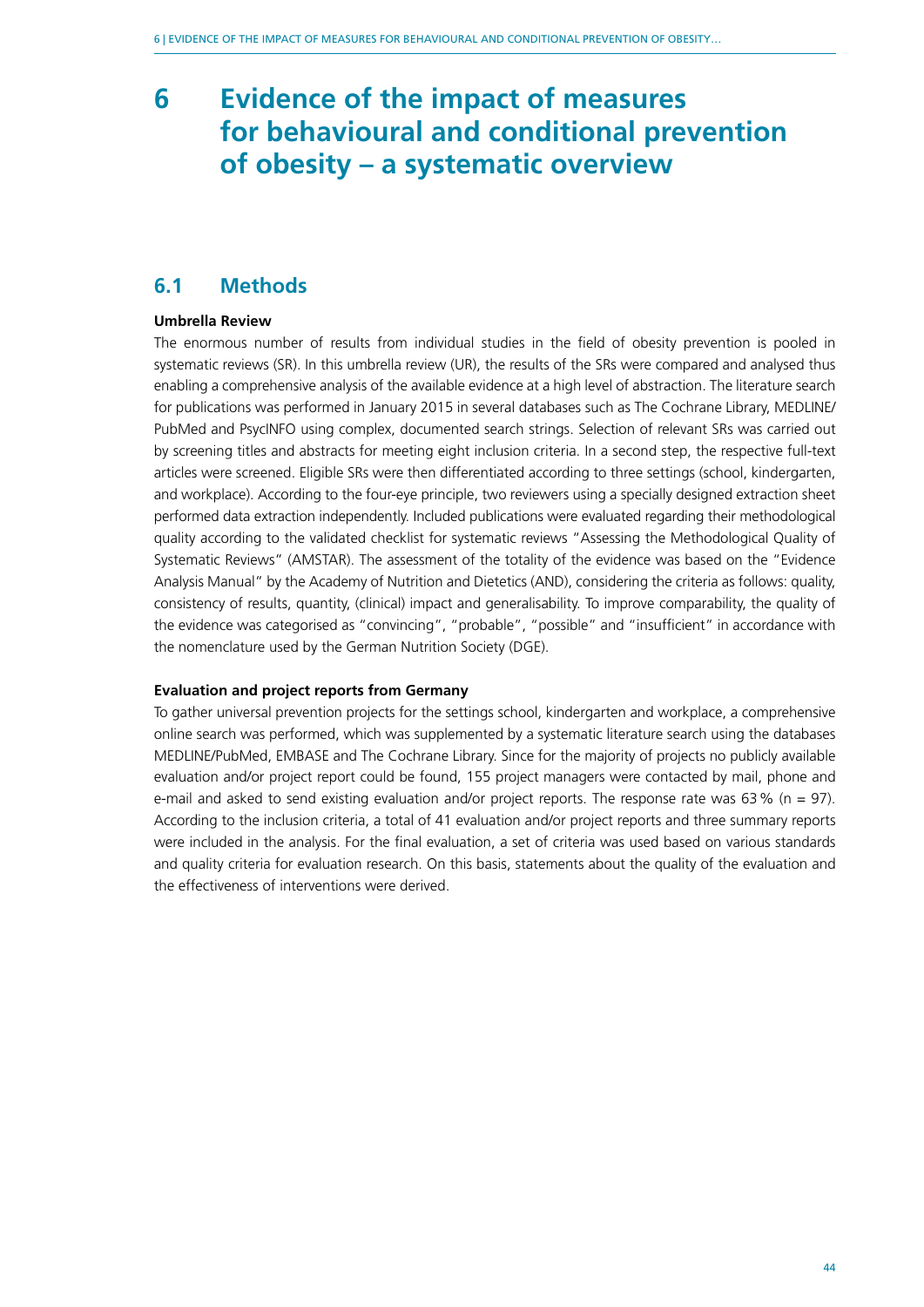# <span id="page-44-0"></span>**6.2 Results**

#### **Umbrella Review**

In total, 1,328 studies were identified in the systematic literature search. Of these, 123 studies were excluded because of duplicate publication and further 1,001 papers were excluded by screening titles and abstracts for inclusion criteria. An additional 166 full-text articles were excluded based on the predefined inclusion criteria. Thus, 38 SRs were included for the final evaluation.

**Setting school:** Based on the inclusion criteria, 20 SRs were identified for the setting "school". The majority of these studies showed no distinction with regard to age or type of school. In only four of the studies, results for children and adolescents were presented comprehensively and separately for each group. The statistical verification of the comparability of the primary studies in the included meta-analyses showed high heterogeneity among studies. Methodological weaknesses were mainly due to missing *a priori* written study protocols and missing full lists of included and excluded studies. In several SRs, comparative statements regarding behavioural and conditional prevention were missing.

Measures of nutritional education resulted in a significantly positive impact on dietary behaviour (eating habits), but not on anthropometric endpoints. In some studies, the evidence for the effect on dietary behaviour was classified as strong, due to significant increases in fruit and vegetable intake. Only one out of three SRs, exclusively evaluating activity-related interventions, showed mostly significant positive effects on anthropometric endpoints such as skinfold thickness, and on general health condition. The effect on Body Mass Index (BMI) was less significant due to mixed study results. The analysis of combined interventions (nutrition and activity-related) indicated very inconsistent results. Overall, however, the authors of several SRs recommended nutrition and activity-related interventions, or generally a combination of different intervention elements. Parents or family should be included to increase the success rate. Based on the results of the SRs evaluated, the strength of evidence for the setting "school" is to be classified as "probable". This statement does not refer to a single measure, but to all behavioural and conditional prevention measures.

**Setting kindergarten:** Based on the inclusion criteria, five SRs were included. Methodological weaknesses of included SRs were mainly due to missing *a priori* written study protocols, insufficient consideration of the scientific quality of primary studies in the respective study conclusion, and missing investigations of publication bias.

Except for one intervention, all nutrition education programs showed no effect on anthropometric endpoints, as well as no clearly positive effects on dietary behaviour. Most activity increasing interventions, such as guided sports, showed no significant positive effects on anthropometric endpoints and the level of physical activity. Activity-enhancing environmental changes, such as redesigning playgrounds and purchasing mobile play equipment, resulted predominantly in a significant positive improvement of motor skills. Results of combined nutrition and activity-based interventions showed, shortly after intervention and in one and two-year followups, mixed results on anthropometric indicators. In most SRs, a clear distinction between behavioural and conditional prevention in the presentation of the results was lacking. Based on the results of the SRs evaluated, the strength of evidence for the setting "kindergarten" is to be classified as "insufficient".

**Setting workplace:** In total, 13 SRs met the inclusion criteria. In the majority of these SRs it remained unclear whether a study design was created *a priori*. Furthermore, most authors did not search for grey literature, did not list all included and excluded literature, did not test for publication bias, and did not provide an adequate statement regarding conflicts of interest.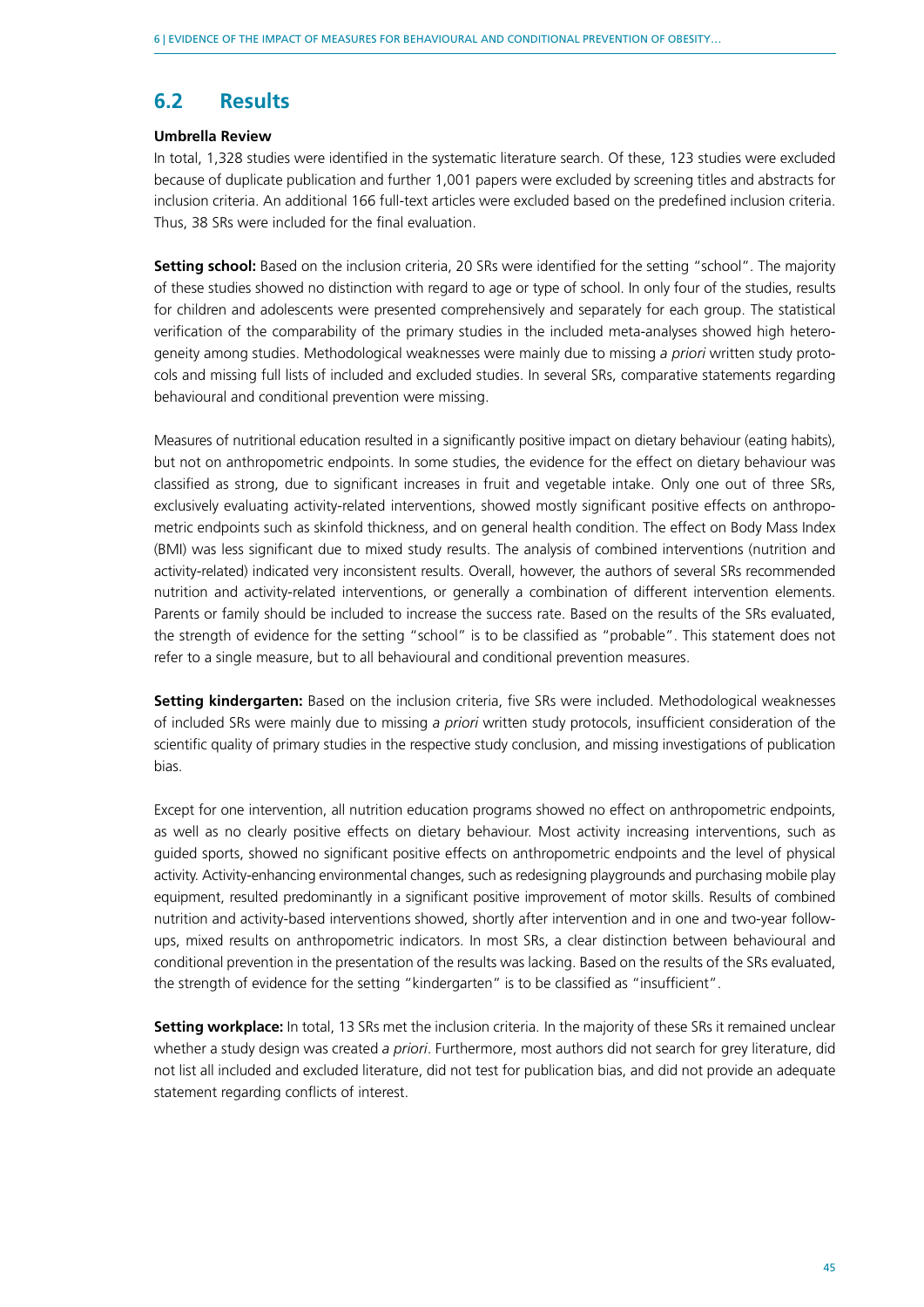In one SR, nutrition-oriented prevention measures (modification of the workplace environment, e.g. modification of menu plans and vending machine sales of fruits and vegetables) showed a small, but significant increase in BMI in the intervention group compared with the control group. In contrast, another study concluded that nutrition-oriented interventions could result in a slight weight loss. In one SR, limited evidence was found that nutrition-oriented interventions at work might lead to short-term modification in dietary behaviour by increased fruit and vegetable intake. The use of a pedometer at work showed a significant positive effect on the BMI as study endpoint. Interventions with both, educational and motivational elements, also demonstrated a positive effect on physical exercise, fitness, blood lipid concentrations, workplace attendance, stress at work and the risk of type 2 diabetes mellitus.

Due to the high risk of bias and the low total population, the evidence of activity-enhancing interventions for the BMI as study endpoint is classified as very low. With regard to combined interventions, three meta-analyses showed slight but significant effects on anthropometric endpoints like BMI, body weight, and body fat percentage. However, the authors did not differentiate between behavioural and conditional prevention when evaluating the results. Based on the results of the SRs evaluated, the strength of evidence for the setting "workplace" is to be classified as "possible".

#### **Analysis of the evaluation and project reports from Germany**

The analysis of nutrition and activity-based interventions in Germany was based on a total of 41 evaluation and/or project reports, of which 18 projects were conducted at a school setting, 16 at a kindergarten setting, one project was at a workplace setting and 6 projects were conducted at several settings (school/kindergarten/ nursery/family). Of the 41 projects, most were model or pilot projects. The total number of participants in the projects varied between 9 and 2,950 although the majority of the projects had less than 500 participants. Half of the projects aimed explicitly at socially disadvantaged groups and thus pursued the goal of health equity. The projects acted on a behavioural prevention level or a combined behavioural and conditional prevention level with the focus on diet/nutrition and exercise. Two-thirds of the projects were intervention studies, which, as part of their behaviour-oriented approach, conveyed contents by using a combination of knowledge- and practical-oriented components, e.g. information supply plus cooking. Information on the duration of the intervention was found in two-thirds of the project reports. Approximately half of the projects had a study duration between 6 and 12 months.

In nearly half of the projects, anthropometric endpoints (e.g. BMI) were used as control of results. In 11 out of 21 studies, positive effects with regard to the anthropometric endpoints were reported. For 90% of the projects, resource planning was unclear in technical, human and financial terms. Funding was provided most-Iv by sponsors from the economic sector ( $n = 15$ ), ministries ( $n = 10$ ) and local health insurance funds or their associates (n = 3). The records and presentation of the project's cost structure was very heterogeneous. Only one project provided a cost-benefit analysis. Methodological problems revealed from the analysed evaluation and/or project reports can be summarized as follows: several projects with potentially good approaches existed, but there was insufficient evidence that they successfully prevent overweight nor obesity. Due to the small number of projects with long-term follow-up, no conclusion can be drawn as to whether the interventions contribute to the prevention of abnormal body weight in the long run.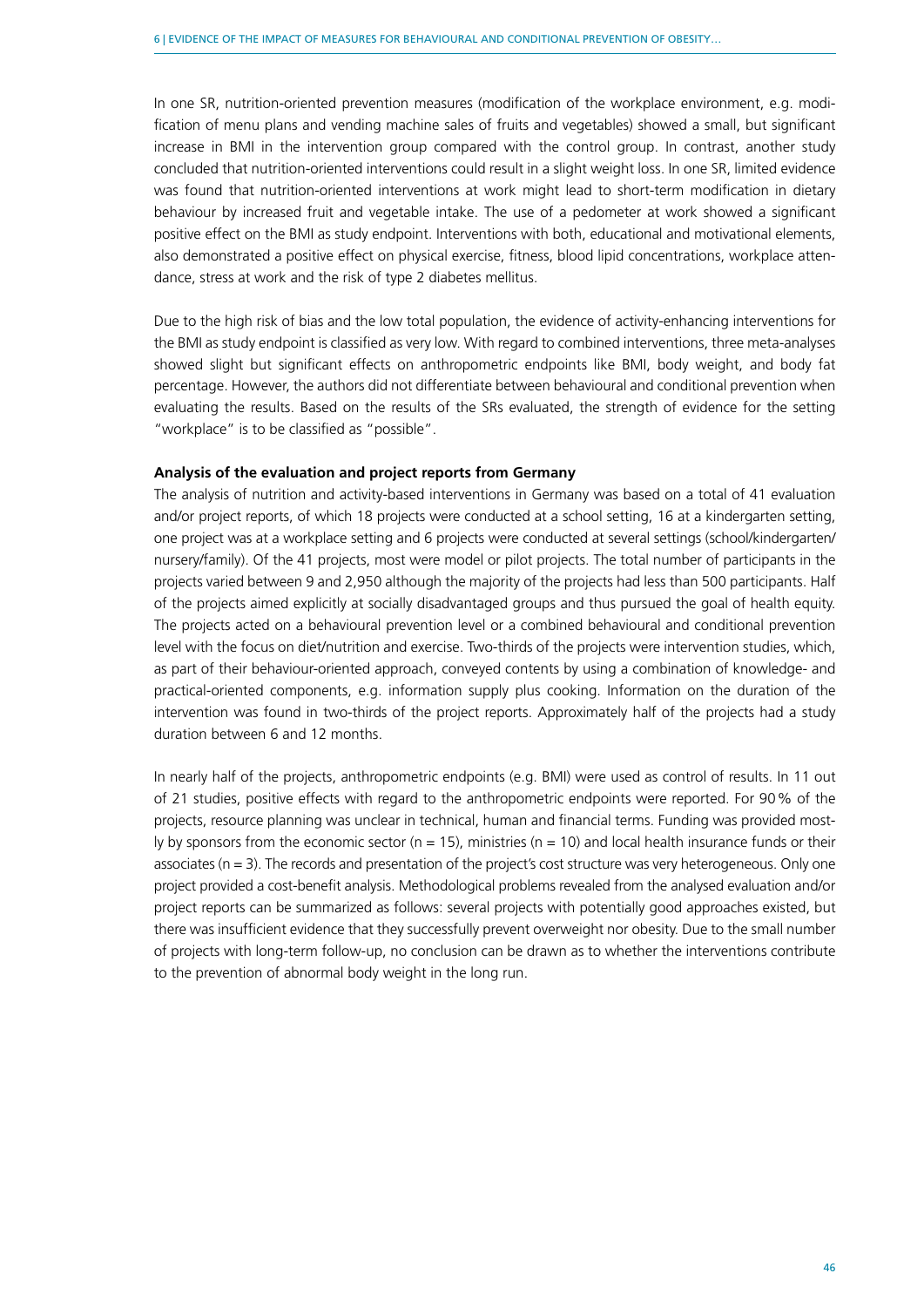# <span id="page-46-0"></span>**6.3 Evaluation**

Considering the decades of research for behavioural and conditional prevention of obesity and the resultant enormous number of primary and secondary studies, it is sobering, how few reliable conclusions regarding the effectiveness of different interventions can be drawn. The present analysis shows that many results are flawed with significant uncertainty. Although only investigated in the short-term, a weak positive intervention effect of obesity prevention was shown within the total population for anthropometric endpoints. There are varying degrees of evidence to back the result for the settings of school, kindergarten, and workplace. Whether the effects are linked to a certain type, intensity, or duration of intervention, could not be established in the present analysis. Criteria for success or inhibitory factors cannot be derived universally from these data. In the future, programmes regarding behavioural and conditional prevention of obesity must be accompanied by larger and better quality studies with sufficiently long follow-ups in order to generate valid and reliable results. Economic evaluations of accessibility, sufficiently documented costs, and funding are the prerequisite for describing cost-benefit-relationships. Without this kind of still-to-be-done scientific processing, which has to be sufficiently budgeted for the prevention measures, there will be a lack of reliable evidence of their effectiveness with regard to the programmes on general obesity prevention and most of the measures will remain nothing more than pilot and model projects.